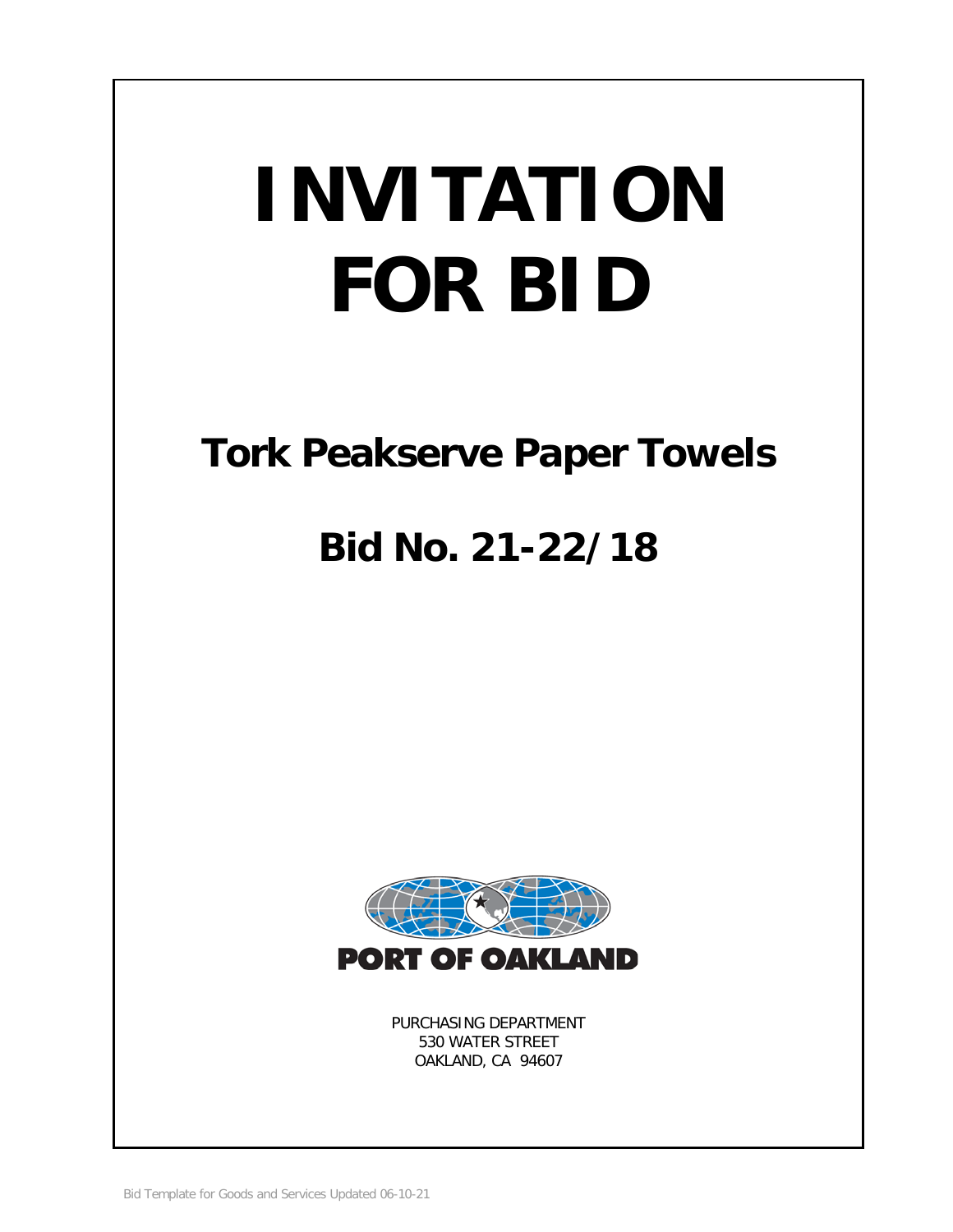

# **INVITATION FOR BID**

#### **Bid No.: 21-22/18 - Tork Peakserve Paper Towels**

The Port of Oakland ("Port"), Oakland, California, through the Purchasing Department, is hereby soliciting competitive bids for the above-mentioned project. The successful bidder ("Bidder") will be required to furnish all labor, material, equipment, supplies, applicable taxes, insurance, bonding (if applicable), permits, and licenses to complete this project.

# **General Bid Information**

| <b>Bid Title</b>                            | <b>Tork Peakserve Paper Towels</b>                                                                                                                                                                                            |
|---------------------------------------------|-------------------------------------------------------------------------------------------------------------------------------------------------------------------------------------------------------------------------------|
| <b>Bid Type</b>                             | Goods                                                                                                                                                                                                                         |
| <b>Bid Number</b>                           | $21 - 22/18$                                                                                                                                                                                                                  |
| <b>Bid Issued</b>                           | October 13, 2021                                                                                                                                                                                                              |
| <b>Issuing Department</b>                   | <b>Landside Operations</b>                                                                                                                                                                                                    |
| <b>Pre-bid Meeting</b>                      | N/A                                                                                                                                                                                                                           |
| <b>Scheduled Publication</b><br><b>Date</b> | October 15, 2021                                                                                                                                                                                                              |
| <b>Bid Due Date</b>                         | November 4, 2021 until 2:00 p.m. Bids received after the<br>time and date stated shall be returned unopened to the Bidder. All<br>timely submitted Bids are opened at the Submittal Address 15<br>minutes after they are due. |

# **Instructions for Submitting Bids**

| Submittal Address                                | Port of Oakland-(Second Floor, Purchasing Department)<br>Attn: Rebecca Gibson<br>530 Water Street<br>Oakland, CA 94607<br>Only hard copies of bids will be accepted, no email or other<br>electronic copies.                                               |  |  |
|--------------------------------------------------|------------------------------------------------------------------------------------------------------------------------------------------------------------------------------------------------------------------------------------------------------------|--|--|
| <b>Submittal Copies</b>                          | One (1) Original                                                                                                                                                                                                                                           |  |  |
| <b>Submittal Envelope</b><br><b>Requirements</b> | Bids must be sealed and have the following information clearly<br>marked and visible on the outside of the envelope:<br><b>Bid Number and Title</b><br>$\bullet$<br>Name of Your Company<br>$\bullet$<br>Address<br>$\bullet$<br>Phone Number<br>$\bullet$ |  |  |
| Late Submittals                                  | Bids received after the time and date stated in the Bid Due Date<br>section shall be returned unopened to the Bidder.                                                                                                                                      |  |  |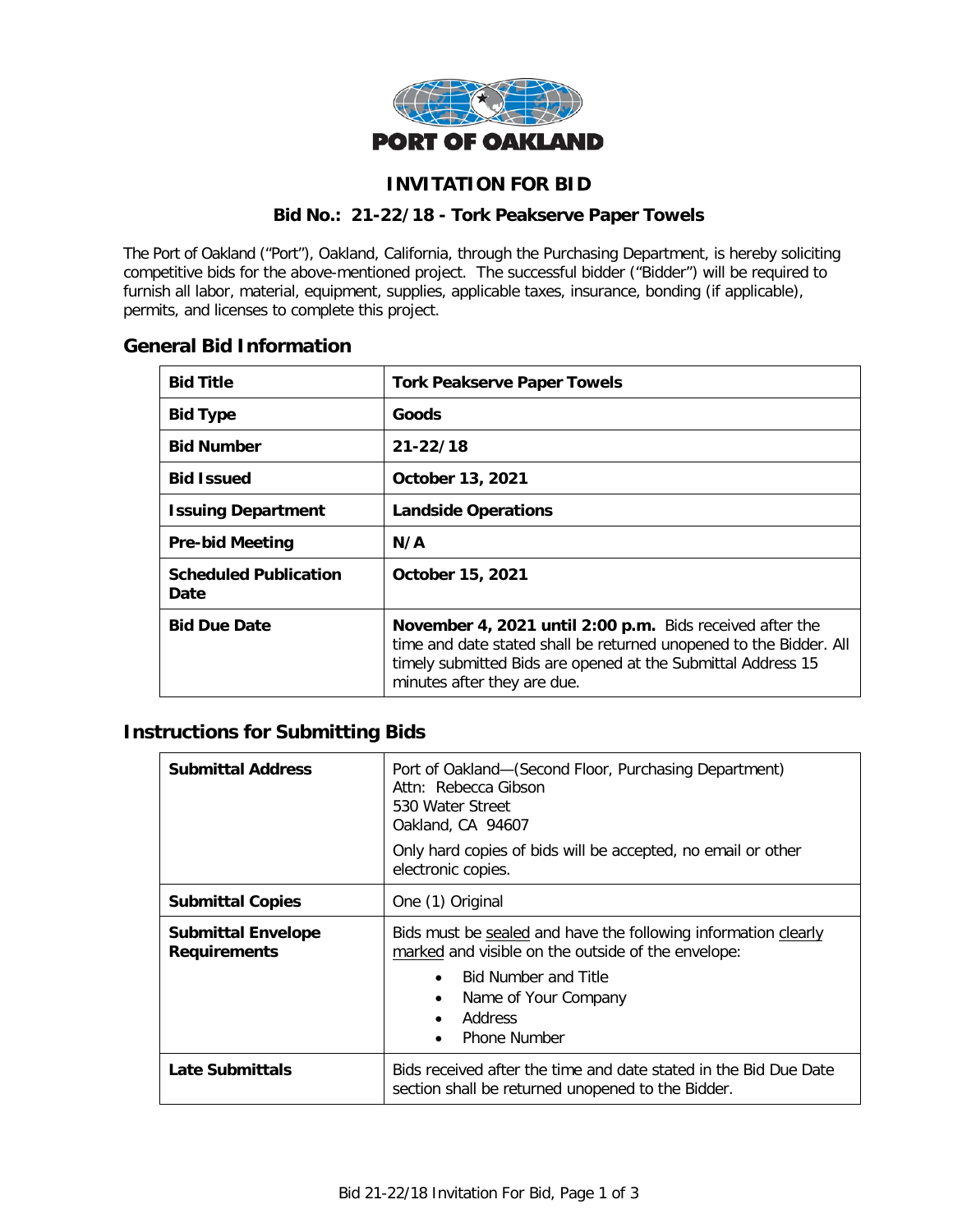# **How to Obtain Bid Documents**

| Location                 | <b>Address</b>                                                                                                                                                                                            |
|--------------------------|-----------------------------------------------------------------------------------------------------------------------------------------------------------------------------------------------------------|
| <b>Physical Location</b> | N/A                                                                                                                                                                                                       |
|                          | If you are having trouble downloading a copy of this Bid, please<br>call Rebecca Gibson (at the below number) to have a copy<br>emailed to you.                                                           |
|                          | Monday through Friday 9:00 AM to 4:00 PM                                                                                                                                                                  |
|                          | $(510)$ 627-1104                                                                                                                                                                                          |
| Website                  | http://www.portofoakland.com/business/bids-rfps/                                                                                                                                                          |
|                          | Or navigate to the Port of Oakland's main website at:<br>http://www.portofoakland.com/, then click on "Bids/RFPs" from<br>the banner on the top of the page, and then scroll down to<br>download the Bid. |

Bid documents may be obtained from the location(s) indicated in the table below:

# **Questions about the Bid or Request for Information**

Questions and or Requests for Information (RFI) must be submitted in writing and can be submitted by fax or email as follows:

| <b>Primary Contact</b>       | Rebecca Gibson<br>Email: rgibson@portoakland.com                                                                                                                                                                                                                                                                                                                                                 |  |
|------------------------------|--------------------------------------------------------------------------------------------------------------------------------------------------------------------------------------------------------------------------------------------------------------------------------------------------------------------------------------------------------------------------------------------------|--|
| <b>Question/RFI Due Date</b> | October 21, 2021 until 4:00 p.m.<br>Please submit questions as soon as possible. No questions<br>regarding the specifications will be responded to after the above<br>date. All pertinent questions will be responded to and answered<br>in writing no later than the Response Date listed below.                                                                                                |  |
| <b>Response Date</b>         | October 25, 2021<br>All pertinent questions will be responded to via addendum faxed<br>(or emailed) to all prospective Bidders and placed on the Port's<br>website. Bidders who did not receive a copy of the addendum<br>should download it from the Port's website. See the "How to<br>Obtain Bid Documents" section for our web address. All addenda<br>must be acknowledged on the Bid Form. |  |

# **Full Opportunity**

The Port's policy prohibits discrimination or preferential treatment because of race, color, religion, sex, national origin, ancestry, age (over 40), physical or mental disability, cancer-related medical condition, a known genetic pre-disposition to a disease or disorder, veteran status, marital status, or sexual orientation. It is the policy of the Port of Oakland to encourage and facilitate full and equitable opportunities for small local businesses to participate in its contracts for the provision of goods and services. It is further the Port's policy that no discrimination shall be permitted in small local business participation in Port contracts or in the subcontracting of Port contracts. The successful Bidder shall comply with the Port's Non-Discrimination and Small Local Business Utilization Policy.

**Title VI Solicitation Notice:** The Port of Oakland, in accordance with the provisions of Title VI of the Civil Rights Act of 1964 (78 Stat. 252, 42 U.S.C. §§ 2000d to 2000d-4) and the Regulations, hereby notifies all bidders that it will affirmatively ensure that any contract entered into pursuant to this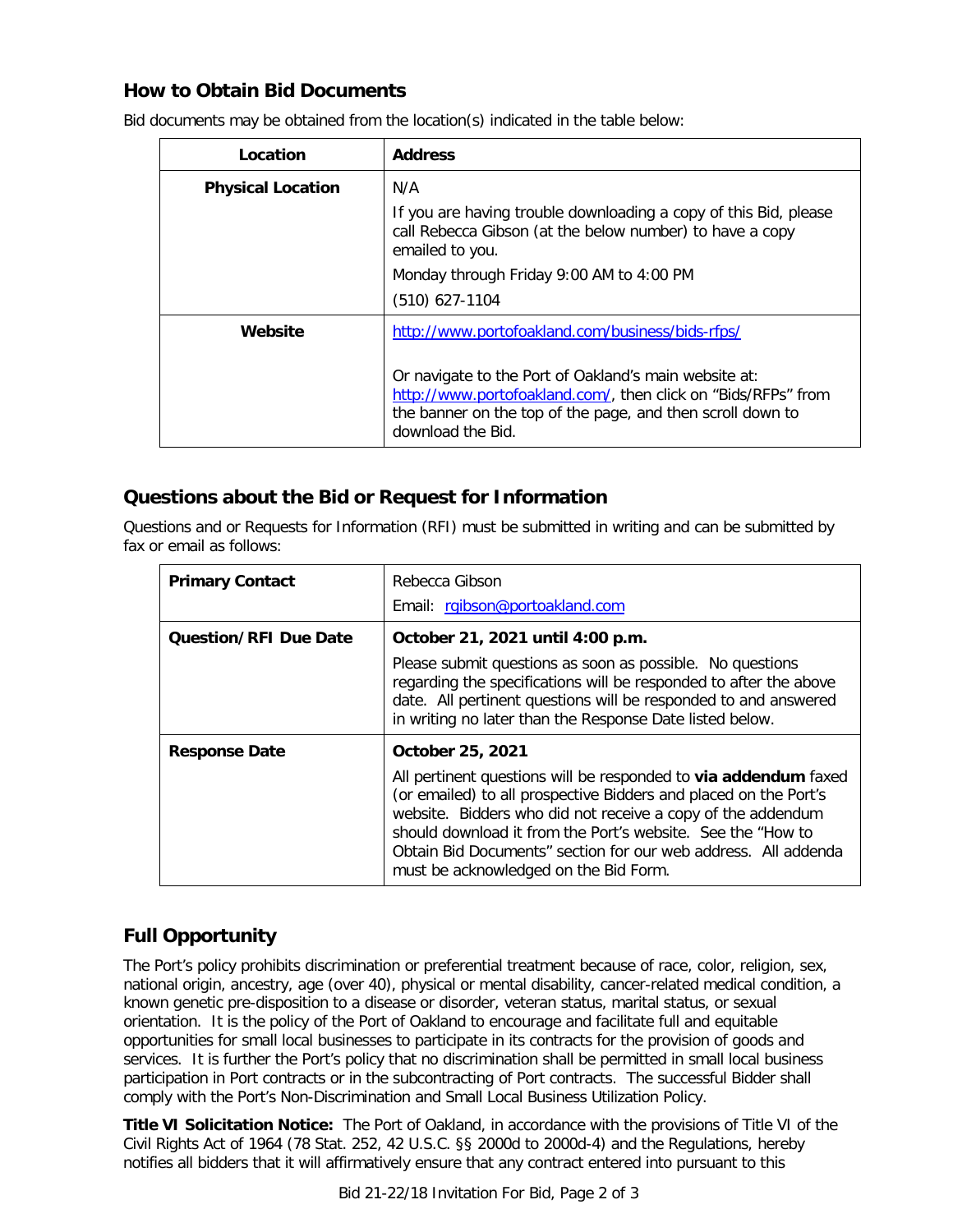advertisement, disadvantaged business enterprises will be afforded full and fair opportunity to submit bids in response to this invitation and will not be discriminated against on the grounds of race, color, or national origin in consideration for an award.

The Port reserves the right to reject any or all Bids, to waive any irregularities or informalities not affected by law, to evaluate the Bids submitted, and to award the Contract (or Purchase Order) according to the Bid which best serves the interests of the Port.

John Banisadr, Purchasing Manager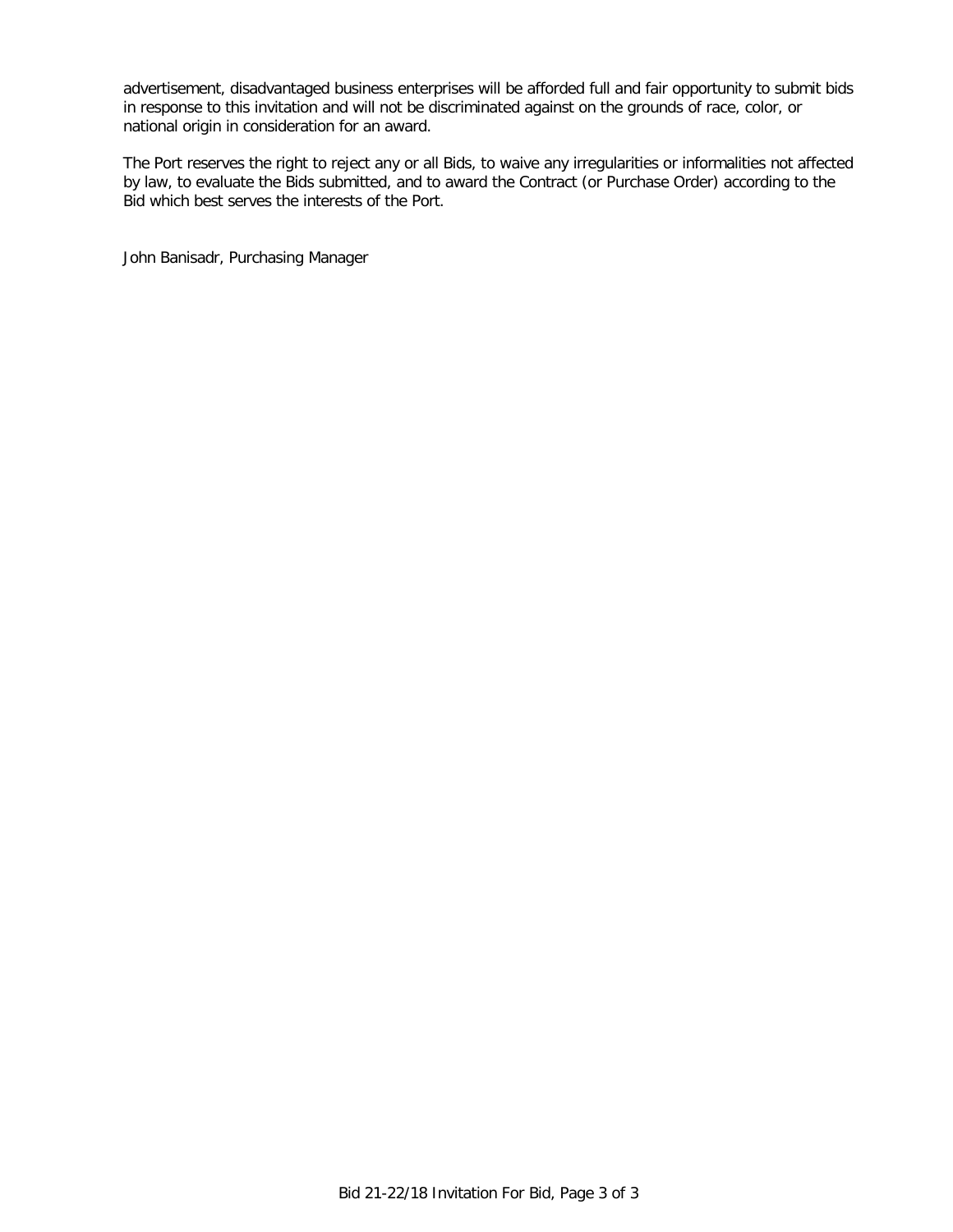# **Attachments:**

| Title |                                                                                                                                                                                  | Must Be Returned with Your<br><b>Bid</b> |
|-------|----------------------------------------------------------------------------------------------------------------------------------------------------------------------------------|------------------------------------------|
| 1     | Instruction to Bidders                                                                                                                                                           | No                                       |
| 2     | <b>Bid Form</b>                                                                                                                                                                  | <b>Yes</b>                               |
| 3     | Standard Purchase Order Terms and Conditions                                                                                                                                     | No                                       |
| 4     | Supplier Insurance Requirements                                                                                                                                                  | No                                       |
| 5     | Non-Collusion Declaration                                                                                                                                                        | Yes                                      |
| 6     | City of Oakland City Charter §728 Living Wage<br>Information<br>Employer Self-Evaluation for Port of<br>А.<br>Oakland Living Wage<br>Certificate of Compliance-Living Wage<br>В. | No<br>(Required after award.)            |
| 7     | <b>Statement of Living Wage Requirements</b>                                                                                                                                     | Yes                                      |
| 8     | Statement of Equal Employment Opportunity                                                                                                                                        | Yes                                      |

# **Enclosures**

|   | Title                 |
|---|-----------------------|
| A | Product Specification |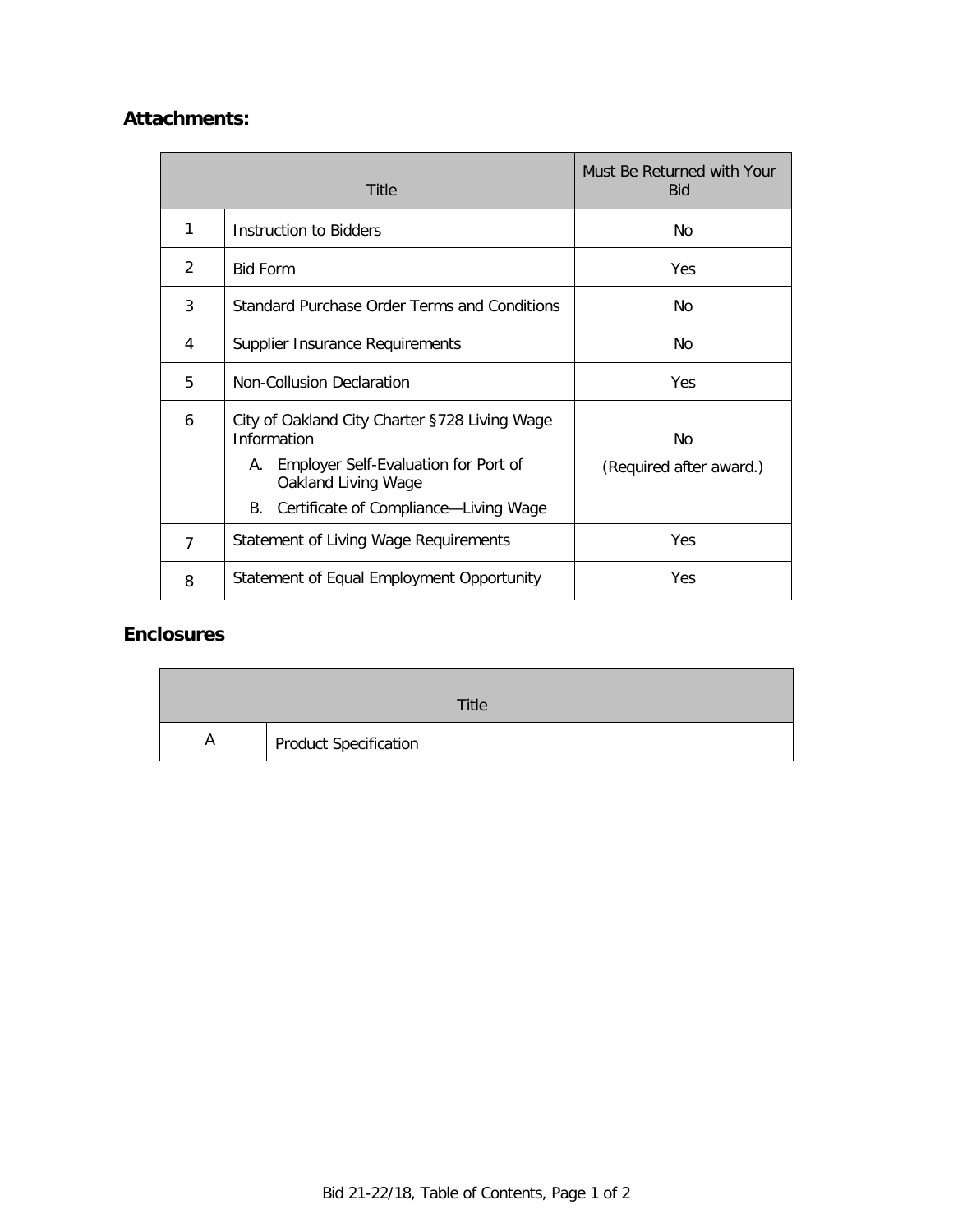

#### **Bid Submission:**

The submission of a Bid shall be considered conclusive evidence that the Bidder has fully investigated and understands all conditions related to the Bid. The Bidder has read and become familiar with all of the Bid Documents, Attachments, Enclosures, and any Contract or Agreements. No claim for adjustment of the provisions of the Agreement shall be honored on the grounds that the Bidder was not fully informed as to its terms or any of these conditions. No verbal interpretation provided to any Bidder as to the meaning or consequence of any portion of the Bid, the Bid Documents or the Contract or Agreement shall be considered binding on the Port. No Bids shall receive consideration by the Port unless made in accordance with the following instructions:

- 1. Port's Legal Name and Jurisdiction: The Port of Oakland (the "Port") is legally known as the **City of Oakland, a Municipal Corporation, Acting by and through its Board of Port Commissioners**. The Port is an independent department of the City of Oakland. The Port has exclusive control and management of all Port facilities and properties. Port facilities and properties consist of marine terminals, a railway intermodal terminal and container storage areas (collectively, the "Seaport"); the Oakland International Airport (the "Airport"); and commercial and industrial land and properties (collectively, "Commercial Real Estate"); and other recreational land, other land, undeveloped land, and water areas, all located in Oakland, CA. The Port issues Purchase Orders under the name Port of Oakland.
- 2. Definition of Bidder: The terms "Bidder", "Consultant", "Contractor", "Respondent", "Seller", "Supplier", and "Vendor" whenever appearing in this Invitation for Bid or any attachments, are used interchangeably to refer to the company or firm submitting a Bid in response to this Invitation for Bid.
- 3. Deadline for Receipt of Bids and Multiple Bids: Bids must be sealed and delivered to the Submittal Address listed in the Invitation to Bid no later than the time specified in the invitation. The Port will place a clock ("Clock") in a conspicuous location at the place designated for submittal of Bids. For purposes of determining the time that a Bid is submitted, the Clock shall be controlling (unless at the time of the receipt the Clock malfunctions, then the Port's clock on its network phone system shall be controlling). The Port suggests that Bids be hand delivered to the Submittal Address in order to ensure their timely receipt. Any Bids mailed via an express mail service, US Postal Service, or other courier service shall not be considered timely received until date and time stamped by the controlling Clock. Any Bids received after the time stated (regardless of the cause of the delay, including whether caused by the express mail service, US Postal Services, other courier service, or the Port's mail handling personnel) shall not be opened and shall be returned, sealed, to the Bidder. No person, Bidder, firm, or corporation shall be allowed to make or file or be interested in more than one Bid unless alternate Bids are specifically called for. A person, firm, or corporation that has submitted a sub-proposal to a Bidder, or that has quoted prices of materials to a Bidder, is not thereby disqualified from submitting a sub-proposal or quoting prices to other Bidders or make a Prime Bid.
- 4. Bidder's Conference: If applicable, a mandatory bidder's conference (Pre-bid Meeting) will be held on the date specified in the Invitation for Bid, for the purpose of acquainting all prospective Bidders with the bid documents. It is imperative that all prospective Bidders attend this conference. The Pre-bid Meeting is mandatory (when indicated) for any party submitting a Bid. If a Bidder fails to attend the Pre-bid Meeting, any Bid submitted by that Bidder will be rejected and returned unopened by the Port. Following this meeting, a site review may be conducted to acquaint Bidders with the site.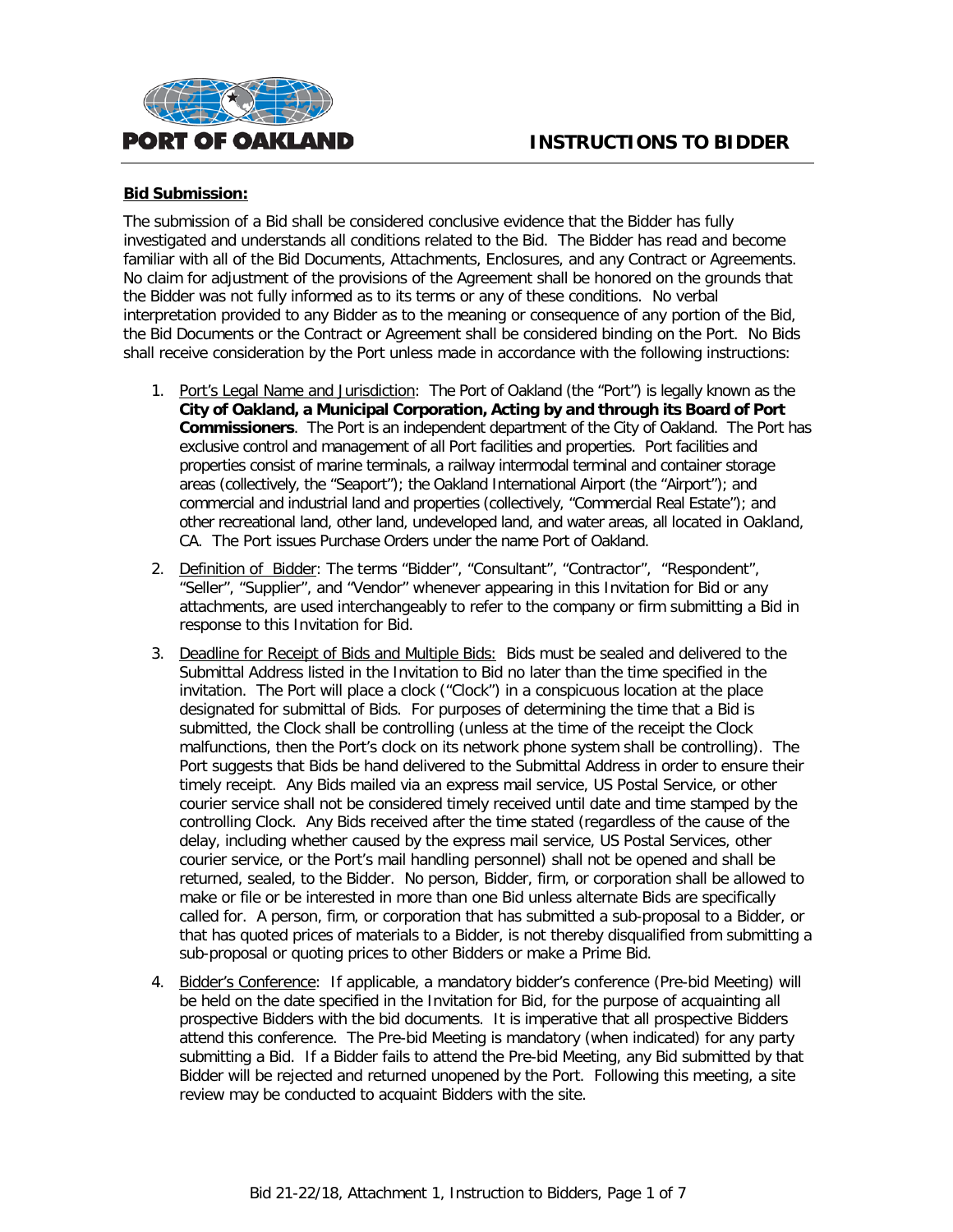- 5. Requests for Information: Any questions relative to the Bid should be in writing and directed to the designee specified in the Invitation for Bid and by the deadline for receipt of questions.
- 6. Bid Information: The information contained in this Bid is provided for the convenience of the Bidders. The Port does not represent or warrant the accuracy of any financial or statistical information contained in this Bid. In addition, any information contained in any other documents issued by the Port, about the Port, may only be relied upon by a Bidder at its sole risk. It is the responsibility of the Bidder and other interested parties to assure themselves that the information in this Bid packet is accurate and complete. The Port and the Board of Port Commissioners, and its employees and advisors, will have no liability arising out of the inaccuracy of any such information.
- 7. Bid Forms: Bids must be made on forms provided by the Port, unless otherwise specified. All items on the form should be filled out. Numbers should be stated in figures and written, and the signatures of all individuals must be in long hand. The completed form should be without interlineations, alterations, or erasures. Discrepancies between multiplication of units of work and unit prices will be resolved in favor of the unit prices. Discrepancies between the indicated sum of any column of numerals and the correct sum thereof will be resolved in favor of the correct sum. In case of conflict between words and numerals, the words shall govern.
- 8. Execution of Forms: Each Bid must give the full business address of the Bidder and must be signed by the Bidder with his or her usual signature. Bids by partnerships must furnish the full names of all partners and must be signed in the partnership name by a general partner with authority to bind the partnership in such matters. Bids by corporations must be signed with the legal name of the corporation, followed by the signature and designation of the president, secretary, or other person authorized to bind the corporation in this matter. The name of each person signing shall also be typed or printed below the signature. When requested by the Port, satisfactory evidence of the authority of the officer signing on behalf of the corporation or partnership shall be furnished. A Bidder's failure to properly sign required forms may result in rejection of the Bid. When applicable, Bids must include the Bidder's California State Contractor's license number and expiration date.
- 9. Joint Venture Agreements: Any Bidder that is a Joint Venture shall include, as part of its Bid, a copy of the Bidder's Joint Venture Agreement, executed and in force, and the Joint Venture agreement may not be modified after the submission to the Port, prior to selection of the Bidder by the Port or thereafter without the written consent of the Port. Any Joint Venture acknowledges that each of the partners of the joint venture is jointly and severally liable under this Agreement, and has provided the Port with a true and accurate copy of the Bidder's Joint Venture Agreement.
- 10. Bid Bond/Bid Security: If this box  $\Box$  is checked, a Bid Security (or Bid Bond) is required with your Bid. The Bid should be accompanied by a Cashier's Check or Bidder's Bond for an amount not less than ten percent (10%) of the Total Bid Price. The cashier's check shall be made payable to the "Port of Oakland" or Bid Bond shall be made payable to the "City of Oakland, a Municipal Corporation Acting by and through its Board of Port Commissioners ("Port")". The Bid Bond accompanying the Bid shall be secured by an admitted surety company, licensed in the State of California, satisfactory to the Port. The Cashier's Check or Bond shall be given as a guarantee that the Bidder will enter into the Contract (or Purchase Order) if awarded the work, and in the case of refusal or failure to enter into the Contract (or Purchase Order) within twenty (20) calendar days after notification of the award of the Contract (or Purchase Order), the Port shall have the right to award to another Bidder. If the Bidder fails or refuses to timely enter into the Contract (or Purchase Order), the Port reserves the right to declare the Bid Bond forfeited and to pursue all other remedies in law or equity relating to such breach including, but not limited to, seeking recovery of damages for Breach of Contract. Failure to provide Bid Security, or Bid Security in the proper amount, will result in rejection of the Bid.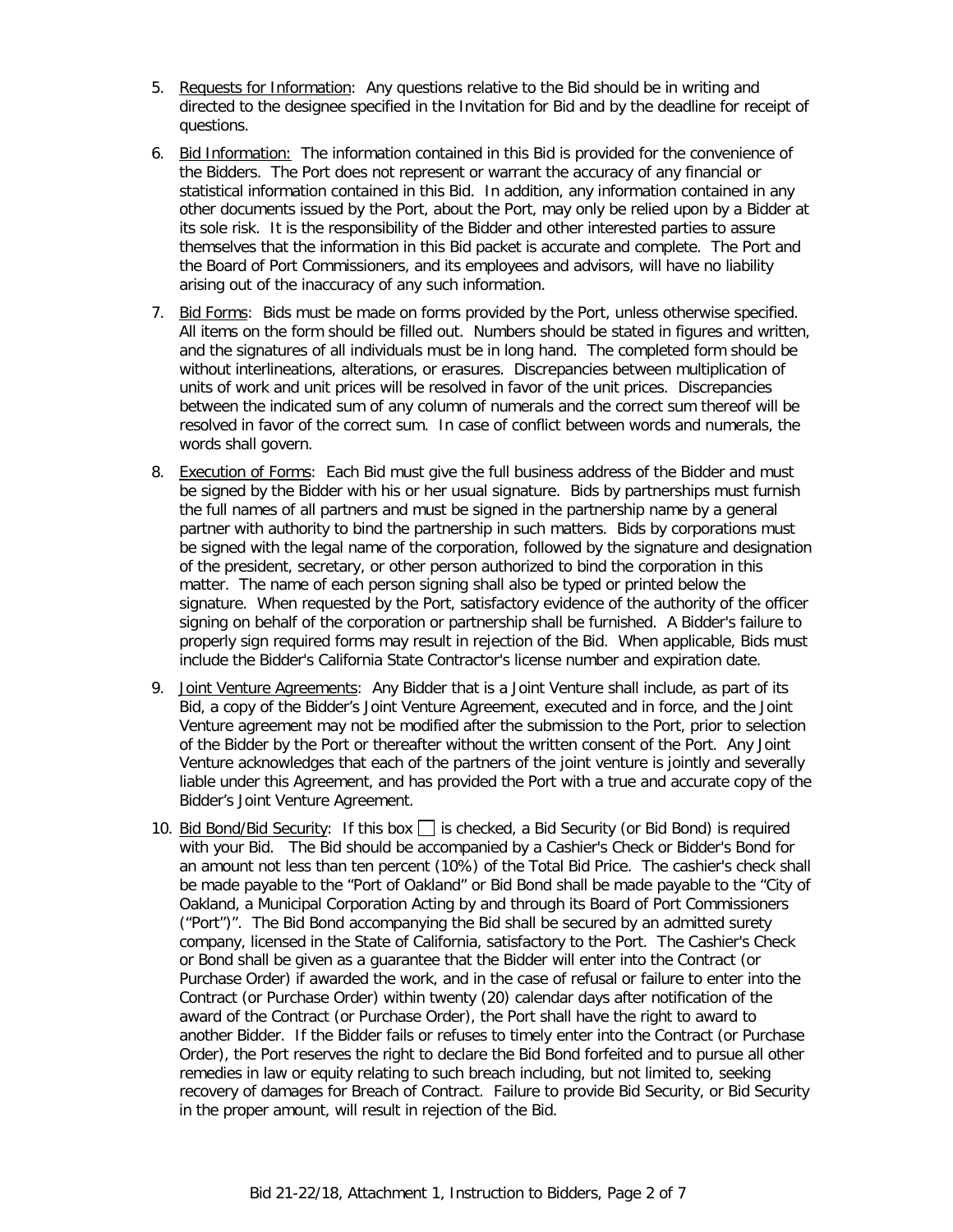- 11. Withdrawal of Bid: Bids may be withdrawn by the Bidders prior to the time fixed for the opening of Bids, but may not be withdrawn after the opening of Bids.
- 12. Responsible Bidder: A Responsible Bidder is defined as a Bidder who has demonstrated the attribute of trustworthiness, as well as quality, fitness, capacity, and experience to satisfactorily perform the work or provide the goods. The Port may conduct such investigation as the Port deems necessary to assist in the evaluation of any Bid and to establish the responsibility, qualifications, and financial ability of Bidders. The Port shall have the right to communicate directly with Bidder's surety regarding Bidder's guaranty. The Port will be the sole determinate of whether a Bidder is considered a Responsible Bidder.
- 13. Evidence of Responsibility: Upon the request of the Port, a Bidder shall submit promptly to the Port satisfactory evidence showing the Bidder's financial resources, the Bidder's experience in the type of work being required (or goods needed) by the Port, the Bidder's organization and workforce available for the performance of the work and any other required evidence of the Bidder's qualifications to perform the proposed work or supply of goods. The Port may consider such evidence before making its decision awarding a Contract (or Purchase Order). Failure to submit evidence of a Bidder's responsibility to perform the proposed work (or goods needed) may result in rejection of the Bid. The Port may check any client reference provided by the Bidder to determine if the Bidder has the experience necessary to provide the goods or perform the services, and to determine the lowest responsive, responsible Bidder.
- 14. Addenda: Any addenda issued during the time of bidding shall become a part of the drawings and specifications issued to Bidders for the preparation of their Bids, and shall constitute a part of the Contract Documents. All addenda shall be numbered and dated and shall be acknowledged by the Bidder on the Bid Form. No addendum will be issued on such requests received later than five (5) calendar days before the scheduled opening of the Bids.
- 15. Minor Informalities, Rejection of Bids and Award of Contract: The Port reserves the right to waive any non-substantial or immaterial irregularities in the Bid and the right to accept or reject any and all Bids, or to accept or reject any portion or combination thereof, or award on the basis of Bid Elements or Total Bid Price, when to do so is in its own best interest. If an award is made, the Port will recommend a Contract (or Purchase Order) be awarded within sixty (60) calendar days after opening of Bids to the lowest responsive, responsible Bidder complying with the requirements of the Contract Documents, subject to the Board of Port Commissioner's approval (if required). The time for awarding the Contract (or Purchase Order) may be extended by the Port with the consent of the lowest responsible Bidder. If the Port does not recommend a Contract (or a Purchase Order) to be awarded to the lowest responsive, responsible Bidder, then the Bid will be cancelled.
- 16. Action by the Board of Port Commissioners: If action by the Board of Port Commissioners is required, the Board of Port Commissioners may approve or reject the Port's recommendation for award with the lowest responsive responsible Bidder, or may reject all Bids. If all Bids are rejected, the Board of Port Commissioners may direct staff to negotiate with any Bidder or call for new Bids.
- 17. Performance Bond: If this box  $\Box$  is checked and your Bid exceeds \$25,000, a Performance Bond is required prior to issuance of a Contract (or Purchase Order). The successful Bidder shall be required to submit the Performance Bond as specified in the Contract Documents. The required Bond shall be calculated on the maximum Total Bid Price. A Bidder's failure to submit the Bond requested shall result in rejection of their Bid and forfeit of their Bid Security.
- 18. Execution of Contract: The successful Bidder shall, within twenty (20) calendar days of Notice of Award of the contract, sign and deliver to the Port, without exception, the executed Port Contract (or Purchase Order) along with the Bonds and any evidence of insurance required by the Contract Documents. In the event the Bidder to whom an award is made fails or refuses to execute the Contract (or Purchase Order) within twenty (20)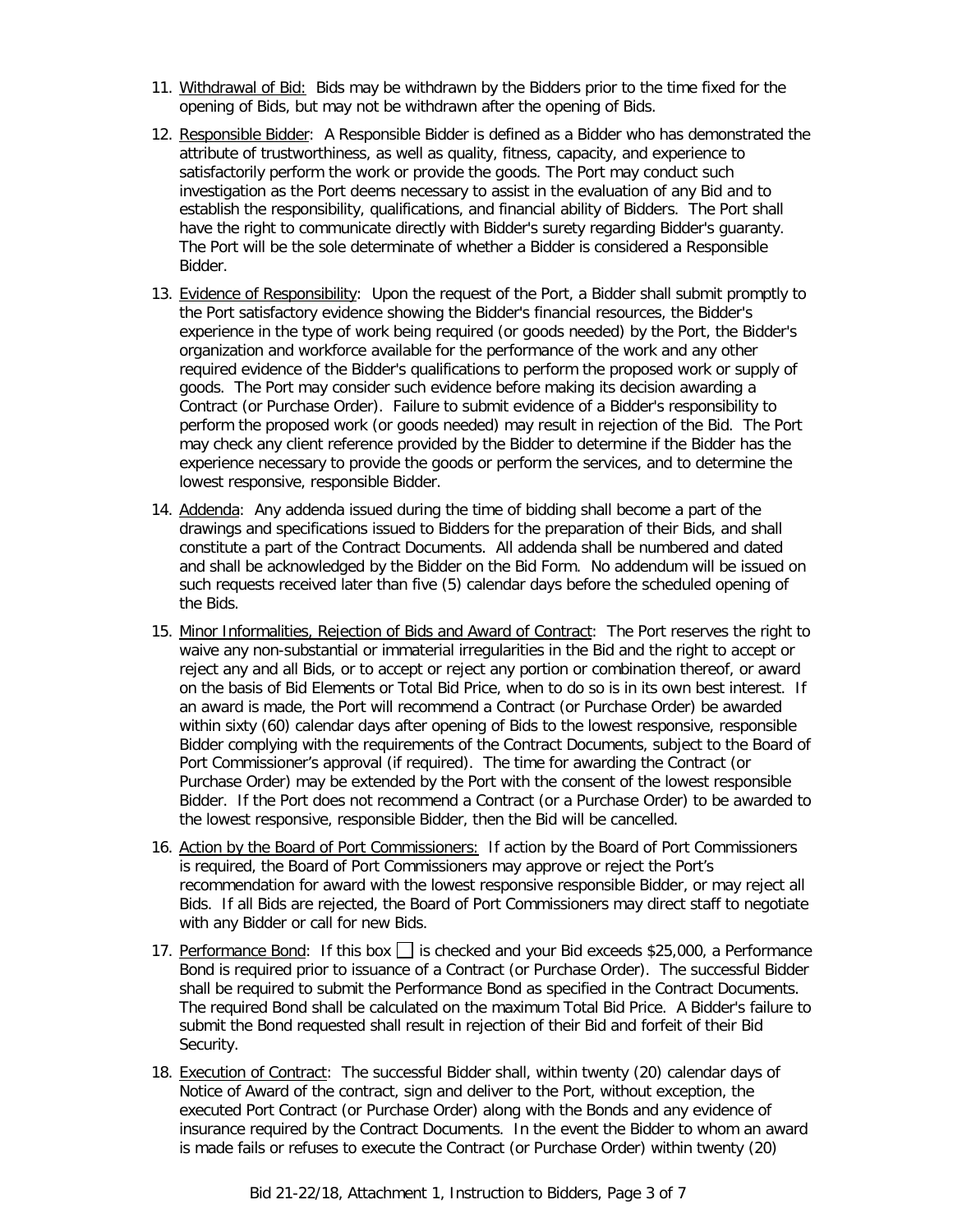calendar days from the date of receiving notification that the Contract (or Purchase Order) has been awarded to the Bidder, or fails to provide the required bond and evidence of insurance, the Port may declare the Bidder's Bid Security or bond forfeited as damages caused by the failure of the Bidder to enter into the Contract (or Purchase Order), and may award the work to the next lowest responsive, responsible Bidder, or may reject all Bids and, at its sole discretion, call for new Bids.

- 19. Form of Contract: If this box  $\Box$  is checked, the Bidder selected by the Port will be required to execute, without exception, a Contract in form and substance substantially similar to that included in the Bidding package. The Contract and other documents are subject to the approval of the Port and its legal counsel.
- 20. Standard Purchase Order Terms and Conditions: The Port's Standard Purchase Order Terms and Conditions apply to all purchases (unless specifically noted in the Bid package). A copy of the Port's Standard Purchase Order Terms and Conditions is included in this Bid package. By submitting a Bid, Bidder agrees to the Port's Standard Purchase Order Terms and Conditions.
- 21. Drawings and Specifications: If this box  $\Box$  is checked, each Bidder shall be required to return to the Port all drawings and specifications in an un-mutilated condition and without any marks or annotations. All drawings, specifications and other documents used or prepared during the project shall be the exclusive property of the Port.
- 22. Taxes: Taxes shall be included in the Total Bid Price at the current Alameda County uniform local sales and use tax rate.
- 23. Bid Exceptions: All exceptions to the plans and specifications which are taken in response to this Bid must be stated clearly. The taking of Bid exceptions or providing false, incomplete or unresponsive statements may result in the disqualification of the Bid.
- 24. Discounts: Any discounts which the Bidder desires to provide the Port must be stated clearly on the Bid Form itself so that the Port can calculate properly the net cost of the Bid. Offers of discounts or additional services not delineated on the Bid Form will not be considered by the Port in the determination of the lowest responsive, responsible Bidder.
- 25. Quantities: The quantities shown are approximate. The Port reserves the right to increase or decrease quantities as desired.
- 26. Prices: Bidders must quote prices Free on Board (F.O.B). Destination; the Port, unless otherwise noted. Prices should be stated in the units specified and Bidders should quote each item separately.
- 27. Samples: On request, samples of the products being supplied shall be furnished to the Port at no cost to the Port.
- 28. Special Brand Names: In describing any item, the use of a manufacturer or special brand, except in those instances where the product is designated to match others in use on a particular public improvement either completed or in the course of completion, does not restrict bidding to that manufacturer or special brand (unless specifically noted), but is intended only to indicate quality and type of item desired. Bidders may furnish any material, product, thing or service of comparable quality or utility. If a Bidder is requesting substitution of "or equal" item, the make and grade of the article on which the Bid is submitted must be stated in the Bid Form and illustrations and catalogue information submitted. The Port has the sole right to make all decisions on products and supplier selection of "or equal" substitutes.
- 29. Container Costs and Delivery: All costs for containers shall be borne by the Bidder. All products shall conform to the provisions set forth in the Federal, County, State, and City laws for their production, handling, processing and labeling. Packages shall be so constructed to ensure safe transportation to point of delivery.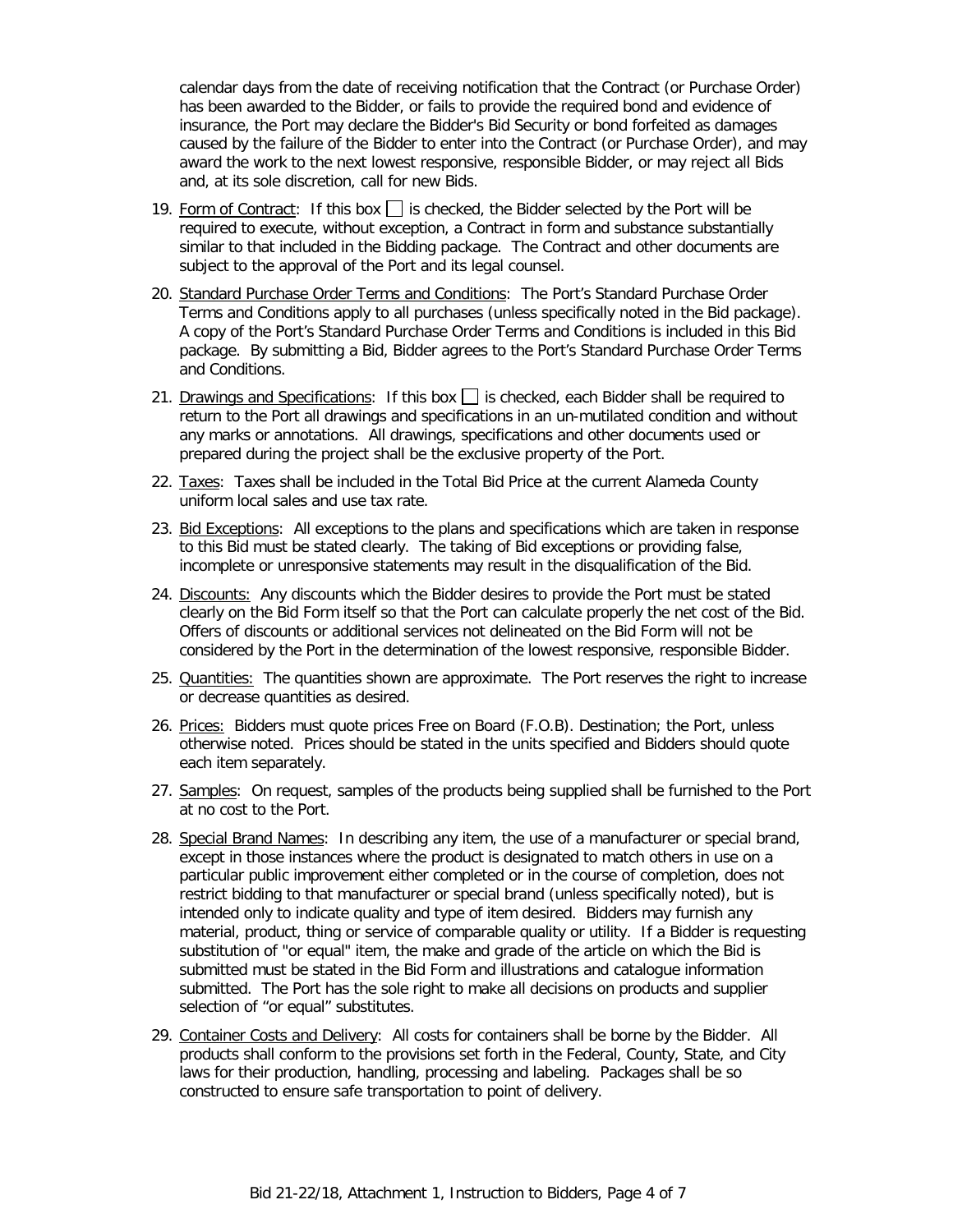- 30. Bid Negotiations: A Bid response to any specific item of this Bid Document with terms such as "negotiable", "will negotiate" or similar, will be considered as non-compliance with that specific term.
- 31. Purchases by Other Public Agencies, the Port, and Additional Quantities: Bidder agrees to extend identical prices and services under the same terms and conditions to other public agencies and the Port (known as "Piggybacking"). Other public agencies may piggyback on this contract for the goods/services and purchase directly from Bidder without additional competitive processes. Each participating agency will execute its own Contract with the Bidder for its requirement and payment will be made directly by the participating agency. Following any initial purchase(s) by the Port, additional quantities of the goods/services listed herein, may be purchased to replace or supplement existing purchases.
- 32. Prevailing Law: In the event of any conflict or ambiguity between these instructions and State or Federal law or regulations, the latter shall prevail. Additionally, all equipment to be supplied or services to be performed under the Bid shall conform to all applicable requirements of Local, State and Federal laws, including, but not limited to, California Labor Code.
- 33. Governing Law and Venue: The Bid Documents, Specifications and related matters shall be governed by and construed in accordance with the laws of the State of California. Legal actions relating to the Bid Documents, Specifications and related matters shall only be brought in the Federal or State Courts of Alameda County, California, to which jurisdiction Bidder irrevocably submits.
- 34. Living Wage Policy: On March 5, 2002, the voters in the City of Oakland passed Measure I, adding to the City Charter Section 728 ("§728") entitled "Living Wage and Labor Standards at Port-assisted Businesses." §728 requires Port Aviation and Maritime businesses that meet specified minimum threshold requirements to pay all nonexempt employees a Living Wage rate established by City Ordinance and adjusted annually based on the Consumer Price Index for the San Francisco, Oakland and San Jose area. (See the enclosed §728 for the current living wage rates.) Specifically, §728 applies to Port contractors and financial assistance recipients with the Aviation or Maritime divisions that have contracts worth more than \$50,000 and that employ more than 20 employees who spend more than 25% of their time on Port-related work. §728 also provides covered employers with incentives to provide health benefits to employees, establishes a worker retention policy, requires covered employers to submit quarterly payroll reports and requires covered employers to allow Port representatives access to payroll records in order to monitor compliance and labor organization representatives access to workforces during non-work time and on nonwork sites. Covered employers are responsible for complying with the provisions of §728 from the date the covered contract is entered into. When a Contract (or Purchase Order) is awarded, the Bidder will be required to fill out the following forms included in the Bid packet:
	- Employer Self-Evaluation for Port of Oakland Living Wage Form
	- Certificate of Compliance—Living Wage

Do not include these forms with your Bid. Only after a Contract (or Purchase Order) is issued does the successful Bidder need to return these forms to the Social Responsibility Division. Bidders shall acknowledge the Port's Living Wage Policy and compliance by submitting the "Statement Living Wage Requirements" (included in the Bid packet) with their Bid.

For more information on the Living Wage Policy, see the enclosed forms or call Connie Ng-Wong in the Port of Oakland's Social Responsibility Division at (510) 627-1390.

35. Non-Discrimination Policy: The Port of Oakland prohibits discrimination or preferential treatment because of race, color, religion, sex, national origin, ancestry, age (over 40), physical or mental disability, cancer-related medical condition, a known genetic predisposition to a disease or disorder, veteran status, marital status, or sexual orientation. Each Bidder must adhere to the Port's Non-Discrimination Policy by providing the enclosed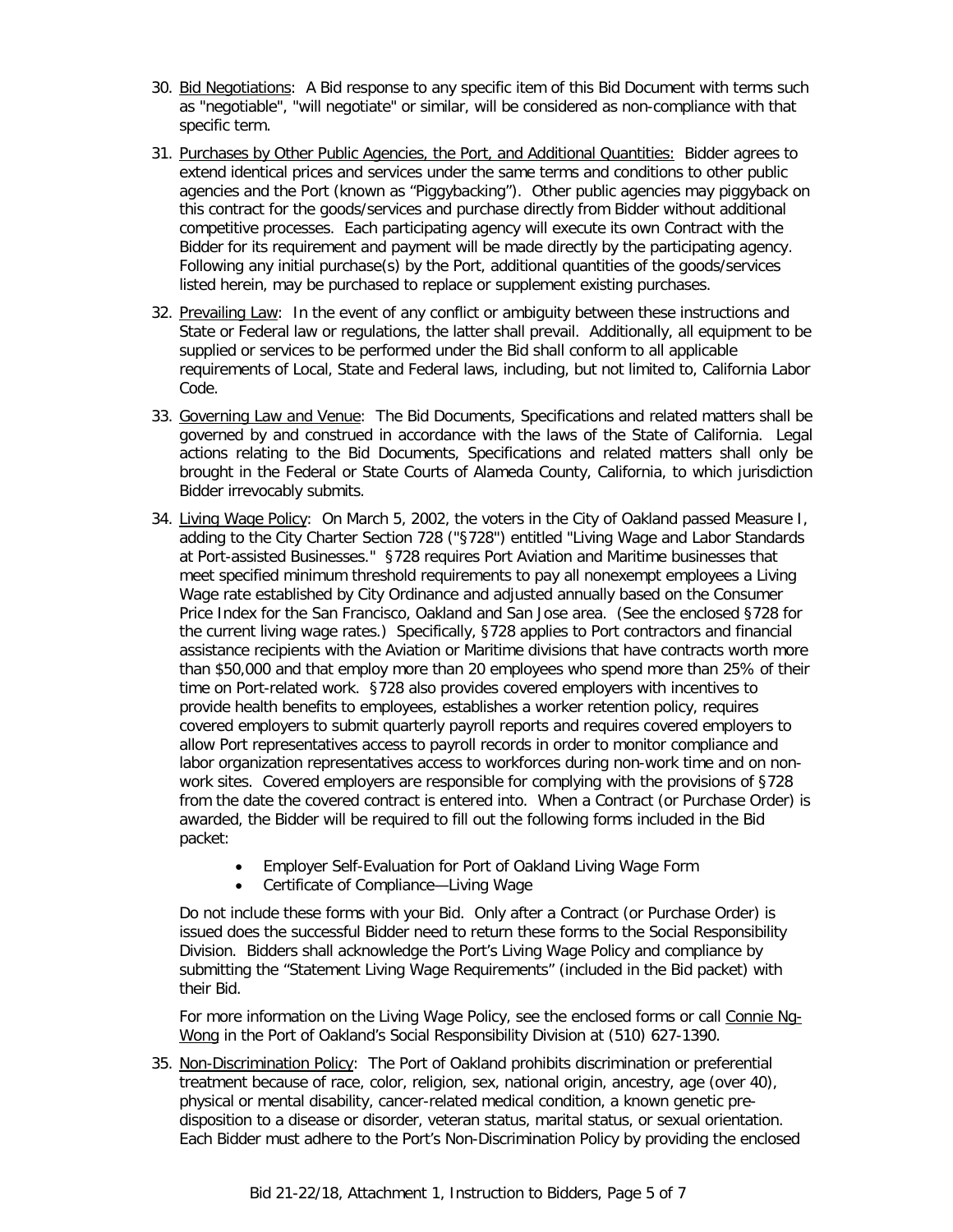"Statement of Equal Employment Opportunity" with their Bid.

In addition, the Port has a Non-Discrimination and Small Local Business Utilization Policy to encourage the use of small and local business. The entire Non-Discrimination and Small Local Business Utilization Policy is available at:

[http://www.portofoakland.com/files/PDF/responsibility/NDSLBUP\\_00810.pdf](http://www.portofoakland.com/files/PDF/responsibility/NDSLBUP_00810.pdf)

A copy of the Port-certified Small and Local Business Enterprises can also be downloaded at:

[http://srd.portofoakland.com/.](http://srd.portofoakland.com/)

- 36. Examination of Work Site: If applicable, before submitting a Bid, Bidders shall visit the site of the proposed work and shall fully inform themselves of all conditions in and about the work site, the building or buildings, if any, and any work that may have been done thereon. However, no Bidder shall visit the site without prior authorization by the Port.
- 37. Licenses: Each Bidder, and their subcontractors, if any, must possess all appropriate and required licenses (including a California Contractor's License, if applicable) or other permits to perform the work or provide the goods as identified in this Bid packet. Upon request, each Bidder shall furnish the Port with evidence demonstrating possession of the required licenses or permits. Failure to submit such evidence to the Port's satisfaction may result in rejection of the Bid.
- 38. Public Records Act: Under the Public Records Act (Gov. Code § 6250 et seq.), the Port may be obligated to make available to the public the submitted Bids and all correspondence and written questions submitted during the Bid process. Any trade secrets or proprietary financial information, which a Bidder believes should be exempted from disclosure, shall be specifically identified and marked as "CONFIDENTIAL". Blanket-type identification by designating whole pages or sections shall not be permitted and shall be invalid. The specific information must be clearly identified as such. The Port reserves the right to independently determine whether any document is subject to disclosure and to make such information available to the extent required by applicable law, restriction or notice to Respondent.
- 39. Protest Procedures:Any Bidder that has timely submitted a responsive bid that contends or claims that the Port's proposed award of the subject contract fails to comply with the Port's rules and regulations or with law must file a protest in accordance with the provisions set forth below:
	- 1. Any protest must be submitted in writing to Daria Edgerly, Secretary of the Board, and received by the Port no later than 5:00 p.m. by the third (3rd) business day following the date of Bid opening.
		- 2. The protest must include the name, address and telephone number of the person representing the protesting party.
		- 3. The initial protest document must contain a complete statement of the basis for the protest, including in detail, all grounds for protest including referencing the specific portion of the solicitation document that forms the basis for the protest, and including without limitation all facts, supporting documentation, legal authorities and argument in support of the grounds for the protest. Any matters not set forth in the written protest shall be deemed waived. All factual contentions must be supported by competent, admissible and credible evidence.

Any protest not conforming to the foregoing shall be rejected by the Port without recourse.

40. Conflicts of Interest: By submitting a Bid, the Bidder represents that it is familiar with Section 1090 and Section 87100 et seq. of the California Government Code, and that it does not know of any facts that constitute a violation of said sections in connection with its Bid. Bidder also represents that its Bid has completely disclosed to the Port all facts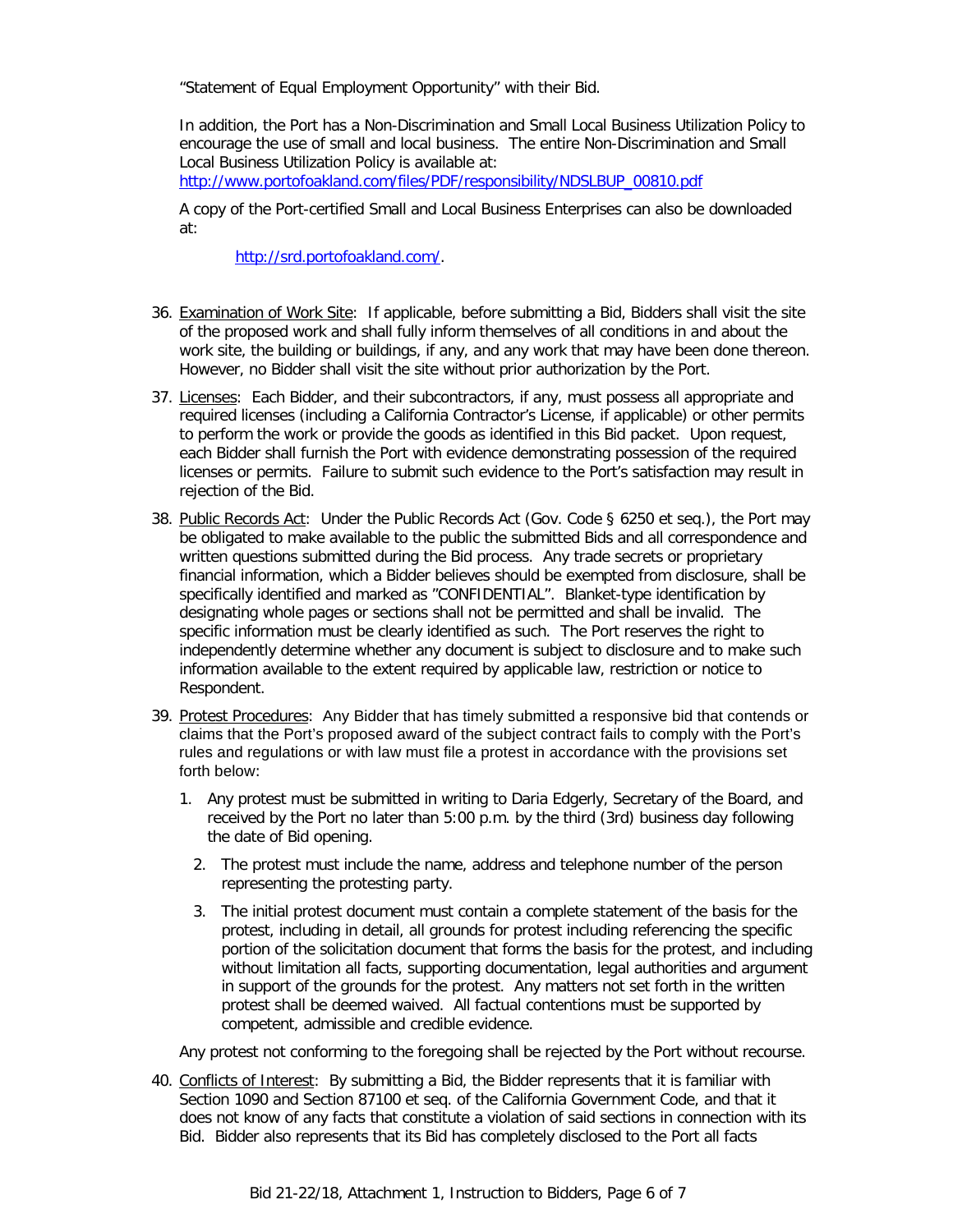bearing upon any possible interests, direct or indirect, which Bidder believes any member of the Port, or other officer, agent or employee of the Port or any department presently has, or will have, in any agreement arising from this Bid, or in the performance thereof, or in any portion of the profits there under. Willful failure to make such disclosure, if any, shall constitute ground for rejection of the Bid or termination of any agreement by the Port for cause. Bidder agrees that if it enters into a Contract (or Purchase Order) with the Port, it will comply with all applicable conflict of interest codes adopted by the City of Oakland and Port of Oakland and their reporting requirements.

41. Bidder's Relationship: The Bidder's relationship to the Port shall be that of independent contractor and shall not be deemed to be that of an officer, agent, or employee of the Port.

End of Section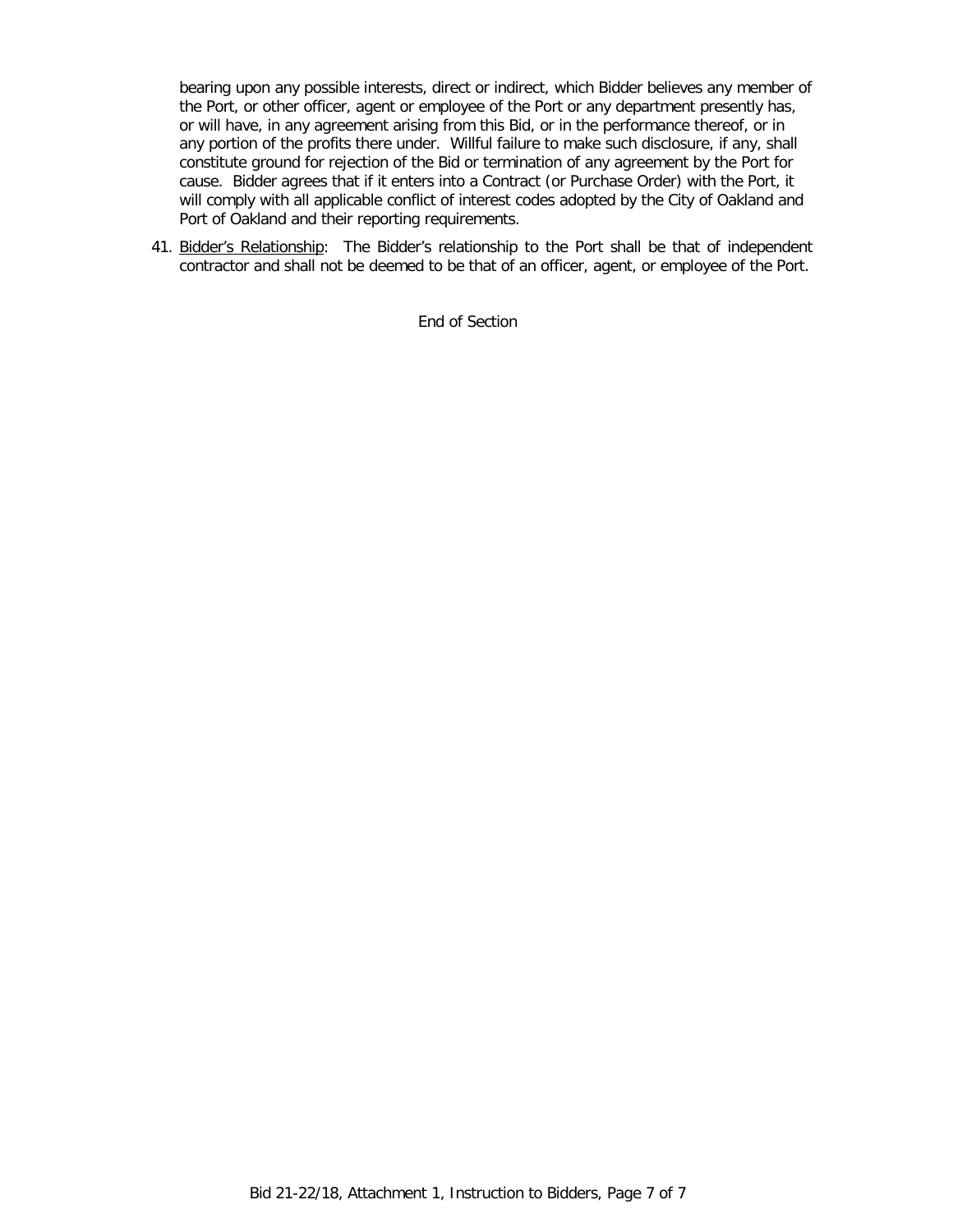

The undersigned having carefully examined the location of the proposed work, the local conditions of the place where the work or services is to be done, the Invitation for Bid, the Instructions to Bidders, the Standard Purchase Order Terms and Conditions, the Supplier Insurance Requirements, all Bid Documents, including the Specifications and all of the contract documents for this project, and any Attachments, Addenda, Enclosures, and the Port of Oakland's sample Contract (if applicable), proposes to perform the work or provide the goods, including all of its component parts, and to furnish any and all required labor, materials, equipment, insurance, permit, bonding, transportation and services required for this project or delivery of goods and services in strict conformity with the Plans and Specifications prepared, including any Addenda, within the time specified for the lump sum price (including all taxes) of:

#### **Total Bid Price (Including all Taxes)**

| Total Bid Price of: |                                                    | (Numeric amount) |
|---------------------|----------------------------------------------------|------------------|
|                     |                                                    | (Written amount) |
|                     | Written amount prevails if any discrepancy exists. |                  |

#### **A. Bid Detail Price:**

| <b>Description</b>                                                                                                             | Quantity  | Per Case<br><b>Price</b> | <b>Extended Price</b> |
|--------------------------------------------------------------------------------------------------------------------------------|-----------|--------------------------|-----------------------|
| Tork Advanced Peakserve Continuous Paper Towels (7.9"<br>inch wide, quantity of 12 sleeves per case) for Product<br>No. 105065 | 400 Cases |                          |                       |
| Shipping, Handling and Delivery Charges – (Taxable: $\Box$ YES $\Box$ NO)   \$                                                 |           |                          |                       |
| Sales Tax (10.25% Alameda County) $\frac{1}{2}$                                                                                |           |                          |                       |
| (Write this figure in the Total Bid Price Above) Total Bid Price   \$                                                          |           |                          |                       |

#### **B. Additional Pricing Options: Per Case Pricing** (w/o tax or shipping)

| Pricing<br>Option | <b>Description</b> | <b>Per Case Price</b> |
|-------------------|--------------------|-----------------------|
|                   | 100 Case Order     |                       |
|                   | 300 Case Order     |                       |
|                   | 500 Case Order     |                       |

# **Agreement Terms**

1. If awarded the Contract (or Purchase Order), the undersigned hereby agrees to sign said Contract (or Purchase Order), and furnish the necessary Performance Bond (if applicable), and Insurance within twenty (20) calendar days after the Notice of the Award of this Contract (or Purchase Order) and agrees to commence work within ten (10) calendar days after any verbal or written Notice to Proceed is issued by the Port.

| Bidder'<br>$\sim$ $\sim$<br>- - -<br>≅ Name. |  | יו ה<br>…ю. |  |
|----------------------------------------------|--|-------------|--|
|----------------------------------------------|--|-------------|--|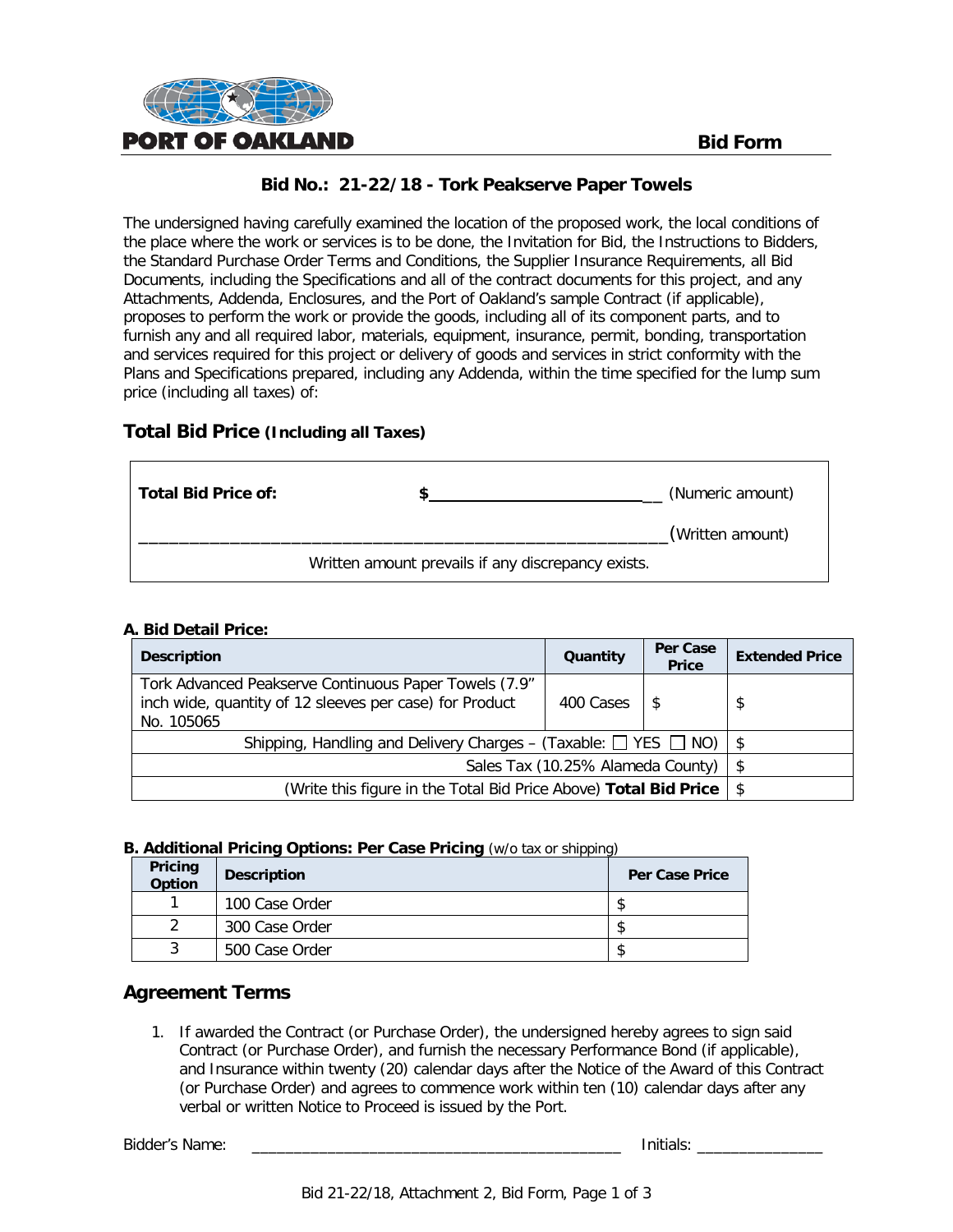# **BID FORM (Page 2 of 3)**

#### **Bid No.: 21-22/18 - Tork Peakserve Paper Towels**

#### **Agreement Terms Continued**

- 2. The undersigned has checked carefully all the above figures and understands that the Port will not be responsible for any errors or omissions on the part of the undersigned in making up this Bid.
- 3. The Port of Oakland reserves the right to reject any or all Bids, to waive any irregularities or informalities not affected by law, to evaluate the Bids submitted and to award the Contract (or Purchase Order) according to the Bid which best serves the interests of the Port.
- 4. All pages of this Bid Form must be completed and signed in ink. The Bid will be awarded to the lowest responsive, responsible Bidder(s).

#### **Bid Bond/Bid Security**

If applicable (see the Instructions to Bidders), each Bid shall be accompanied by a cashier's check payable to the "Port of Oakland", or a Bidder's bond executed by an admitted surety insurer, licensed to do business in the State of California as a surety, made payable to the "City of Oakland, a Municipal Corporation Acting by and through its Board of Port Commissioners ("Port")" in an amount not less than ten percent (10%) of the maximum amount of the Total Bid Price. The check or Bid Bond shall be given as a guarantee that the Bidder to whom the Contract (or Purchase Order) is awarded shall execute the contract documents and shall provide the required Performance Bond as specified therein within twenty (20) calendar days after the Notification of the Award of the Contract (or Purchase Order).

**Amount** – Bidders must enclose an amount of not less than ten (10) percent of the entire Bid as either:

|                         | <u> 1989 - Johann Stoff, amerikansk politiker (d. 1989)</u>                                                          |
|-------------------------|----------------------------------------------------------------------------------------------------------------------|
|                         | <u> 1980 - Andrea Santa Andrea Andrea Andrea Andrea Andrea Andrea Andrea Andrea Andrea Andrea Andrea Andrea Andr</u> |
| Addenda Acknowledgement |                                                                                                                      |
|                         | (Indicate the addenda numbers that you received.)                                                                    |
|                         | $Initials: ____________$                                                                                             |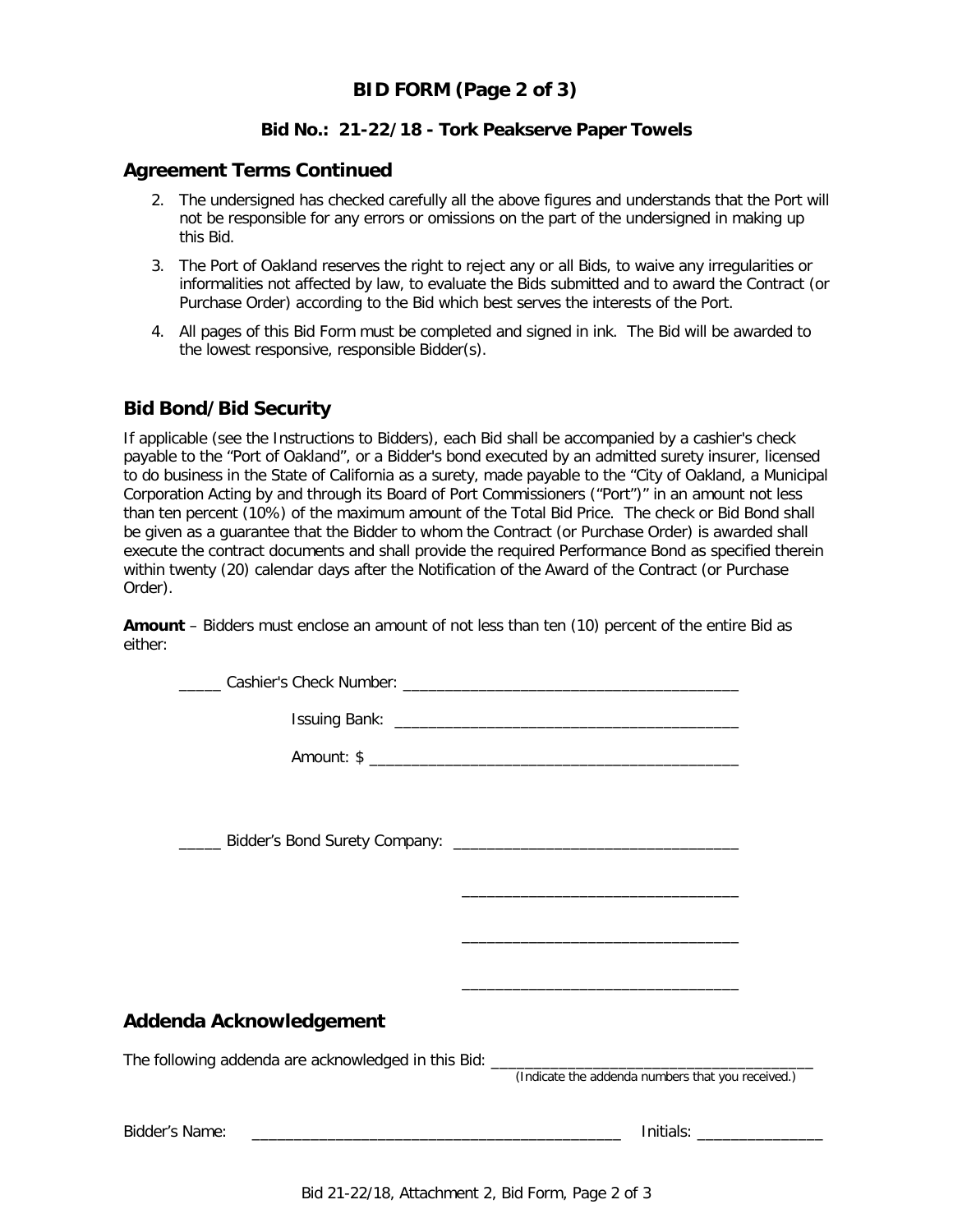# **BID FORM (Page 3 of 3)**

#### **Bid No.: 21-22/18 - Tork Peakserve Paper Towels**

#### **Client References**

In order for the Port to determine if your firm is a Responsible Bidder (see the Instructions to Bidders), Bidder is to provide the names, addresses, and contact information for three (3) current client references. Please make sure all contact information is current. By providing such information you authorize the Port to contact such clients.

| Company Name and Contact | Address | Phone and Email |
|--------------------------|---------|-----------------|
|                          |         |                 |
|                          |         |                 |
|                          |         |                 |

### **Bidder Information and Signatures**

|                  |                                                                                                                   | (If Corporation by Chairman, President or VP. If Partnership by Partner.)                                                                                                                      |  |
|------------------|-------------------------------------------------------------------------------------------------------------------|------------------------------------------------------------------------------------------------------------------------------------------------------------------------------------------------|--|
| Printed Name:    |                                                                                                                   |                                                                                                                                                                                                |  |
| Attested By (*): | (If Corporation, by Chairman, President, Vice President, Secretary, or Treasurer. If<br>Partnership, by Partner.) |                                                                                                                                                                                                |  |
| Printed Name:    |                                                                                                                   | Date:                                                                                                                                                                                          |  |
|                  |                                                                                                                   | * NOTE: If the Bidder is a corporation, set forth the legal name of the corporation together<br>with the signature(s) of the officer or officers authorized to sign Contracts on behalf of the |  |

with the signature(s) of the officer or officers authorized to sign Contracts on behalf of the corporation. If the Bidder is a partnership, set forth the name of the firm together with the signature(s) of the partner or partners authorized to sign Contracts on behalf of the partnership.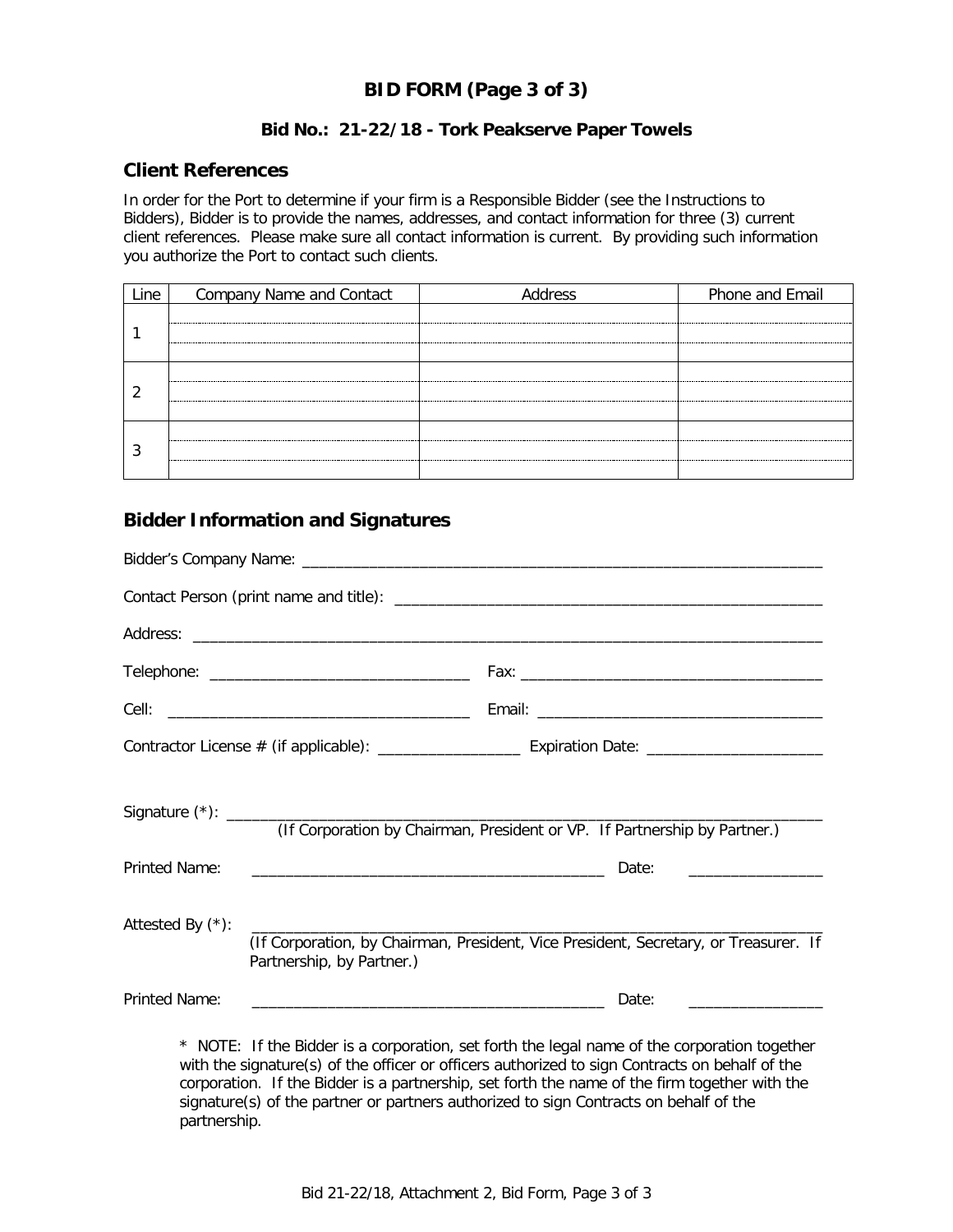

# **STANDARD PURCHASE ORDER TERMS AND CONDITIONS**

The Port of Oakland uses Purchase Orders for all purchases. Phone orders are not valid and may be subject to non-payment. In these Terms and Conditions, "the Purchase Order" refers to each Purchase Order subject to these Terms and Conditions. All Appendices described herein and/or attached hereto are part of this Purchase Order.

Any software purchased under this Purchase Order shall be subject to the more specific provisions in Appendix A-1 (Software) attached hereto. With respect to Software, Appendix A-1 shall supersede any directly conflicting provisions of these Terms and Conditions.

1. THE PORT. The Port is legally known as the City of Oakland, a Municipal Corporation, Acting by and through its Board of Port Commissioners. The Port is an independent department of the City of Oakland and issues Purchase Orders under the name "Port of Oakland." The Port has exclusive control and management of all Port facilities and properties located in Oakland, CA (including, but not limited to, marine terminals, a railway intermodal terminal, and container storage areas; the Oakland International Airport; and office, retail, and other developed property and undeveloped land), and no other agency or department of the City of Oakland may issue Purchase Orders with respect to these facilities and properties.

2. SUPPLIER. Supplier (sometimes referred to on the Port's website or in other materials related to the Purchase Order as "seller", "lessor", "vendor", "contractor", "respondent", "consultant", "service provider" or by similar terms) is an independent contractor and not an officer, employee or agent of the Port. Supplier shall provide the goods or services described on the Purchase Order (the "**Work**") using its own qualified employees or using only qualified subcontractors approved in writing by the Port. Supplier, and not the Port, shall be solely responsible for paying all compensation (including benefits), making all withholdings, paying all taxes and ensuring compliance with all laws regarding the employment of such employees or engagement of such subcontractors. Supplier may not change its subcontractors or assign, delegate or transfer, voluntarily, involuntarily or by operation of law, any of its rights or obligations under the Purchase Order (other than its interest in receivables as part of a bona fide third-party financing arrangement), without the prior written consent of the Port.

3. PERFORMANCE AND QUALITY. Supplier shall supply or perform the Work and represents and warrants that the Work performed or supplied is (i) as specified in the Purchase Order, (ii) in a good and workmanlike manner, (iii) in conformity to all applicable specifications, and (iv) in compliance with all Applicable Law (as defined below). Supplier further represents and warrants that all goods sold under the Purchase Order are new (unless otherwise specifically stated in the Purchase Order), merchantable and fit for the particular purpose specified by the Port, and all services provided under the Purchase Order conform to the standard of practice of persons specializing in performing services of similar nature and complexity. Nothing in the Purchase Order shall be construed to limit or exclude any warranties implied by law. Supplier hereby assigns to the Port all of the Supplier's rights under manufacturers', subcontractors' or other warranties or indemnities with respect to the Work.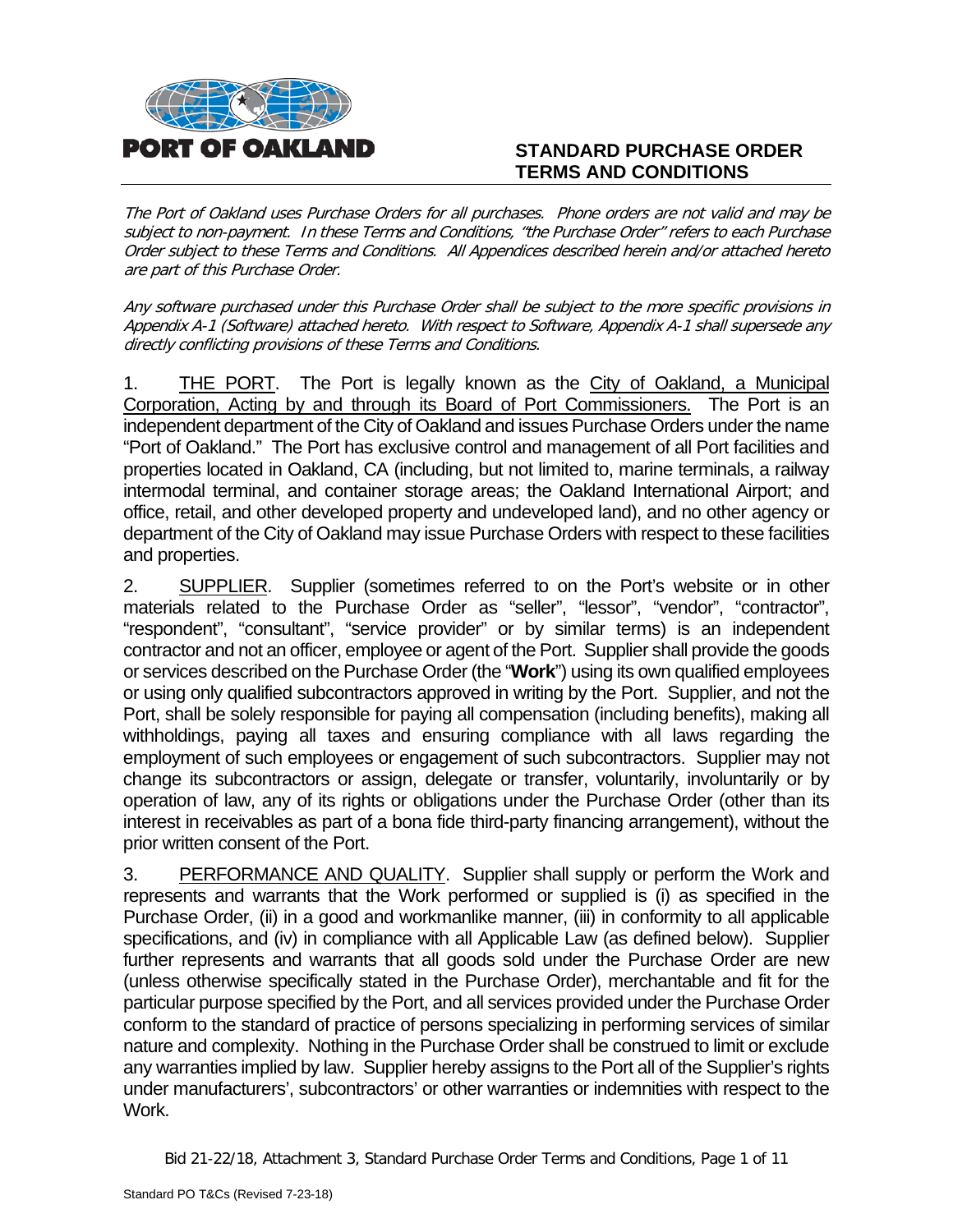4. INVOICING AND PAYMENT. All payments require a written invoice from Supplier in a form acceptable to the Port. Supplier must issue all invoices directly to the "Bill To" address set forth in the Purchase Order. Each invoice must indicate thereon whether it constitutes a "Partial Billing" or "Final Billing". Each invoice is subject to review and verification by the Port. The time for payment of invoices (and for calculating any net discounts) shall run from the date on which proper, correct and complete invoices are received by the Port. Payment for all Work shall be made by the Port within thirty (30) days of receipt of satisfactory Work by the Port, and an itemized, proper, correct and complete invoice from Supplier. Any amounts due to the Port from Supplier may be set off against any amounts due to Supplier from the Port, whether or not under the Purchase Order.

5. DELIVERY. If applicable, Supplier shall package and ship all Work consisting of goods to the Purchase Order "Ship To" address at Supplier's sole cost and expense. Packing slips must specify the quantity and description of goods shipped, the related Purchase Order number and must accompany each shipment. Supplier shall be responsible for delivery and shall prepay all related shipping costs and add them to the invoice. All goods are to be shipped F.O.B. destination: Port of Oakland, and risk of loss and title to goods shall remain with Supplier until the Port takes physical possession of the goods. The Port may change the address for shipment prior to shipment by Supplier. Goods must be suitably packed to assure against damage from weather or transportation, and in accordance with instructions of the Port.

6. REMEDIES. If Supplier breaches the Purchase Order, the Port may exercise any right or remedy available under the California Commercial Code or any other Applicable Law. Without limiting those rights and remedies, the Port may also do any of the following, in the Port's sole discretion: (i) require Supplier to repair or replace any Work, and if Supplier fails or refuses to do so, repair or replace the same at Supplier's expense; (ii) reject any delivery of non-conforming or defective Work and return the same for credit or replacement at Supplier's sole cost and risk; or (iii) cancel any outstanding deliveries and treat such breach by Supplier as Supplier's repudiation of the Purchase Order. Supplier's becoming the subject of bankruptcy or insolvency proceedings shall constitute a breach of the Purchase Order by Supplier. If the Port breaches the Purchase Order, Supplier's exclusive remedy shall be recovery of any goods shipped and the payment of the price payable for Work delivered prior to the breach. No limitation or exclusion by Supplier of any right or remedy available to the Port shall be effective unless expressly and specifically agreed to by the Port in writing. Under no circumstances shall the Port be responsible for consequential, punitive, or incidental damages.

7. LAWS, REGULATIONS, PERMITS. Supplier shall comply with all applicable laws, ordinances, rules, regulations, codes, professional standards, permits, and/or land use restrictions or limitations of any governmental authority at any time applicable to Supplier, the Work or the Purchase Order ("**Applicable Law**"). Supplier shall obtain and maintain in full force and effect all professional, contracting and other permits and licenses required to undertake or supply the Work.

8. ADA. Without limiting Supplier's obligations to comply with Applicable Laws generally, Supplier hereby warrants that all Work complies with the accessibility requirements of the American with Disabilities Act of 1990, other similar state and federal laws and their implementing regulations, as applicable. Supplier agrees to promptly respond to and resolve any complaint regarding accessibility of the Work which is brought to its attention. Supplier further agrees to indemnify, defend and hold harmless the Port and all of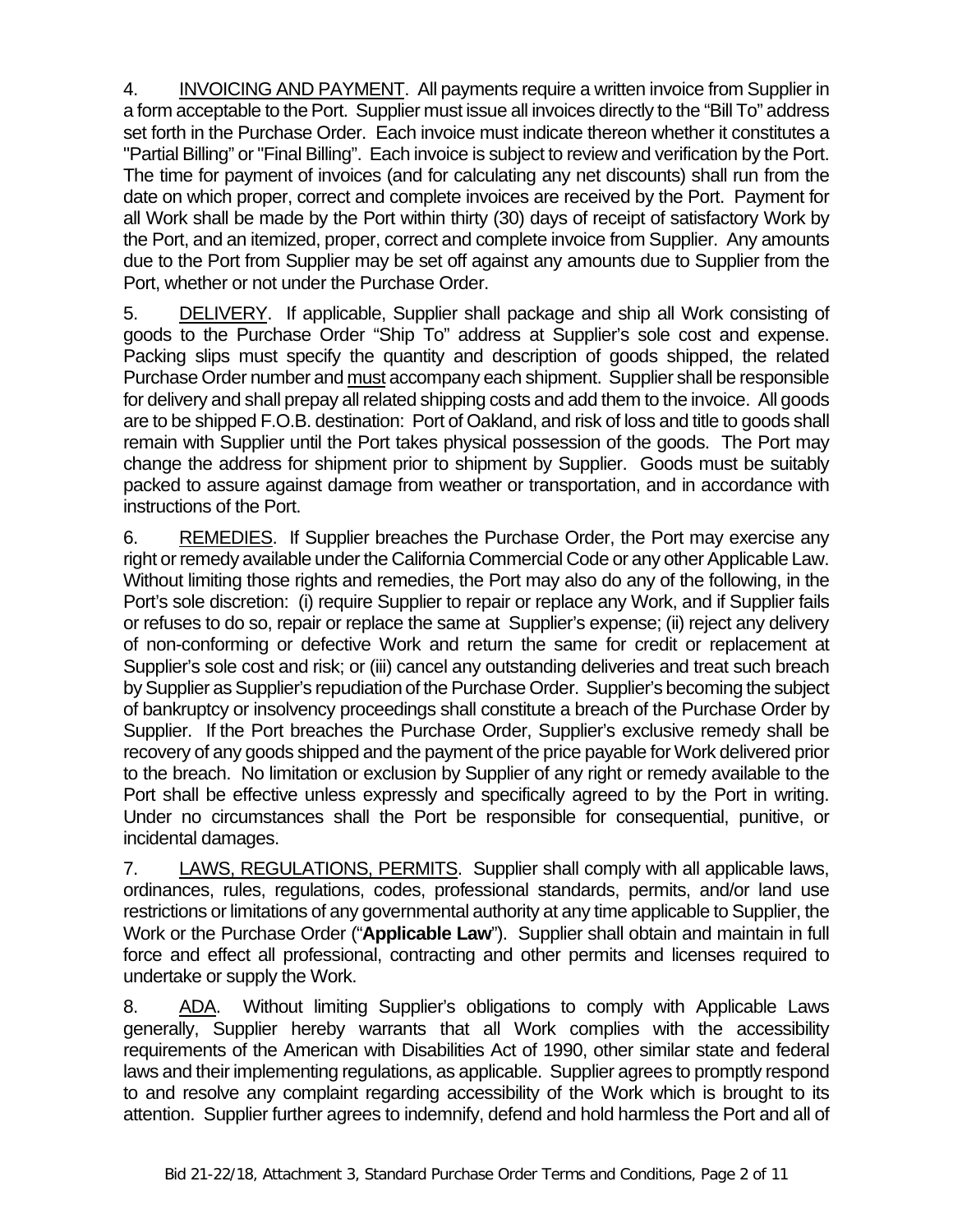its officers, commissioners, agents, departments, officials, representatives and employees using the Work from any loss, liability or claim arising out of its failure to comply with these accessibility requirements.

9. NON-DISCRIMINATION. Without limiting Supplier's obligation to comply with Applicable Laws generally, Supplier shall not discriminate against any employee or applicant for employment, nor against any subcontractor or applicant for a subcontractor contract, because of race, color, religion, sex, national origin, ancestry, age (over forty (40)), physical or mental disability, cancer-related medical condition, a known genetic pre-disposition to a disease or disorder, veteran status, marital status, or sexual orientation.

10. OWNERSHIP OF NON-SOFTWARE WORK PRODUCT. Any interest (including copyright or other interests in intellectual property) of Supplier in studies, reports, memoranda, computational sheets, designs, drawings, specifications or any other documents (including electronic media) or work product prepared by or on behalf of Supplier in connection with the Work (collectively, the "**Work Product**"), whether or not embodied therein, constitutes a work for hire and is the property of the Port. Supplier shall pay all royalties and license fees necessary for or relating to the Work and shall defend all suits of claims for infringement of any patents or other intellectual property rights and shall indemnify the Port and hold it harmless from liability or loss on account thereof.

11. INSURANCE. Supplier shall maintain all insurance required under Applicable Law or commonly maintained by similarly situated, responsible businesses and in all events will maintain insurance of the types and in the amounts applicable to Supplier and the Work as required by the Port's *Supplier Insurance Requirements* posted from time to time on the Port's website [\(www.portofoakland.com\)](http://www.portofoakland.com/) and can be accessed by clicking on "Full Menu" (or the menu icon from your mobile device), then under the Business heading, click on "Purchasing and Accounts Payable", and scroll down to find the "Supplier Insurance Requirements (PDF)" to download the document, or alternatively type in the below link into your browser: [http://www.portofoakland.com/files/PDF/supplier\\_insurance.pdf](http://www.portofoakland.com/files/PDF/supplier_insurance.pdf)

A courtesy copy of the Port's *Supplier Insurance Requirements* may be delivered to Supplier at the same time as the Purchase Order. (In the event of any conflict between any courtesy copy of the *Insurance Requirements*, and the version of the *Insurance Requirements* posted to the Port's website, the website version shall control). The type, scope and amounts of the required insurance may be increased should the scope of Work, in the opinion of the Port, warrant such increase, and Supplier shall obtain such insurance when so directed by the Port. If any portion of the Work is to be performed outside the United States, Supplier must contact the Port Risk Management Department regarding appropriate insurance. At the Port's request, Supplier shall file with the Port certificates evidencing the insurance maintained by Supplier and failure to do so shall constitute a material breach of the Purchase Order.

12. TAXES. Unless otherwise provided for in the Purchase Order, Supplier shall pay all taxes levied upon the Purchase Order or the Work performed or supplied pursuant hereto without additional compensation, regardless of which party has liability for such tax under Applicable Law, and any deficiency, interest or penalty asserted with respect thereto. The Port shall pay only California sales and use tax and Alameda County uniform local sales and use tax. Supplier must separately itemize all sales and use taxes on its invoices.

13. BOOKS AND RECORDS. Supplier shall maintain all documents and records prepared by or furnished to Supplier in connection with the Purchase Order and backup for all costs for which the Port was directly or indirectly invoiced during the course of supplying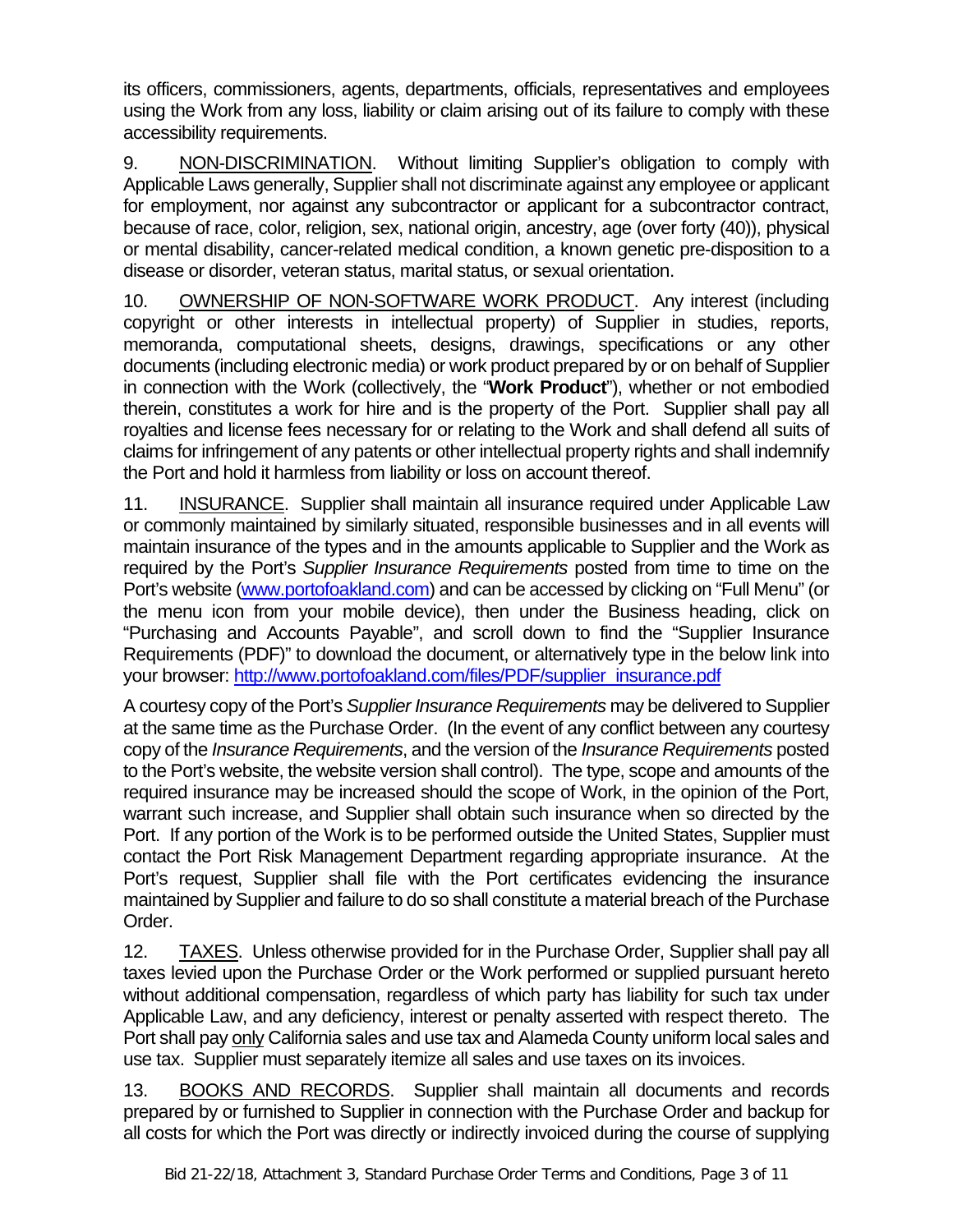or performing the Work for at least three (3) years following delivery of final payment by the Port, provided that all records relating to environmental consulting services and hazardous materials in, on or adjacent to the Port's property shall be maintained indefinitely. Supplier agrees that its books and records and facilities, or so much thereof as may be engaged in the performance of the Purchase Order, are subject to inspection and audit at all reasonable times by any authorized representative of the Port. Supplier agrees to waive, to the greatest extent permitted by Applicable Law, the defense of laches, statute of limitations, or any other defense based upon the Port's failure to timely file an action with regard to any matter arising out of the Purchase Order.

14. WAIVER AND HOLD HARMLESS. Supplier waives any and all claims, causes of action and rights to recovery, in law or in equity, against the Port for losses, liabilities, damages or injuries of any nature or kind, including injuries to Supplier's employees or subcontractors, regardless of whether such losses, damages, liabilities or injuries are covered by insurance. This provision is intended to waive fully, for the benefit of the Port, any rights or claims that might provide a right of subrogation in favor of any insurer providing insurance with respect to the Purchase Order. To the fullest extent permitted by Applicable Law (including, without limitation, California Civil Code Section 2782), Supplier shall defend (with legal counsel chosen or approved by the Port), indemnify and hold the Port and all of its officers, Commissioners, agents, departments, officials, representatives and employees harmless from and against any and all claims, loss, or liability of every kind, nature and description that arise from or relate to, directly or indirectly, in whole or in part: (i) the Work under the Purchase Order, or any part thereof; or (ii) any act or omission of Supplier, its employees, subcontractors or representatives.

15. CHANGES. The Purchase Order may not be modified, supplemented, or terminated without the Port's prior written approval. The Port may make changes to the Purchase Order at any time, and Supplier agrees to accept such changes. If such changes result in additional costs, the Port shall make an equitable adjustment to the purchase price at Supplier's request, provided that Supplier itemizes and justifies to the Port's satisfaction in writing the adjustment requested within five (5) days of delivery of the change notification.

16. SUSPENSION OR TERMINATION. Supplier must continue to perform the Work under the Purchase Order throughout the course of any dispute, and Supplier's failure to continue Work during a dispute shall itself constitute a material breach of the Purchase Order. The Port may, with or without cause, direct Supplier to suspend, delay or interrupt the execution of any Work, in whole or in part, for such periods of time as the Port may determine in its discretion; any such directives must be in writing. The Port may, at any time, terminate the Purchase Order for its own convenience with the Port's liability limited to the services or goods received by the Port prior to delivery of the Port's termination notice. Upon any termination, Supplier shall assign to the Port in the manner, at times and to the extent directed by the Port, all right, title, and interest of Supplier under procurement orders and subcontracts relating to Work so terminated and shall transfer title and possession to the Port of Work Product, completed and uncompleted designs and specifications, Work in process, completed Work, supplies, and other material produced or fabricated as part of, or acquired in connection with performance of the Work terminated by the notice of termination.

17. CONFIDENTIALITY AND PUBLICITY. All data, information, reports, plans, designs and other documents received from the Port or its employees, agents or representatives or generated by Supplier in connection with the Work (collectively, the "**Confidential Information**") are private and confidential and shall remain the sole and exclusive property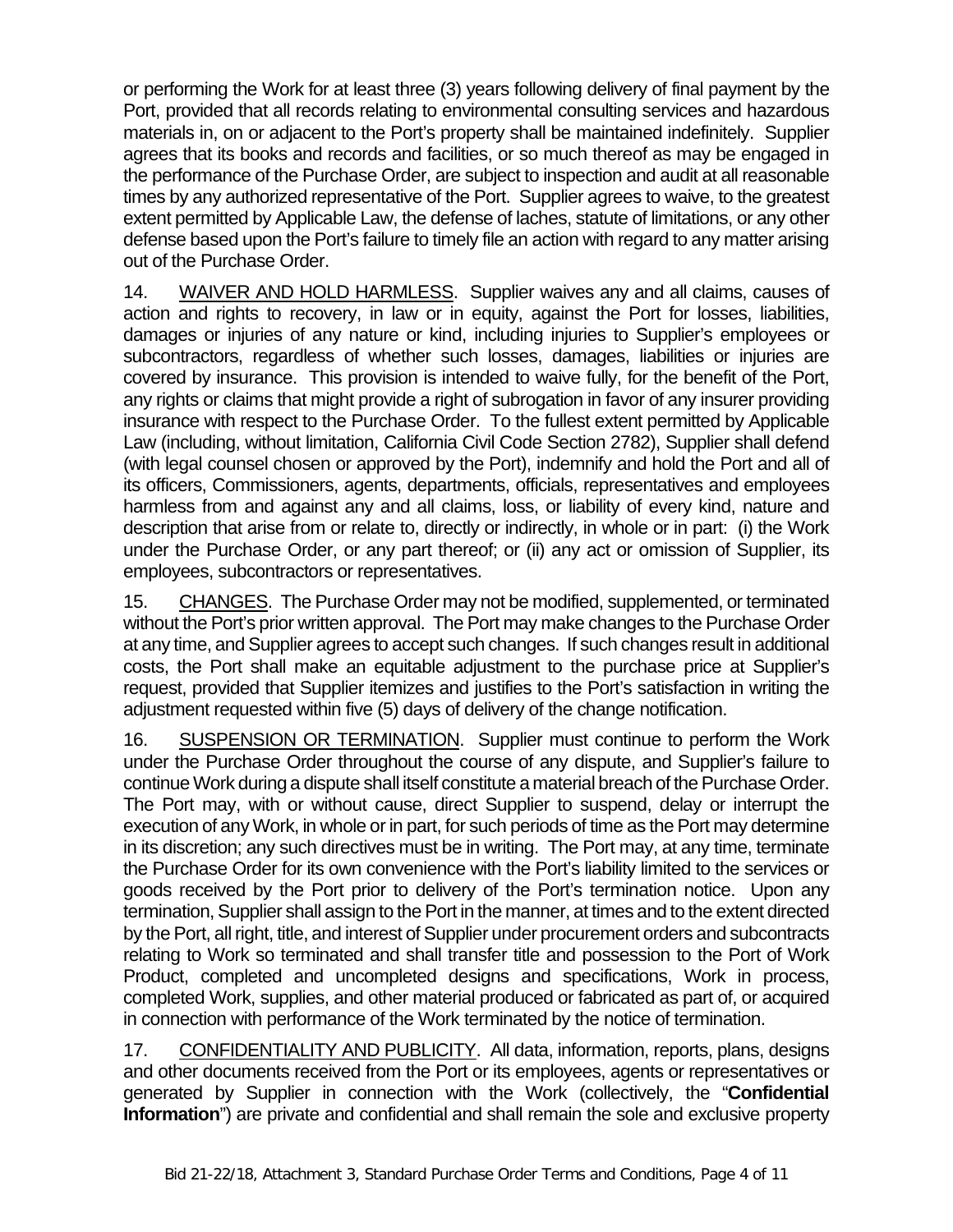of the Port. Supplier shall not disclose the identity of the Port, nor distribute or disclose Confidential Information to any third party, without prior express written authorization from the Port. All Confidential Information shall be deemed confidential and Supplier shall take all reasonable precautions to prevent its disclosure to unauthorized persons. Any publicity or press releases with respect to the Work or the Purchase Order shall be under the Port's sole discretion and control.

18. COVENANT AGAINST CONTINGENT FEES. Supplier warrants that no person or agency has been employed or retained to solicit or obtain the Contract upon an agreement or understanding for a contingent fee, except a bona fide employee or agency. For breach or violation of this warranty, the Port, at its option, may annul the Contract or deduct from the contract price or otherwise recover from Supplier the full amount of the contingent fee. As used in this Section, "bona fide agency" means an established commercial or selling agency, maintained by Supplier for the purpose of securing business, that neither exerts nor proposes to exert improper influence to solicit or obtain Port contracts nor holds itself out as being able to obtain any Port contract or contracts through improper influence. As used in this Section, "bona fide employee" means a person, employed by Supplier and subject to Supplier's supervision and control as to time, place, and manner of performance, who neither exerts nor proposes to exert improper influence to solicit or obtain Port contracts nor holds itself out as being able to obtain any Port contract or contracts through improper influence. As used in this Section, "contingent fee" means any commission, percentage, brokerage, or other fee that is contingent upon the success that a person or concern has in securing a Port contract. As used in this Section, "improper influence" means any influence that induces or tends to induce a Port Commissioner, employee or officer to give consideration or to act regarding a Port contract on any basis other than the merits of the matter.

19. FEDERAL AIP GRANT COMPLIANCE. By executing this Contract, Supplier agrees and certifies that Supplier will comply with the FAA Airport Improvement Program (AIP) provisions set forth below (Sections 20 through 24) and Supplier shall also include each of these provisions in all of its contracts and subcontracts related to this Contract. For purposes of Sections 19 through 24, Supplier is sometimes hereinafter referred to as "Contractor" and Port is sometimes hereinafter referred to as "Sponsor".

20. GENERAL CIVIL RIGHTS PROVISIONS.The Contractor agrees to comply with pertinent statutes, Executive Orders and such rules as are promulgated to ensure that no person shall, on the grounds of race, creed, color, national origin, sex, age, or disability be excluded from participating in any activity conducted with or benefiting from Federal assistance. This provision binds the Contractor and subtier contractors from the bid solicitation period through the completion of the Contract. This provision is in addition to that required of Title VI of the Civil Rights Act of 1964.

21. COMPLIANCE WITH NONDISCRIMINATION REQUIREMENTS. During the performance of this Contract, the contractor, for itself, its assignees, and successors in interest (hereinafter collectively referred to as the "Contractor") agrees as follows:

- 21.1 COMPLIANCE WITH REGULATIONS. The Contractor (hereinafter includes any and all consultants) will comply with the Title VI List of Pertinent Nondiscrimination Acts and Authorities, as they may be amended from time to time, which are herein incorporated by reference and made a part of this Contract.
- 21.2 NON-DISCRIMINATION. The Contractor, with regard to the work performed by it during the Contract, will not discriminate on the grounds of race, color, or national origin in the selection and retention of subcontractors, including procurements of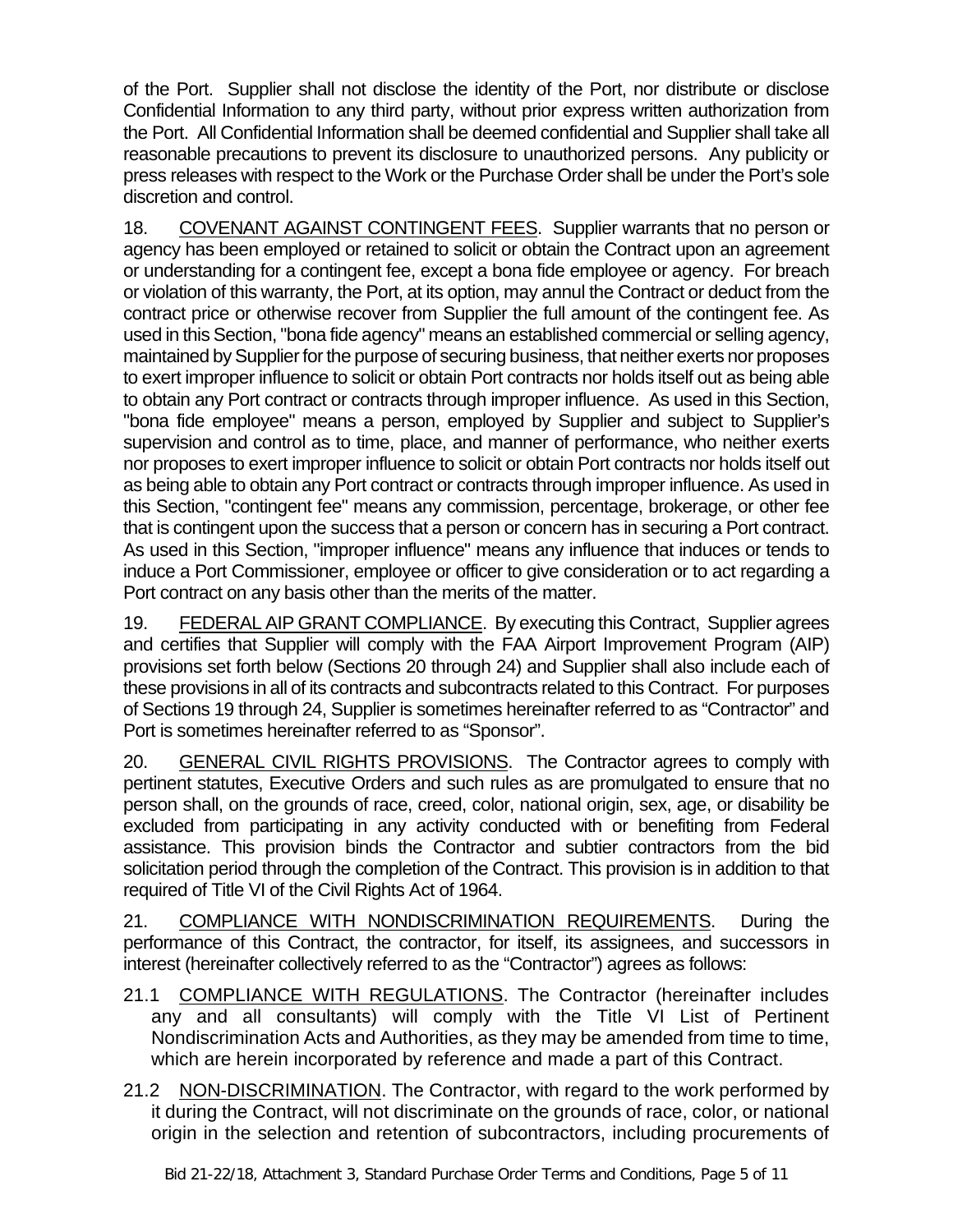materials and leases of equipment. The Contractor will not participate directly or indirectly in the discrimination prohibited by the Nondiscrimination Acts and Authorities, including employment practices when the Contract covers any activity, project, or program set forth in Appendix B of 49 CFR Part 21.

- 21.3 SOLICITATIONS FOR SUBCONTRACTS, INCLUDING PROCUREMENTS OF MATERIALS AND EQUIPMENT. In all solicitations, either by competitive bidding, or negotiation made by the Contractor for work to be performed under a subcontract, including procurements of materials, or leases of equipment, each potential subcontractor or supplier will be notified by the contractor of the Contractor's obligations under this Contract and the Nondiscrimination Acts and Authorities on the grounds of race, color, or national origin.
- 21.4 INFORMATION AND REPORTS. The Contractor will provide all information and reports required by the Acts, the Regulations, and directives issued pursuant thereto and will permit access to its books, records, accounts, other sources of information, and its facilities as may be determined by the sponsor or the Federal Aviation Administration to be pertinent to ascertain compliance with such Nondiscrimination Acts and Authorities and instructions. Where any information required of a contractor is in the exclusive possession of another who fails or refuses to furnish the information, the Contractor will so certify to the sponsor or the Federal Aviation Administration, as appropriate, and will set forth what efforts it has made to obtain the information.
- 21.5 SANCTIONS FOR NONCOMPLIANCE. In the event of a Contractor's noncompliance with the Non-discrimination provisions of this Contract, the Sponsor will impose such contract sanctions as it or the Federal Aviation Administration may determine to be appropriate, including, but not limited to:
	- a. Withholding payments to the Contractor under the Contract until the Contractor complies; and/or
	- b. Cancelling, terminating, or suspending a Contract, in whole or in part.
- 21.6 INCORPORATION OF PROVISIONS.The Contractor will include the provisions of Sections 21.1 through 21.6 in every subcontract, including procurements of materials and leases of equipment, unless exempt by the Acts, the Regulations and directives issued pursuant thereto. The Contractor will take action with respect to any subcontract or procurement as the Sponsor or the Federal Aviation Administration may direct as a means of enforcing such provisions including sanctions for noncompliance. Provided, that if the Contractor becomes involved in, or is threatened with litigation by a subcontractor, or supplier because of such direction, the Contractor may request the Sponsor to enter into any litigation to protect the interests of the Sponsor. In addition, the Contractor may request the United States to enter into the litigation to protect the interests of the United States.

22. TITLE VI LIST OF PERTINENT NONDISCRIMINATION ACTS AND AUTHORITIES. During the performance of this Contract, the Contractor, agrees to comply with the following non-discrimination statutes and authorities; including but not limited to:

• Title VI of the Civil Rights Act of 1964 (42 U.S.C. § 2000d *et seq*., 78 stat. 252) (prohibits discrimination on the basis of race, color, national origin);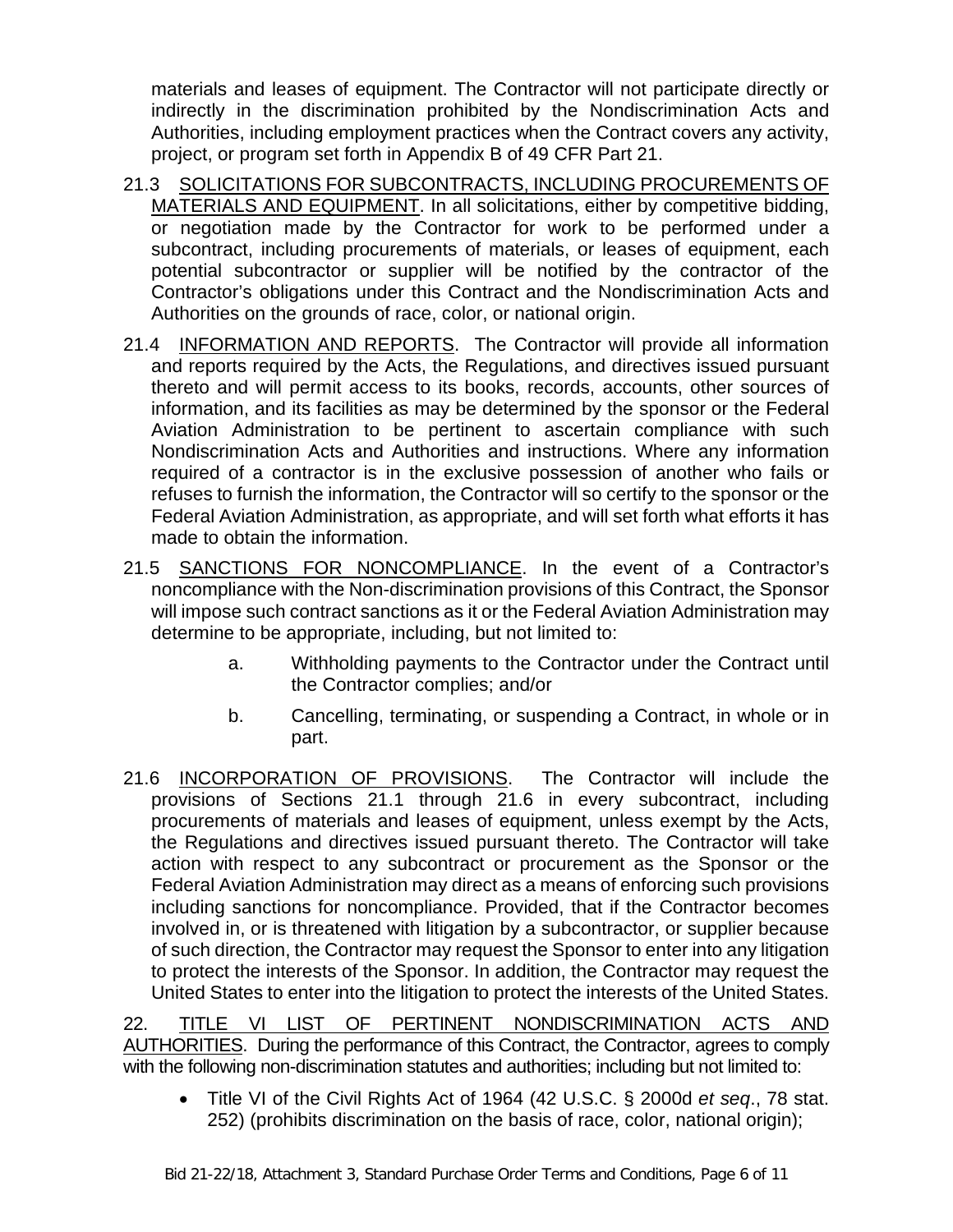- 49 CFR Part 21 (Non-discrimination In Federally-Assisted Programs of The Department of Transportation—Effectuation of Title VI of The Civil Rights Act of 1964);
- The Uniform Relocation Assistance and Real Property Acquisition Policies Act of 1970, (42 U.S.C. § 4601), (prohibits unfair treatment of persons displaced or whose property has been acquired because of Federal or Federal-aid programs and projects);
- Section 504 of the Rehabilitation Act of 1973, (29 U.S.C. § 794 *et seq*.), as amended, (prohibits discrimination on the basis of disability); and 49 CFR Part 27;
- The Age Discrimination Act of 1975, as amended, (42 U.S.C. § 6101 *et seq*.), (prohibits discrimination on the basis of age);
- Airport and Airway Improvement Act of 1982, (49 USC § 471, Section 47123), as amended, (prohibits discrimination based on race, creed, color, national origin, or sex);
- The Civil Rights Restoration Act of 1987, (PL 100-209), (broadened the scope, coverage and applicability of Title VI of the Civil Rights Act of 1964, the Age Discrimination Act of 1975 and Section 504 of the Rehabilitation Act of 1973, by expanding the definition of the terms "programs or activities" to include all of the programs or activities of the Federal-aid recipients, subrecipients and contractors, whether such programs or activities are Federally funded or not);
- Titles II and III of the Americans with Disabilities Act of 1990, which prohibit discrimination on the basis of disability in the operation of public entities, public and private transportation systems, places of public accommodation, and certain testing entities (42 U.S.C. §§ 12131 – 12189) as implemented by Department of Transportation regulations at 49 CFR Parts 37 and 38;
- The Federal Aviation Administration's Non-discrimination statute (49 U.S.C. § 47123) (prohibits discrimination on the basis of race, color, national origin, and sex);
- Executive Order 12898, Federal Actions to Address Environmental Justice in Minority Populations and Low-Income Populations, which ensures nondiscrimination against minority populations by discouraging programs, policies, and activities with disproportionately high and adverse human health or environmental effects on minority and low-income populations;
- Executive Order 13166, Improving Access to Services for Persons with Limited English Proficiency, and resulting agency guidance, national origin discrimination includes discrimination because of limited English proficiency (LEP). To ensure compliance with Title VI, you must take reasonable steps to ensure that LEP persons have meaningful access to your programs (70 Fed. Reg. at 74087 to 74100);
- Title IX of the Education Amendments of 1972, as amended, which prohibits you from discriminating because of sex in education programs or activities (20 U.S.C. 1681 et seq).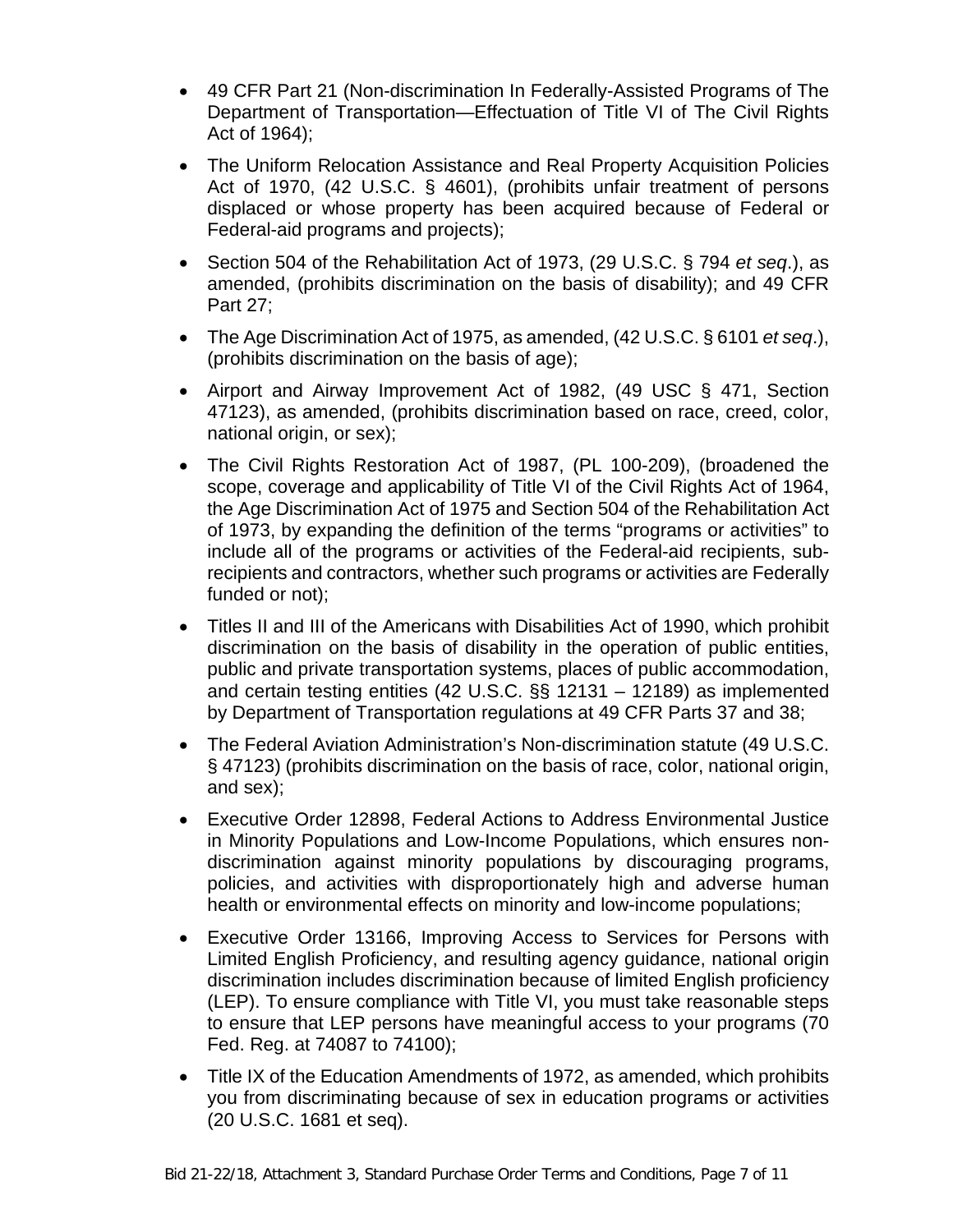23. FAIR LABOR STANDARDS ACT. This Contract incorporates by reference the provisions of 29 U.S.C. § 201, et seq (the Federal Fair Labor Standards Act (FLSA)), and its implementing regulations, with the same force and effect as if given in full text. The FLSA sets minimum wage, overtime pay, recordkeeping and child labor standards for full and part time workers. Supplier has full responsibility to monitor compliance to the referenced statute and regulation. Supplier must address any claims or disputes that arise from this requirement directly with the US Department of Labor – Wage and Hour Division.

24. OCCUPATIONAL SAFETY AND HEALTH ACT.This Contract incorporates by reference the requirements of 29 CFR Part 1910 with the same force and effect as if given in full text. Supplier must provide a work environment that is free from recognized hazards that may cause death or serious physical harm to the employee. Supplier retains full responsibility to monitor its compliance and its subcontractor's compliance with the applicable requirements of the Occupational Safety and Health Act of 1970 (29 U.S.C. § 651, et seq; 29 CFR Part 1910). Supplier must address any claims or disputes that pertain to a referenced requirement directly with the U.S. Department of Labor – Occupational Safety and Health Administration.

25. GOVERNING LAW AND VENUE. The Purchase Order shall be governed by California law. To the fullest extent allowed by law, legal actions relating to the Purchase Order shall only be brought in the state court of Alameda County, California or the federal court of the Northern District of California, to which jurisdictions Supplier irrevocably submits.

26. GENERAL. All correspondence and notices directed to the Port, other than invoices (which are to be delivered to the "Bill To" address set forth in the Purchase Order) must be in writing and delivered to Port of Oakland, Board of Port Commissioners, P.O. Box 2064, Oakland, CA 94604. The Purchase Order is for the sole benefit of the Port and Supplier, and their respective permitted successors and assigns, and nothing in the Purchase Order, express or implied, is intended to confer upon any other person any right, benefit or remedy of any nature whatsoever under or by reason of the Purchase Order. Time is of the essence in Supplier's performance of Supplier's obligations under the Purchase Order. The making or approval of any payment and any inspections, reviews, approvals or oral statements by or on behalf of the Port, or of certification by any governmental entity, in no way limits Supplier's obligations under the Purchase Order.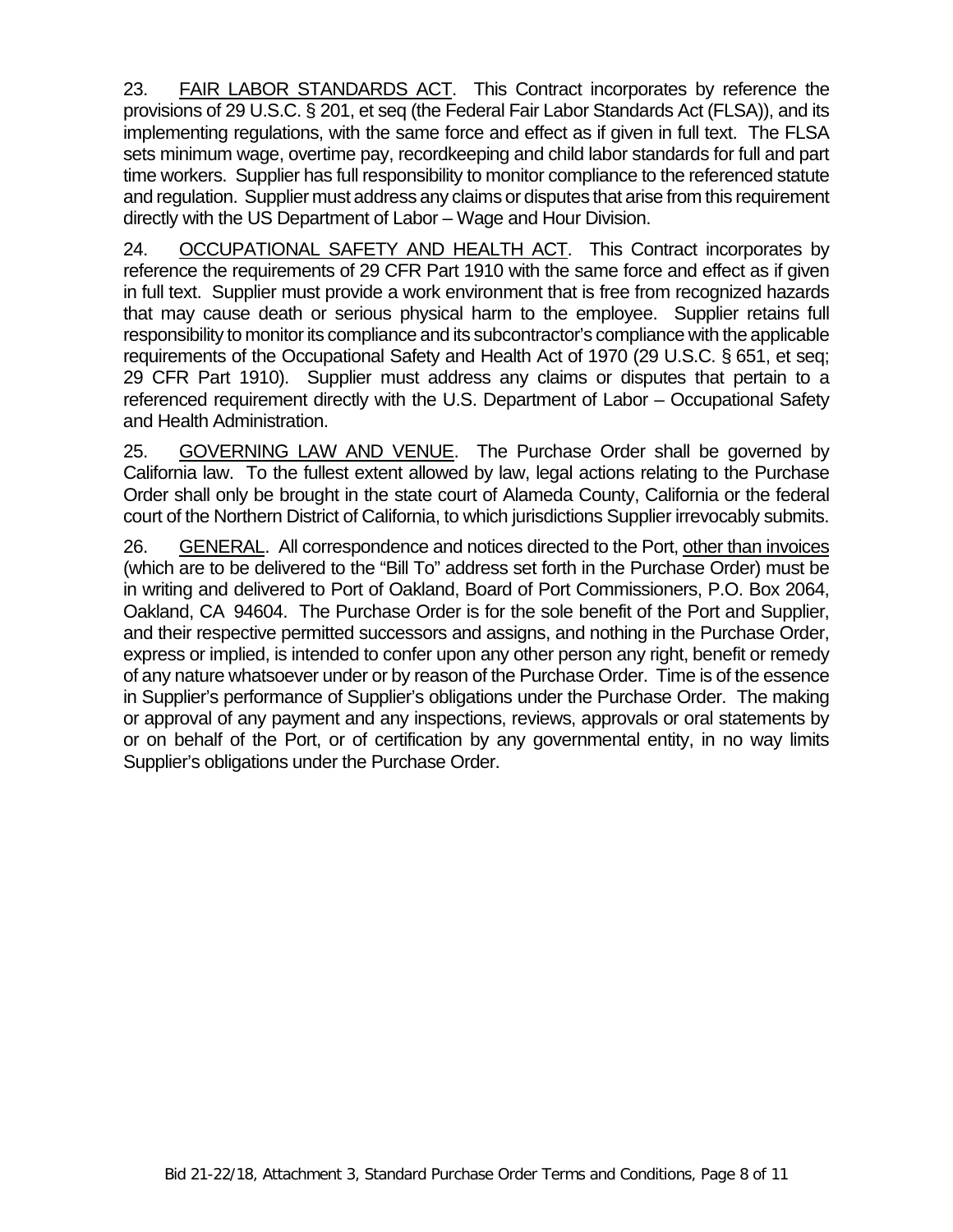# **APPENDIX A-1**

#### **SOFTWARE**

1. Applicability of Appendix. This Appendix shall govern any Software listed in the Purchase Order. With respect to Software, this Appendix shall supersede any directly conflicting provision of the Terms and Conditions.

2. Definitions. As used in this Appendix, the following capitalized terms will have the following meanings:

- 2.1"Software" means the software listed in the Purchase Order, which may be downloadable software or software installed locally on Port computing devices or which may be "software as a service," delivered through the stated online or mobileaccess platforms.
- 2.2"Agreement" means the agreement for purchase and/or license between the Port and Supplier, as defined by the Purchase Order, the Terms and Conditions, and this Appendix A-1.
- 2.3"Standard Purchase Order Terms and Conditions" (or "Terms and Conditions") means the document with that title that constitutes part of this Agreement.
- 2.4If not defined separately in this Appendix, capitalized terms used in this Appendix have the meanings set forth elsewhere in the Agreement.

3. License. Supplier hereby grants to the Port a perpetual, irrevocable, fully-paid, nonexclusive license to access and use the Software, without any limitation as to geographic scope or the number or nature of users, copies, installations, machines, devices, or platforms.

- 3.1**Back-Up Copies.** The Port may make copies of the Software as reasonably necessary for back-up disaster recovery purposes only.
- 3.2**No Other License.** Except as expressly set forth in this Agreement, no license is granted and none shall be deemed granted by implication, estoppel, or otherwise.
- 3.3**License Restrictions.** Any use of the Software not expressly permitted by this Agreement is prohibited. Without limiting the generality of the foregoing, the Port shall not commit any of the following:
- (a) Sublicense use or access to any Software.
- (b) Remove or modify any Software markings or any notice of Consultant's or its licensors' proprietary rights.
- (c) Cause or permit reverse engineering (unless required by law for interoperability), disassembly, or decompilation of the Software.

Except for the licenses granted herein and rights to data as set forth herein, all right, title, and interest in and to the Software, including (without limitation) all tangible or intangible material of any nature produced by Supplier related to the Software shall remain exclusively with Supplier and its licensors, as applicable. The software is licensed, not sold.

4. Delivery. To the extent possible, Supplier will deliver Software to the Port electronically, unless otherwise requested by the Port in writing.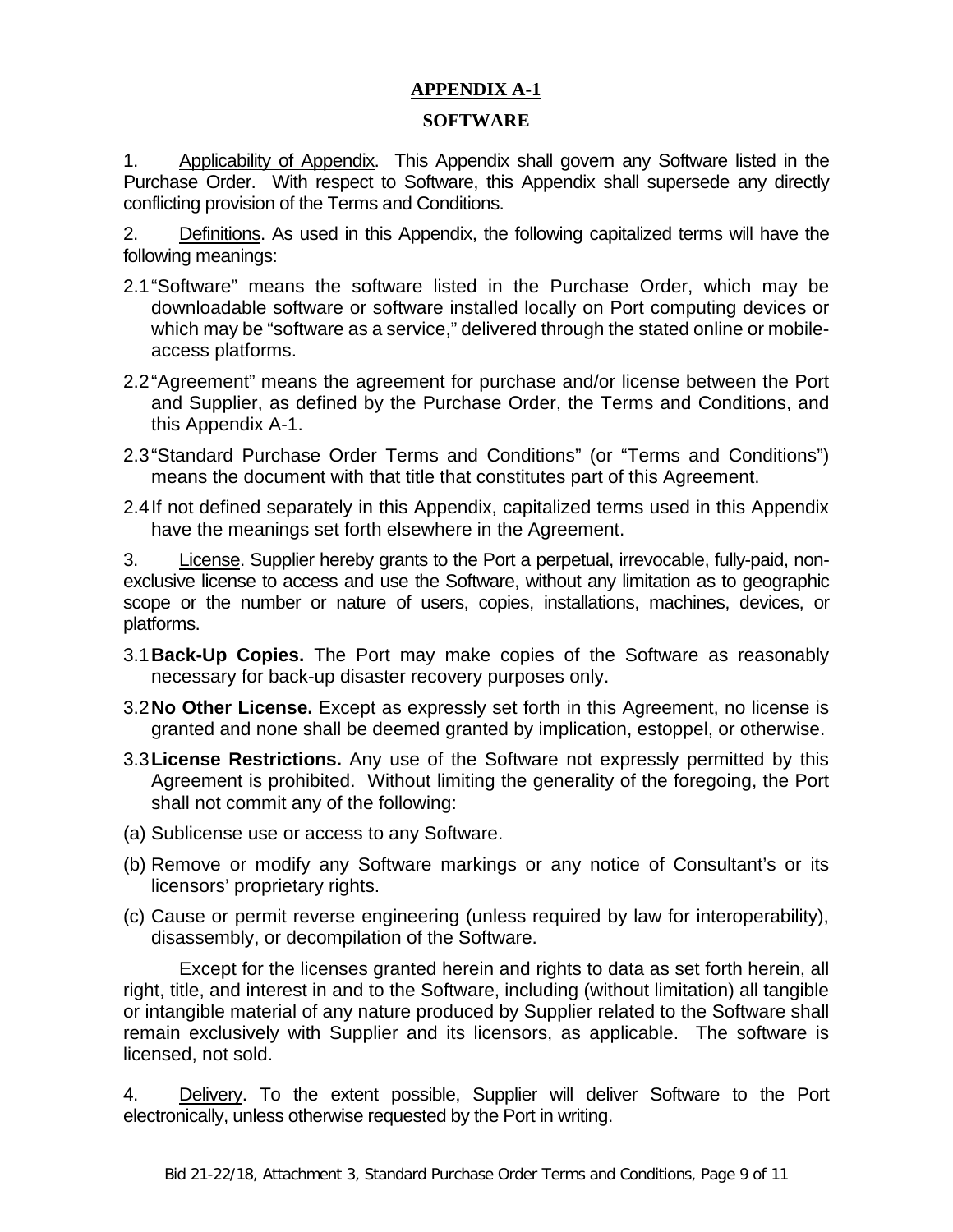5. Installation. Unless otherwise agreed in writing by the Port, and to the extent applicable, Supplier will be responsible for installing the Software on the Port's systems and for ensuring compatibility and that the Software is functioning as intended.

6. Data. As between the Port and Supplier, the Port owns all right, title, and interest in any data that the Port, or others acting on behalf of the Port, have entered into, have associated with, or have otherwise prepared for use in or with the Software ("Port Data").

Within thirty (30) days of the expiration or termination of the Agreement for any reason, Supplier shall, at no charge to the Port and without the Port's request, export and deliver to the Port all data input into the Software, including (without limitation) the Port Data. Supplier shall provide such data to the Port in a format reasonably requested by the Port.

7. Additional Warranties. Cumulative to any representations and warranties in the *Terms and Conditions*:

- 7.1The Software will operate in all material respects as described in its product descriptions and/or documentation provided or published by Supplier.
- 7.2The Software will contain no viruses, Trojan horses, worms, time bombs, trap doors, or other undisclosed code, program routine, device, or other feature or hidden file designed to damage, delete, disable, deactivate, interfere with or otherwise harm the Software or any hardware, software, data, or other programs of the Port.
- 7.3Where the Software involves any access, collection, handling or storage of personally-identifiable information or other Port data by Supplier (or through or at Supplier's computer systems), Supplier will use all commercially reasonable best practices to ensure the security, safety, and integrity of all such information and data.
- 7.4Supplier has all right, title, and authority necessary to grant any licenses or provide any Software or related services under this Agreement, including without limitation the absence of any contractual or other obligations that conflict with this Agreement or limit, restrict, or impair the rights granted under this Agreement
- 7.5The Software will not infringe or otherwise violate the patent rights, copyright, trade secret, trade name, trademark, service mark or any other intellectual-property or proprietary right of any person or persons.

8. Additional Indemnification and Liability Provisions. Cumulative to any provisions on indemnification and liability in the *Terms and Conditions*, to the fullest extent permitted by law, the Supplier shall defend (with legal counsel chosen or approved by the Port Attorney), indemnify and hold harmless the Indemnitees from all loss, cost, damage, expense, liability or claims, in law or in equity, including paralegal and attorneys' fees (including costs attributable to in-house paralegals and attorneys), Port staff costs, court costs, litigation expenses and fees of expert consultants or expert witnesses, that may at any time arise from or relate to, directly or indirectly, in whole or in part, from: (1) any claim of infringement of the patent rights, copyright, trade secret, trade name, trademark, service mark or any other intellectual-property or proprietary right of any person or persons in consequence of the use by Port, or any of the other Indemnitees, of the Software; or (2) any claim of unauthorized collection, disclosure, use, access, destruction, or modification, or inability to access, or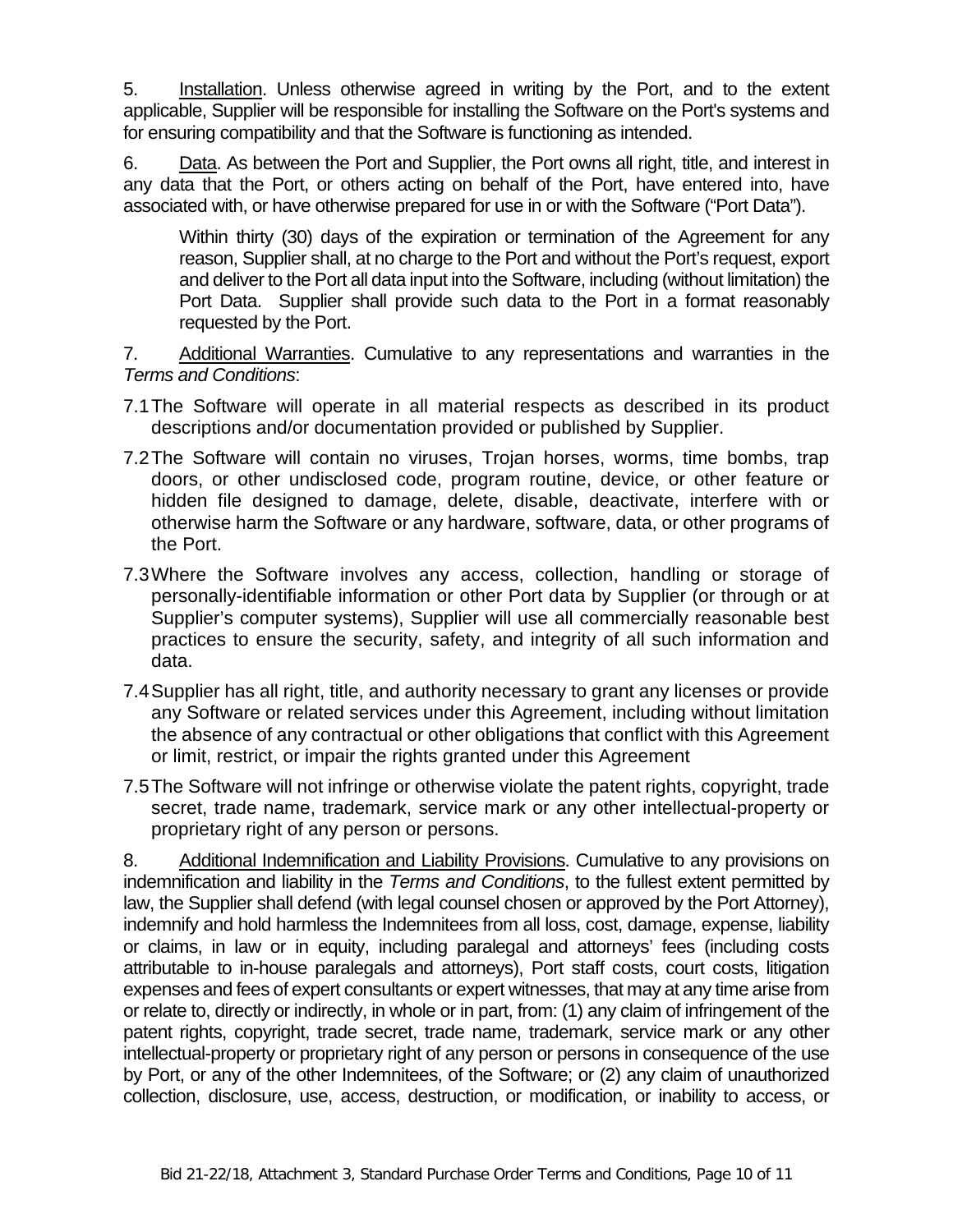failure to provide data, by any person or persons in consequence of any act or omission by Supplier.

9. Additional Bankruptcy Provisions. All rights and licenses granted under or pursuant to this Agreement are and shall be deemed to be, for purposes of Section 365(n) of the U.S. Bankruptcy Code, licenses of rights to "intellectual property," as defined under Section 101 of the U.S. Bankruptcy Code. The parties agree that the Port, as a licensee of such rights under this Agreement, will retain and may fully exercise all of its rights and elections under the U.S. Bankruptcy Code; however, nothing in this Agreement may be deemed to constitute a present exercise of such rights and elections. Supplier hereby agrees and consents that, in the event an order for relief under the United States Bankruptcy Code has been entered with respect to the Port, the Port will be permitted to assume this Agreement and all licenses set forth herein pursuant to 11 U.S.C. § 365, notwithstanding any right Supplier may have pursuant to 11 U.S.C. § 365(c)(1) to object to such assumption. This consent will constitute an irrevocable consent pursuant to 11 U.S.C. § 365 (c)(1)(B) but only with respect to the Port's assumption of the License (and not with respect to any assignment of this Agreement and the licenses set forth herein).

10. Clarifications regarding Certain Vendors. For clarification, Supplier does not need the Port's prior written consent under Section 2 of the Standard Purchase Order Terms and Conditions — or written subcontracts with incorporation of provisions under Section 21.6 of the Standard Purchase Order Terms and Conditions — with respect to Supplier's use of Internet service providers, co-location facilities, or managed cloud computing service providers that are part of Supplier's usual business operations—and that were not arranged specifically for the Work for the Port or provision of the Software to the Port under this Agreement. Notwithstanding the foregoing, however, where the Work of the Software involves any access, collection, handling or storage of personally-identifiable information or other Port data by Supplier (or through or at Supplier's computer systems), Supplier must gain the Port's prior written approval for the use of any such facilities or providers through which such information or data will be handled or stored outside the United States.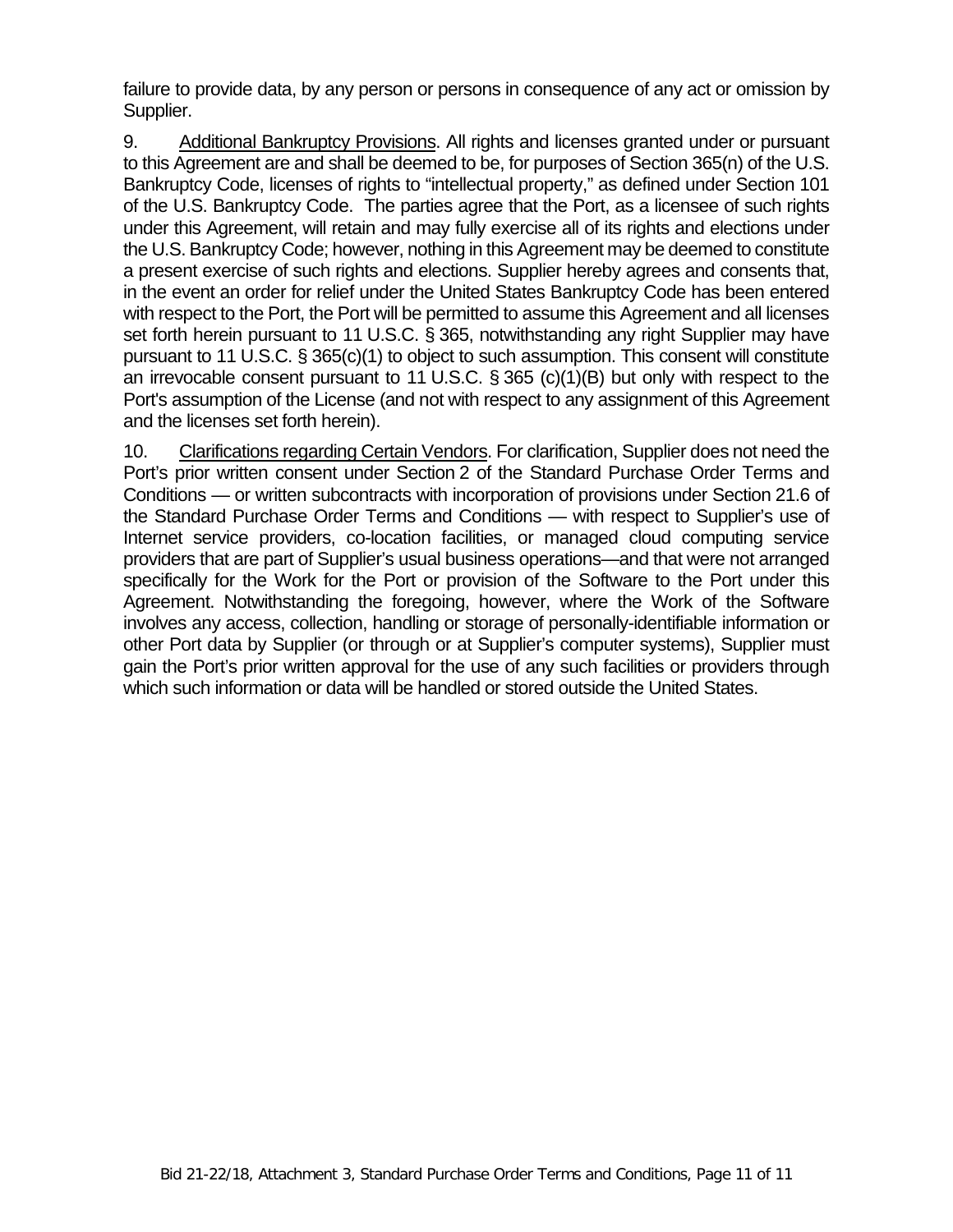

# **Supplier Insurance Requirements**

During any period Supplier performs the Work, and for such additional time as described below, Supplier shall maintain the following insurance with the following provisions:

#### **1. Commercial General Liability Insurance**

- **When Required:** All Suppliers performing Work.
- **Coverage:** Standard ISO Commercial General Liability form.
- **Limits**: \$1,000,000 per occurrence; \$2,000,000 annual general aggregate; \$2,000,000 products and completed operations aggregate; \$1,000,000 each offense for personal and advertising injury.
- **Deductible/Self-Insured Retention:** Not more than \$25,000 per occurrence unless otherwise approved by Port Risk Management.
- **Additional Insured**: The City of Oakland, a Municipal Corporation, Acting by and through its Board of Port Commissioners, Port of Oakland, its commissioners, officers, agents and employees.
- Cross liability/separation of insureds.
- Waiver of subrogation in favor of additional insured.
- If the Work involves construction activities, completed operations coverage must remain in force until at least 5 years after completion and acceptance of the Work.
- If the Work involves the sale of liquor, liquor legal liability insurance.
- If the Work involves construction or demolition work within 50 feet of railroad property, Railroad Protective Liability insurance in the name of the applicable railroad company with limits of at least \$2,000,000 per occurrence or as required by the applicable railroad company.

#### **2. Business Automobile Liability Insurance**

- **When Required:** All Suppliers performing Work.
- **Coverage:** Standard ISO Business Automobile Liability form for all owned (if any), nonowned and hired automobiles.
- **Limits:** \$1,000,000 each accident, except \$5,000,000 for vehicles operating in the South Field, the Aviation Operating Area ("**AOA**"), or any active airfields of the Oakland International Airport.
- **Deductible/Self-Insured Retention:** Not more than \$25,000 per accident unless otherwise approved by Port Risk Management.
- **Additional Insured:** The City of Oakland, a Municipal Corporation, Acting by and through its Board of Port Commissioners, Port of Oakland, its commissioners, officers, agents and employees.
- Waiver of subrogation in favor of additional insured.
- If the Work involves the parking or storage of vehicles, Garagekeeper's Liability insurance.
- If the Work involves valet parking, Valet Liability insurance.

#### **3**. **Workers' Compensation and Employer's Liability Insurance**

- **When Required:** All Suppliers performing Work.
- **Coverage:** Statutory Workers' Compensation and Side B Employer's Liability form.
- **Limits:** Statutory for workers' compensation and \$1,000,000 per accident, \$1,000,000 bodily injury each employee, and \$1,000,000 policy limit for bodily injury by disease, for Employer's Liability.
- **Deductible/Self-Insured Retention:** Not more than \$25,000 per occurrence for Employer's Liability unless otherwise approved by Port Risk Management.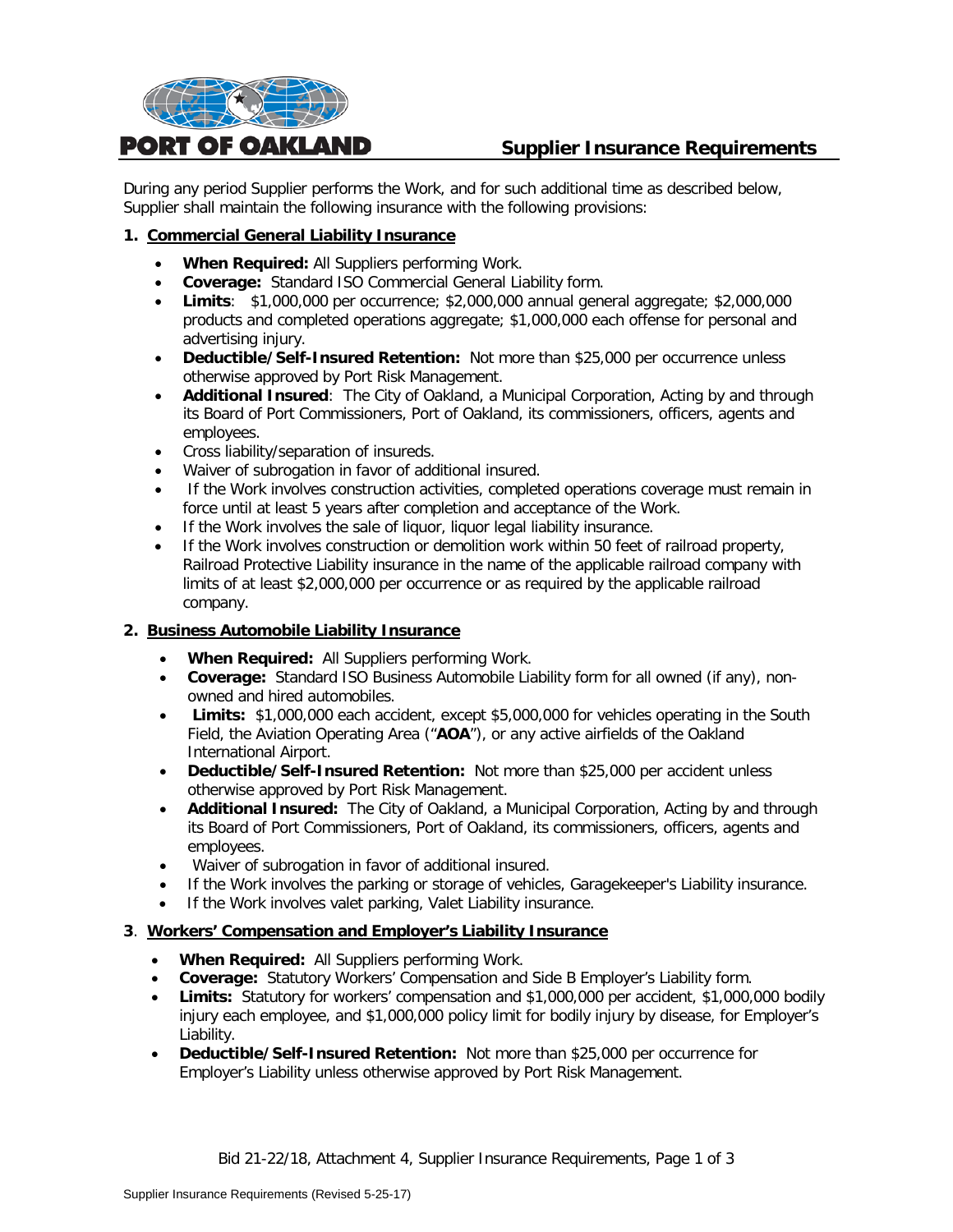- If Work is performed in or around water (whether in the Port maritime area or elsewhere), U.S. Longshoremen and Harbor Workers Act coverage and, if applicable, Jones Act and Marine Employer's Liability coverage.
- Waiver of subrogation in favor of the City of Oakland, a Municipal Corporation, Acting by and through its Board of Port Commissioners, Port of Oakland, its commissioners, officers, agents and employees.

# **4**. **Professional "Errors and Omissions" Liability Insurance**

- **When Required:** If the Work involves consulting, temporary staffing, design or technology services.
- **Coverage:** For errors and omissions arising out of the Work.
- **Limits:** \$1,000,000 per claim and annual aggregate.
- **Deductible/Self-Insured Retention:** Not more than \$25,000 per claim unless otherwise approved by Port Risk Management.
- **Additional Term:** 2 years after completion and acceptance of the Work.
- If Work involves software or technology services, Technology Liability coverage, including coverage for privacy liability.
- If the Work involves outsourced internet services, Network and Media Liability coverage.

# **5. Contractor's Pollution Legal Liability Insurance**

- **When Required:** If the Work involves any construction activities, or any grading, excavating, underground utilities, piping, trenching, or any Work below the surface of the ground, or involves the hauling or disposal of hazardous or regulated materials.
- **Coverage:** Contractor's Pollution Legal Liability occurrence or claims made form.
- **Limits:** \$1,000,000 per occurrence and \$2,000,000 annual aggregate.
- **Deductible/Self-Insured Retention:** Not more than \$100,000 per occurrence unless otherwise approved by Port Risk Management.
- **Additional Insured:** The City of Oakland, a Municipal Corporation, Acting by and through its Board of Port Commissioners, Port of Oakland, its commissioners, officers, agents and employees.
- Waiver of subrogation in favor of additional insured.
- **Additional Term if Claims Made Form:** 2 years following completion and acceptance of the Work.
- **Definition of "Covered Operations":** All Work performed by Supplier or its contractors or subcontractors.

#### **6. Aviation Insurance**

- **When Required:** If Supplier or its subcontractors utilize aircraft in the Work.
- **Coverage:** Aviation Public Liability and Passenger Liability forms.
- **Limits:** \$1,000,000 combined single limit per accident for use of aircraft with up to 4 seats; such limit shall be \$5,000,000 for use of aircraft with 5 or more seats. However, use of jet aircraft of any size will need to be referred to Risk Management to determine amount of insurance required.
- **Deductible/Self-Insured Retention:** Not more than \$25,000 per accident unless otherwise approved by Port Risk Management.
- **Additional Insured:** The City of Oakland, a Municipal Corporation, Acting by and through its Board of Port Commissioners, Port of Oakland, its commissioners, officers, agents and employees.

#### **7. Protection and Indemnity Insurance**

- **When Required:** If Supplier or its subcontractors utilize watercraft/vessels in the Work.
- **Coverage:** Liability for bodily injury and property damage including wreck removal and liability to crew, and SP-23 clause or equivalent, including collision liability.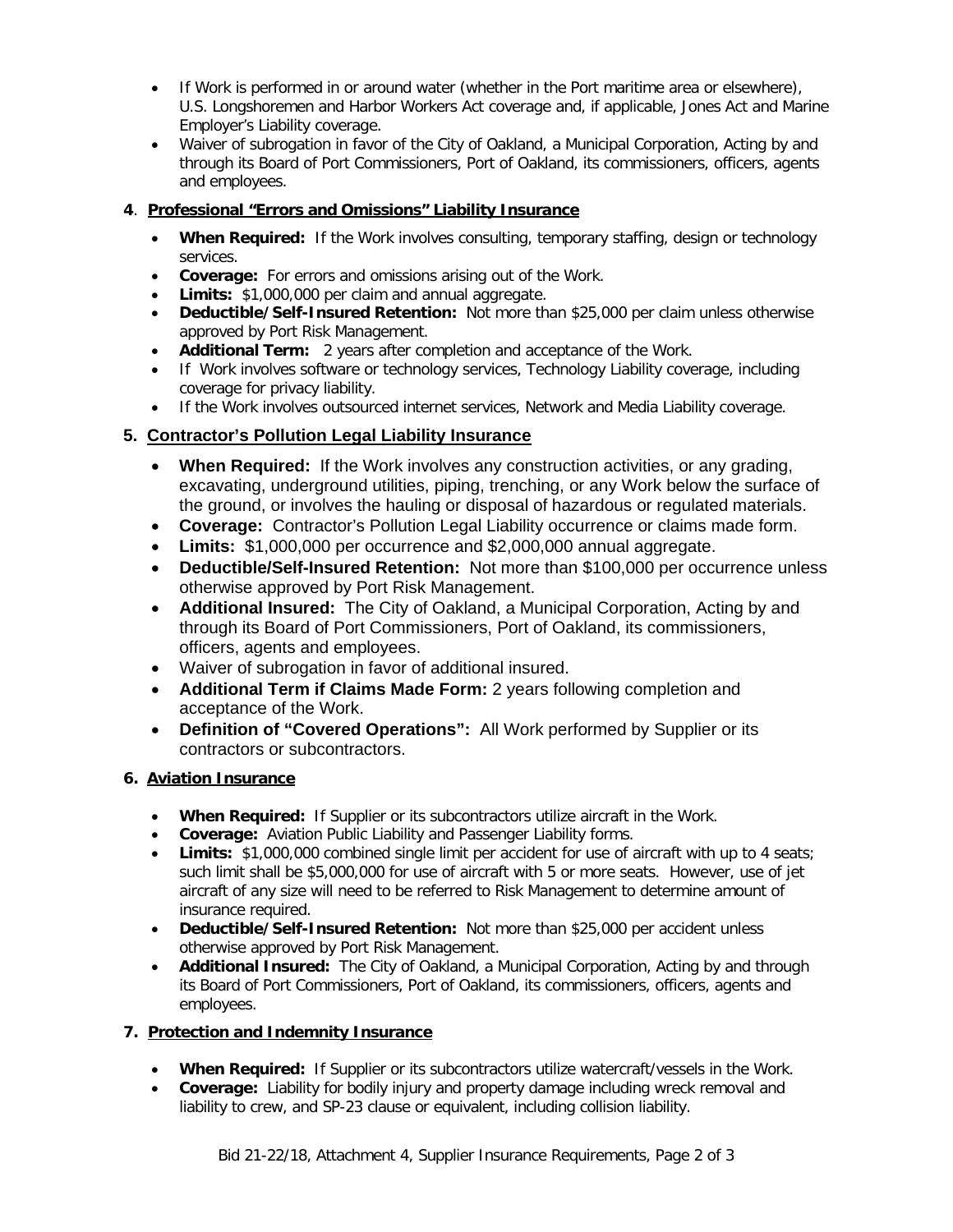- **Limits:** \$1,000,000 per person on board the watercraft for bodily injury and property damage, but no less than \$5,000,000 for watercraft of a length of 30 feet to 39 feet and no less than \$10,000,000 for watercraft 40 feet and over; any passenger services watercraft will need to be referred to Risk Management to determine amount of insurance required.
- **Deductible/Self-Insured Retention:** Not more than \$25,000 per occurrence unless otherwise approved by Port Risk Management.
- **Additional Insured:** The City of Oakland, a Municipal Corporation, Acting by and through its Board of Port Commissioners, Port of Oakland, its commissioners, officers, agents and employees.
- Waiver of subrogation in favor of additional insured.
- Deletion of any language that limits coverage to additional insured in the event the Limitation of Liability Statute applies.

#### **8. Builder's Risk/Equipment Installation Insurance**.

- **When Required:** If Work involves new construction of buildings or facilities, or the renovation of existing buildings or facilities..
- **Coverage:** "All risk" or "special form" perils, earthquake and terrorism, including risks from testing of equipment, and delayed completion coverage for soft costs.
- **Limits:** Full replacement cost value of the construction, covering the entire Work, including all materials and equipment that are or will be incorporated into the construction, or stored at the construction site or offsite, and including materials or equipment in the course of transportation.
- **Deductible/Self-Insured Retention:** Not more than \$25,000 per occurrence unless otherwise approved by Port Risk Management.
- **Term:** Until final completion and acceptance of the Work and for 2 years for delayed completion coverage.
- **Additional Insured and Loss Payee:** The City of Oakland, a Municipal Corporation, Acting by the through its Board of Port Commissioners.
- Waiver of subrogation in favor of additional insured and its commissioners, officers, agents and employees.
- Primary and non-contributory with any insurance, retention or self-insurance of the Port.

#### **Other Insurance Requirements:**

- **Notice of Cancellation**. Supplier or Supplier's agent must provide 30-days prior written notice to the Port Risk Management Department of any insurance policy cancellation, except 10-days prior written notice for non-payment of premium.
- **Proof of Insurance/Insurer Rating**. Supplier must deliver to the Port Risk Management Department, prior to the commencement of the Work, certificates of insurance evidencing all required insurance and additional insured status for the Port. All required insurance shall be provided by insurance companies with current A.M. Best ratings of A- VII or better. Please send certificates and other required information to:

Port of Oakland Attn: Risk Management Dept. 530 Water Street Oakland, Ca 94607 Fax: (510) 627-1626 Email: risktransfer@portoakland.com

**Conversion to OCIP**. The Port reserves the right to include the Purchase Order in an Owner Controlled Insurance Program ("OCIP"), upon written notice to Supplier. In that event, Supplier agrees to comply with all requirements of the OCIP.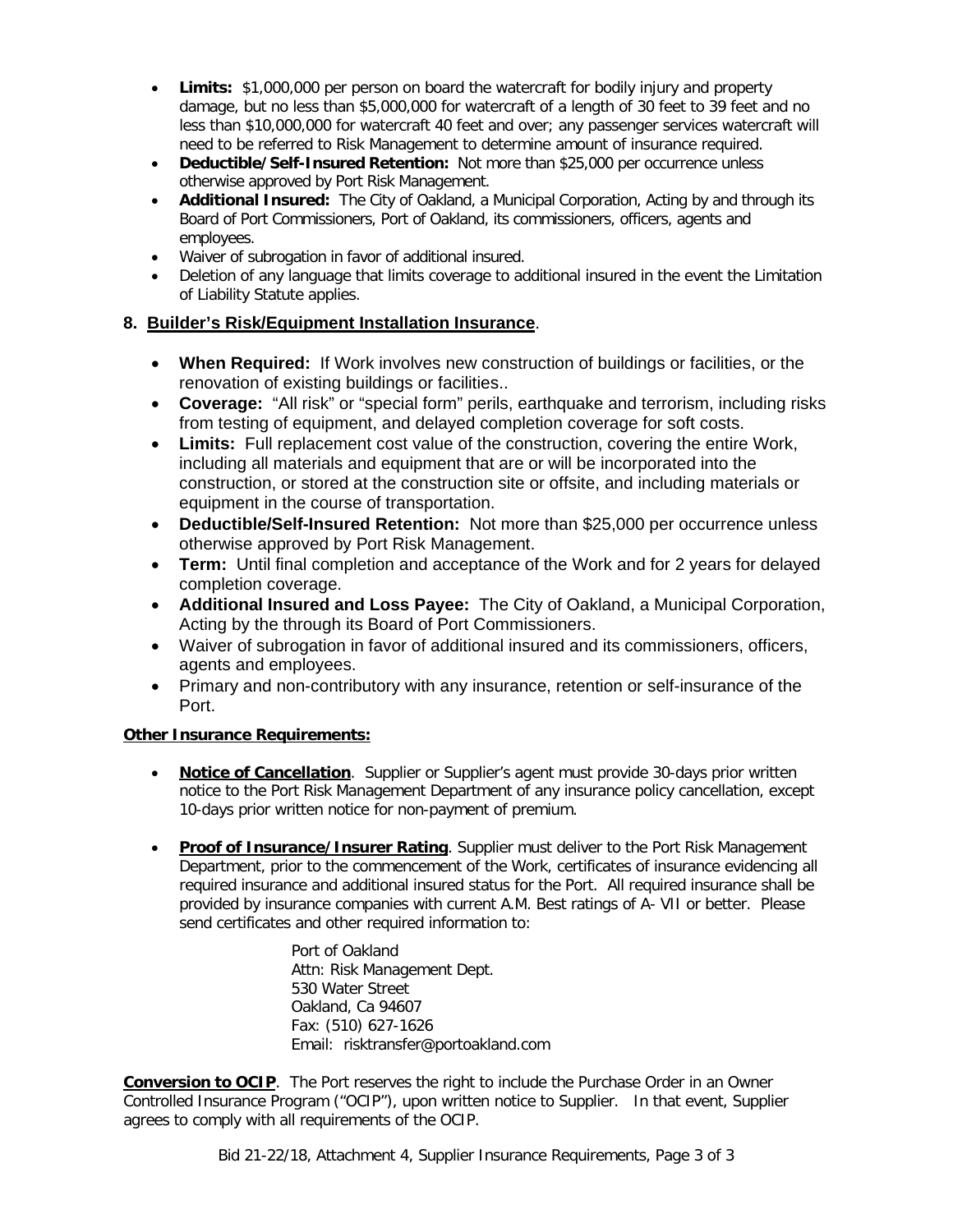

(To Be Executed by Bidder and Submitted with the Bid) I, \_\_\_\_\_\_\_\_\_\_\_\_\_\_\_\_\_\_\_\_\_\_\_\_\_\_\_\_\_\_\_\_\_\_\_\_\_\_\_\_\_\_\_\_\_\_\_\_\_\_\_\_\_\_, declare as follows:

That I am the \_\_\_\_\_\_\_\_\_\_\_\_\_\_\_\_\_of \_\_\_\_\_\_\_\_\_\_\_\_\_\_\_\_\_\_\_\_\_\_\_\_\_\_\_\_\_\_\_\_, the party making the attached Bid; that the attached Bid is not made in the interest of, or on behalf of, any undisclosed person, partnership, company, association, organization, or corporation; that the Bid is genuine and not collusive or sham; that the Bidder has not directly or indirectly induced or solicited any other Bidder to put in a false or sham Bid, or that anyone shall refrain from Bidding; that the Bidder has not in any manner, directly or indirectly, sought by agreement, communication, or to fix any overhead, profit, or cost element of the Bid price, or that of any other Bidder, or to secure any advantage against the public body awarding the Contract (or Purchase Order) of anyone interested in the proposed contract; that all statements contained in the Bid are true; and further, that the Bidder has not, directly or indirectly, submitted his or her Bid price or any breakdown thereof, or the contents thereof, or divulged information or data relative thereto, or paid, and will not pay, any fee to any corporation, partnership, company, association, organization, Bid depository, or to any member or agent thereof to effectuate a collusive or sham Bid.

Any person executing this declaration on behalf of a proposer that is a corporation, partnership, joint venture, limited liability company, limited liability partnership, or any other entity, hereby represents that he or she has full power to execute, and does execute, this declaration on behalf of the Bidder.

I declare under penalty of perjury under the laws of the State of California that the foregoing is true and correct.

Executed this \_\_\_\_\_\_\_\_\_\_\_\_\_\_ day of \_\_\_\_\_\_\_\_\_\_\_\_\_\_\_\_\_\_\_\_\_\_\_\_\_\_\_\_\_\_, 202\_\_, at

\_\_\_\_\_\_\_\_\_\_\_\_\_\_\_\_\_\_\_\_\_\_\_\_\_\_\_\_\_, California

Signature

\_\_\_\_\_\_\_\_\_\_\_\_\_\_\_\_\_\_\_\_\_\_\_\_\_\_\_\_\_\_\_\_\_\_\_\_\_\_\_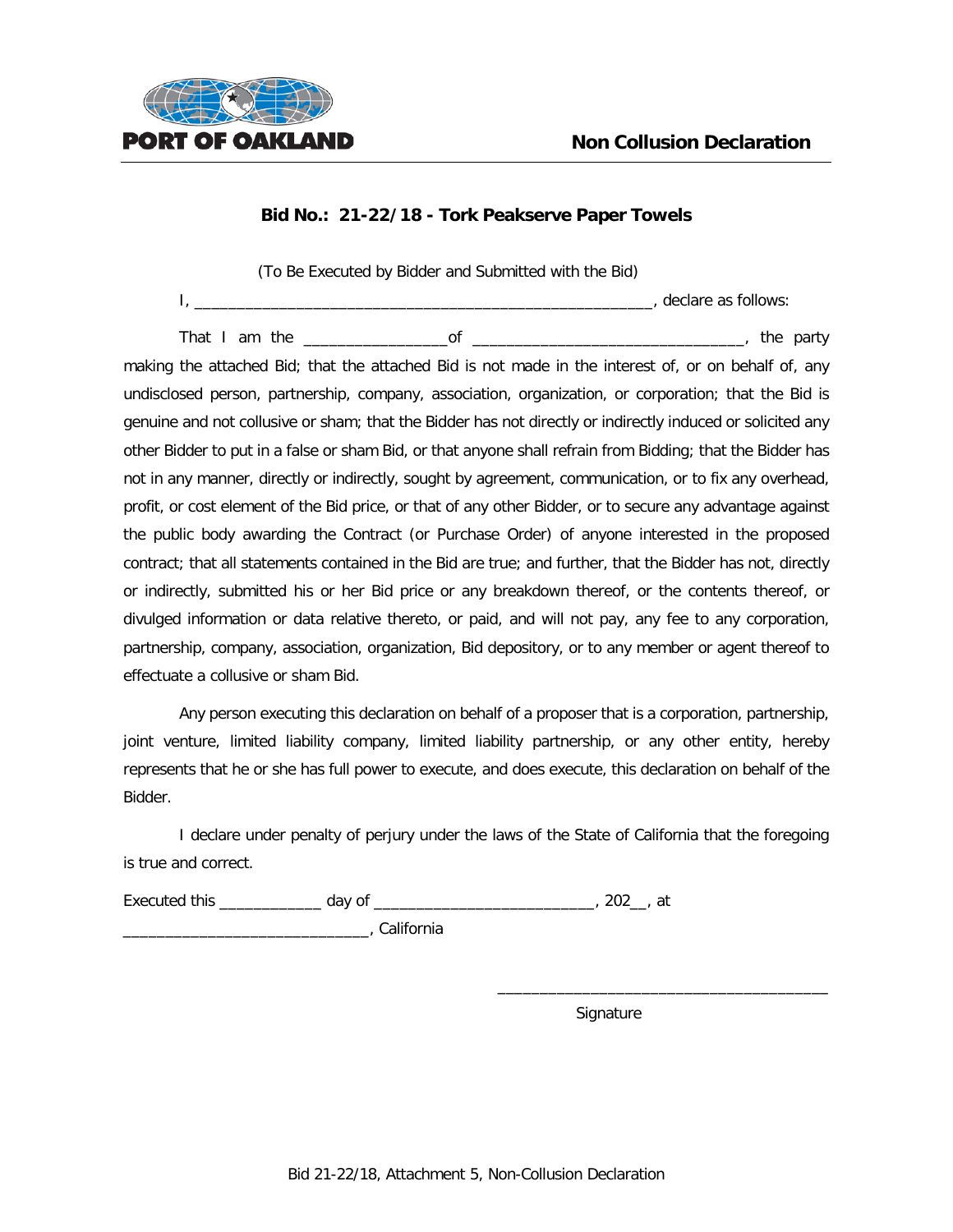

# **City of Oakland City Charter § 728 Living Wage Information**

#### **EMPLOYERS SUBJECT TO §728 OF THE CITY CHARTER MUST COMPLY WITH THE FOLLOWING REQUIREMENTS:**

- 1) Pay all non-exempt employees the living wage rates (As of July 1, 2021, \$17.56 without health benefits or \$15.30 with health benefits). Port Ordinance No. 3666, as amended also requires that covered businesses provide employees at least twelve compensated days off per year, including holidays.
- 2) Pay at least \$2.26 per hour worked toward the provision of health care benefits for employees and/or their dependents, if the employer claims credit for health benefits.
- 3) **Provide written notification to each current and new employee, at time of hire, of his or her rights to receive the benefits under the provisions of these regulations.** The notification shall be provided in English, Spanish and other languages spoken by a significant number of the employees, and shall be posted prominently in communal areas at the work site. A copy of said notification is available from the Port Division of Social Responsibility.
- 4) Provide all employees earning less than \$12/hour notification in English, Spanish, and any other language spoken by a significant number of employees of their right to advance Earned Income Credit payments.
- 5) **Maintain a list of the name, address, date of hire, occupation classification, rate of pay, benefits paid for each of its employees, and compensated time off - and submit this list to the Port's Social Responsibility Division, Attention: Connie Ng-Wong, Living Wage Compliance Officer, by March 31st, June 30th, September 30th, and December 31st of each year.** If a covered employer has obtained a waiver from the Port Board of Directors, then the employer must still submit an annual payroll report covering each of its employees by December 31st of each year. Failure to provide the list within five days of the due date will result in a penalty of \$500 per day. Covered employers shall maintain payrolls and basic records for all employees and shall preserve them for a period of at least three years after the close of the compliance period.
- 6) Require subcontractors, tenants and subtenants, or licensees who are covered by these requirements to comply with the provisions of these regulations. **Covered employers shall be responsible for including language committing the subcontractor's, tenant's or licensee's agreement to comply, in the contract with the subcontractor**. Covered employers shall submit a copy of such subcontracts or other such agreements to the Port Division of Social Responsibility.
- 7) Permit authorized Port representatives access to work sites and, with employee consent, relevant payroll records for the purpose of monitoring compliance with these regulations, investigating employee complaints of non-compliance and evaluating the operation and effects of these regulations, including the production for inspection and copying of its payroll records for any or all of its employees for the applicable compliance period. Permit a representative of the labor organizations in its industry to have access to its workforce at the Port during nonworking time and in non-work areas to ensure compliance.

Employers who fail to submit documents, declarations or information required to demonstrate compliance with these regulations shall be deemed noncompliant or non-responsive and subject to the remedies as set forth in §728.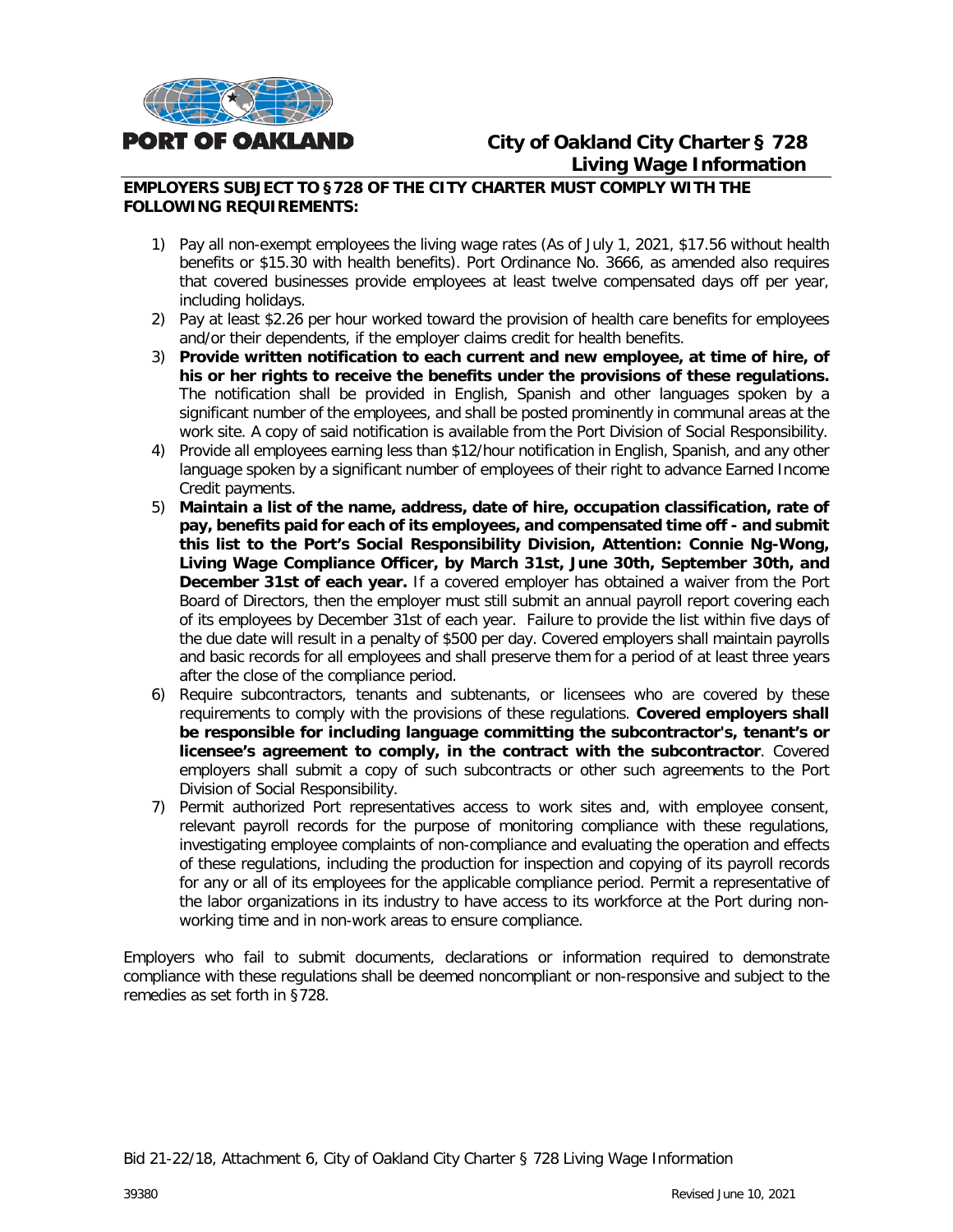

#### **COVERED BUSINESS CHECKLIST WRITE YES/NO ANSWER IN APPROPRIATE BOX:**

- 1. **If the Business entering into a contract, tenancy agreement or subordinate** agreement (such as, subcontract, subtenancy, or sublicense) with the Port? If no, go on to question 2. If yes, go to question 3.
- 2. **Has the Business amended an existing contract, tenancy agreement or subordinate** agreement at any time since April 2002? If no to 1 and 2, stop here: the business is not covered. If yes, go to question 3.
- 3. **In the contract with Aviation or Maritime divisions for a value of greater than** \$50,000 over the life of the contract (over the next five years if contract is for less than a year and expected to be renewed or extended)? If no, stop here; the contract is not covered. If yes, go to question 4.
- 4. Is the contract for service other than the delivery of products, equipment or commodities? If no, stop here: the business is not covered. If yes, go to question 5.
- $5.$  Does the Business employ more than 20 employees who spend at least 10 hours per week (4 hours per week if part time employees) working under the contract with the Port or on Port property? Indicate the number of employees that are employed by the Contractor\_\_\_\_\_\_\_\_\_. If no, stop here the business is not covered. If yes, go to question 6, exemptions for specified employees of a covered employer.

#### All employees of a covered employer are required to be provided compensation and other benefits as provided under §728 of the Charter, except for specified employees exempt under the following exemptions. The following questions should be answered for each employee.

- 6. Does the employee work less than 25% of his/her time (10 hours per week for full time employee) under the contract with the Port? If yes, stop here; the specified employee is exempt. If no, go to question 7.
- 7. Is the employee under 21 years of age, employed by a government agency or nonprofit for after school or summer employment, or as a trainee for 90 days or less? If yes, stop here; the specified employee is exempt. If no, go to question 8.
- 8.  $\Box$  Has the Business obtained a waiver that covers the employee? If yes, stop here; the specified employee is exempt. If no, go to question 9.
- 9.  $\Box$  Is the employee participating in a bona-fide temporary job-training program in which a significant part of the compensation consists of acquiring specialized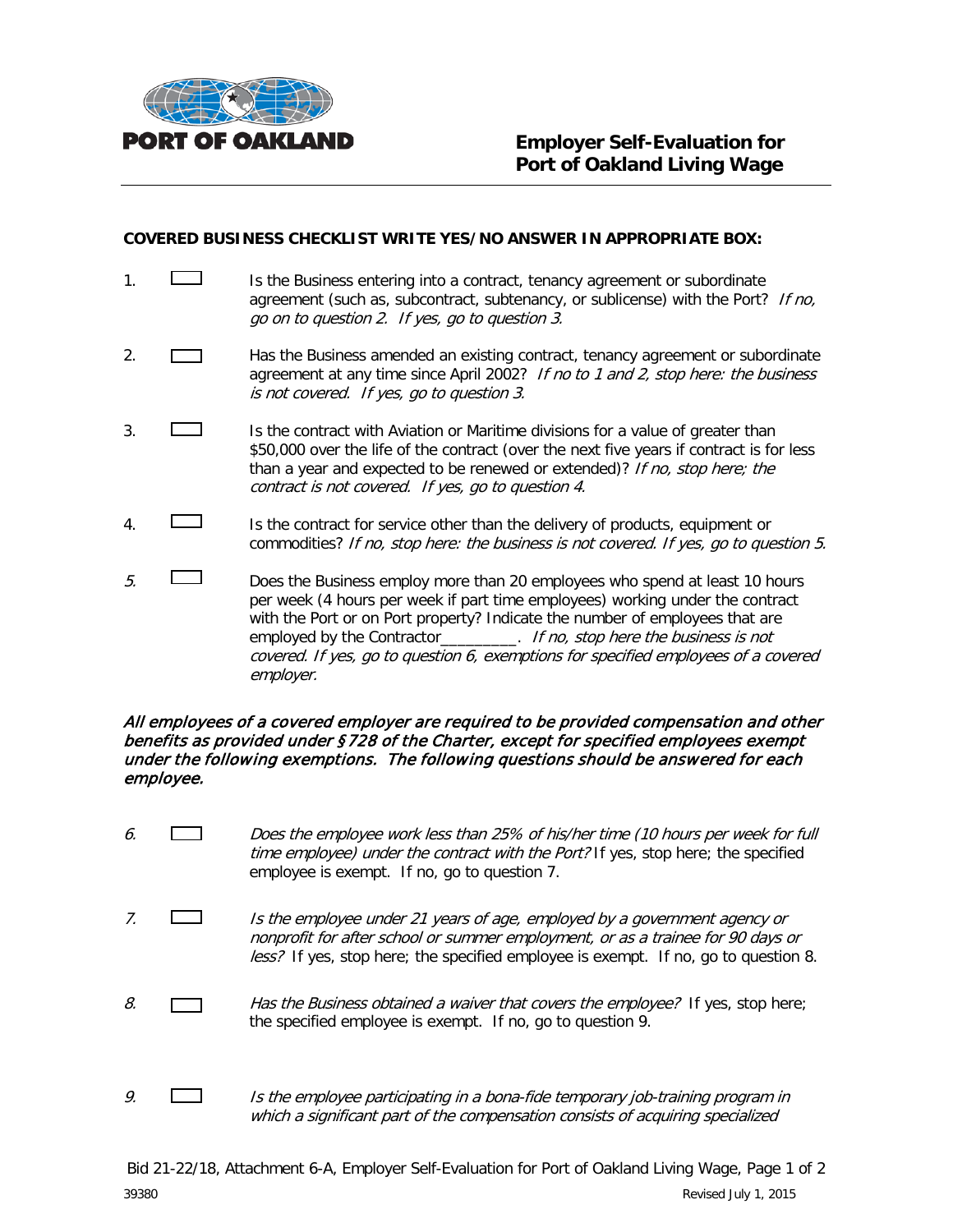knowledge, abilities or skills in a recognized trade? If yes, stop here; the specified employee is exempt. If no, go to question 10.

- 10. Is the employee a volunteer who is not compensated other than for incidental expenses or stipends? If yes, stop here; the specified employee is exempt. If no, go to question 11.
- 11. **In the employee working for the Business less than 20 hours per week for a period** of 6 months or less? If yes, stop here the specified employee is exempt. If no, go to question 12.
- 12.  $\Box$  Of the remaining employees (employees for which no exemption applies as indicated by your answers to questions 6 through 11), are there 20 or fewer nonexempt employees working for the employer under the Port Contract? If yes, stop here; each of the remaining specified employee(s) is/are exempt. If no, each of the remaining specified employee(s) is covered by §728.

The undersigned authorized representative of Contractor hereby certifies under penalty of perjury that all of the information on this form is true and accurate.

| Company Name            | Signature of Authorized Representative |
|-------------------------|----------------------------------------|
| Address                 | Type or Print Name & Title             |
| Area Code and Phone     | <b>Email Address</b>                   |
| Name of Primary Contact | Date                                   |
|                         | Project Name (Be Specific)             |

**Submit Completed Checklist To:** Connie Ng-Wong

**Port of Oakland**  Social Responsibility Division 530 Water Street Oakland, CA 94607 Phone: (510) 627-1390 Fax: (510) 451-1656 Email: [cng-wong@portoakland.com](mailto:cng-wong@portoakland.com)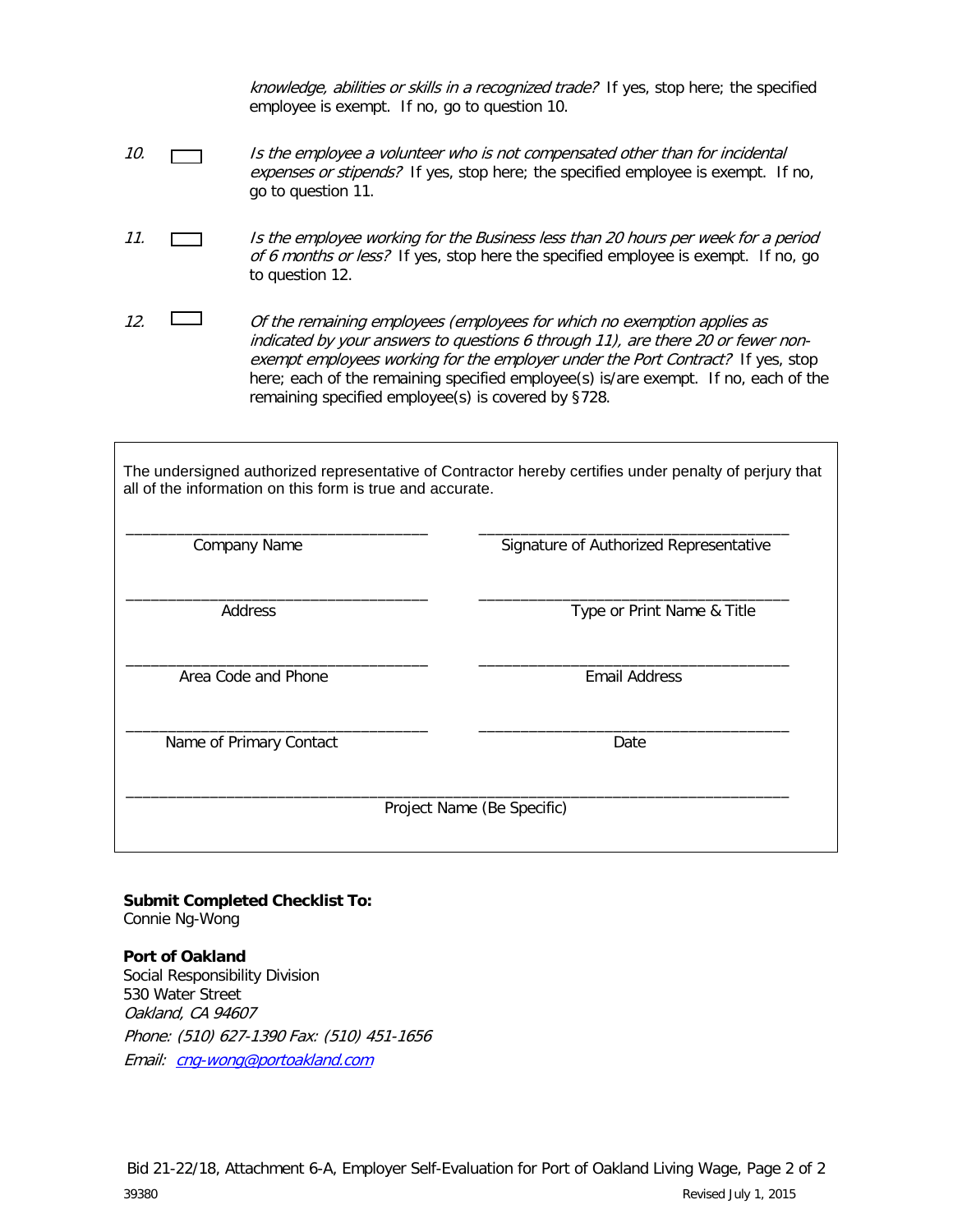

# **Certificate of Compliance – Living Wage**

The City of Oakland Living Wage Charter §728 ("§728") and Port Ordinance No. 3666 ("Ordinance 3666") as amended, provide that certain employers that enter into a contract, lease, license (or a subcontract, sublease, sublicense, or other agreement) with the Port for \$50,000 or more over the term of the contract and certain recipients of Port financial assistance for \$50,000 or more shall pay a prescribed minimum level of compensation to their covered employees ("Employees").

The undersigned ("Contractor") submits this certificate under penalty of perjury and as a condition of payment of its invoice(s) for service provided under the \_\_\_\_\_\_\_\_\_\_\_\_\_\_\_\_\_\_\_\_\_\_\_\_\_\_\_ agreement between the Port and Contractor.

- 1) Contractor hereby certifies that it is in compliance with §728 and Ordinance 3666 with respect to all non-exempt Employees of Contractor engaged in Port-related employment or work on Port property.
- 2) Contractor herby acknowledges that the Port is relying on Contractor's certification of compliance with §728 and Ordinance 3666 as a condition of payment of Contractor's invoice(s).
- 3) Contractor understands that it may be subject to fines or penalties for noncompliance with §728 and Ordinance 3666 up to and including potential fines of \$500 per day until Contractor complies.
- 4) Contractor hereby certifies that claims, records and statements relating to Contractor's compliance with §728 and Ordinance 3666 are true and accurate, that such claims, records and statements are made with the knowledge that the Port will rely on such claims, records and statements, and that such claims, records and statements are submitted to the Port for the express benefit of Contractor's employees engaged in Port-related employment or work on Port property.

#### Please check the appropriate box and sign below

- $\Box$ Contractor hereby certifies its compliance with all of its obligations under §728 and Ordinance 3666;
- Contractor hereby certifies that all Employees of Contractor working under Contractor's contract П with the Port are compensated at wage rate(s) greater than \$12.00 per hour;
- П Contractor hereby certifies that it is not currently covered by §728 or Ordinance 3666. Contractor further certifies that should §728 or Ordinance 3666 become applicable, Contractor will comply with all of its Living Wage obligations.

All terms used herein and not defined shall have the meaning ascribed to such terms in §728 and Ordinance 3666.

The undersigned authorized representative of Contractor hereby certifies under penalty of perjury that all of the information on this form is true and accurate.

\_\_\_\_\_\_\_\_\_\_\_\_\_\_\_\_\_\_\_\_\_\_\_\_\_\_\_\_\_\_\_\_\_\_\_\_ \_\_\_\_\_\_\_\_\_\_\_\_\_\_\_\_\_\_\_\_\_\_\_\_\_\_\_\_\_\_\_\_\_\_\_\_\_ Company Name Signature of Authorized Representative

\_\_\_\_\_\_\_\_\_\_\_\_\_\_\_\_\_\_\_\_\_\_\_\_\_\_\_\_\_\_\_\_\_\_\_\_ \_\_\_\_\_\_\_\_\_\_\_\_\_\_\_\_\_\_\_\_\_\_\_\_\_\_\_\_\_\_\_\_\_\_\_\_\_ Address **Address** Type or Print Name & Title

\_\_\_\_\_\_\_\_\_\_\_\_\_\_\_\_\_\_\_\_\_\_\_\_\_\_\_\_\_\_\_\_\_\_\_\_ \_\_\_\_\_\_\_\_\_\_\_\_\_\_\_\_\_\_\_\_\_\_\_\_\_\_\_\_\_\_\_\_\_\_\_\_\_ Phone and Email Date and Email Date Date Date Date

\_\_\_\_\_\_\_\_\_\_\_\_\_\_\_\_\_\_\_\_\_\_\_\_\_\_\_\_\_\_\_\_\_\_\_\_\_\_\_\_\_\_\_\_\_\_\_\_\_\_\_\_\_\_\_\_\_\_\_\_\_\_\_\_\_\_\_\_\_\_\_\_\_\_\_\_\_\_\_ Project Name (Be Specific)

**Submit to:** Connie Ng-Wong, Port of Oakland, Social Responsibility Division, 530 Water Street, Oakland, CA 94607. Email: [cng-wong@portoakland.com](mailto:cng-wong@portoakland.com)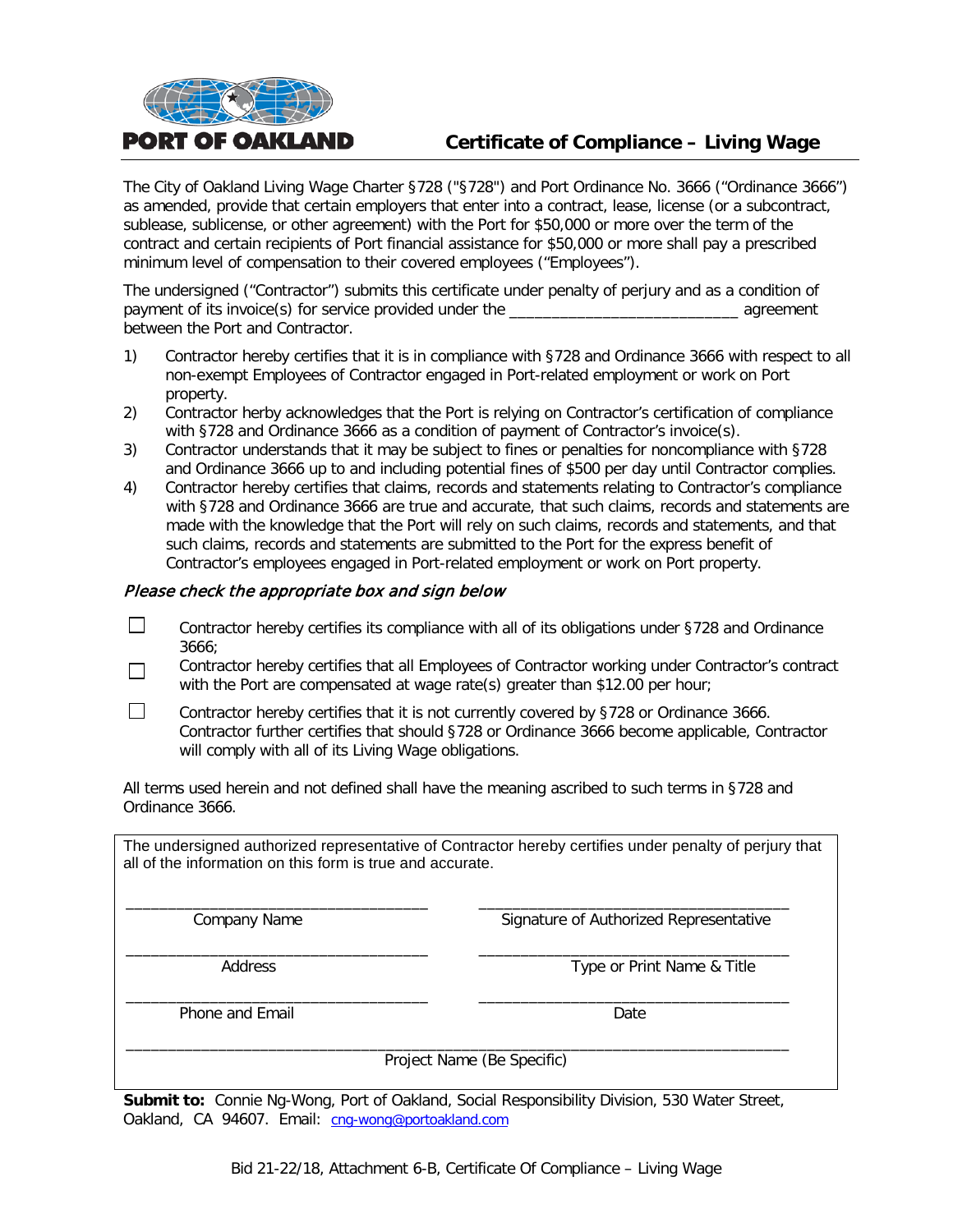

I hereby certify that I\_\_\_\_\_\_\_\_\_\_\_\_\_\_\_\_\_\_\_\_\_\_\_\_\_\_\_\_\_\_\_\_\_\_\_\_\_\_\_\_\_\_\_\_\_\_\_\_\_\_\_(Legal Name of Bidder/Respondent/Supplier/Consultant/Contractor), has reviewed the Living Wage Requirements, included in this Bid packet and will comply with said Requirement. Upon execution of an Agreement, the selected Bidder will be required to complete the Employer Self-Evaluation for Port of Oakland Form and Certificate of Compliance – Living Wage Form included in this Bid packet, and submit them to the Social Responsibility Division.

I declare under penalty of perjury under the laws of the State of California that the information I have provided herein is true and correct.

> \_\_\_\_\_\_\_\_\_\_\_\_\_\_\_\_\_\_\_\_\_\_\_\_\_\_\_\_\_\_\_\_\_\_\_\_\_\_\_\_\_ Signature

> $\overline{\phantom{a}}$  , and the set of the set of the set of the set of the set of the set of the set of the set of the set of the set of the set of the set of the set of the set of the set of the set of the set of the set of the s Print Name

> $\frac{1}{2}$  , and the set of the set of the set of the set of the set of the set of the set of the set of the set of the set of the set of the set of the set of the set of the set of the set of the set of the set of the set Title

> \_\_\_\_\_\_\_\_\_\_\_\_\_\_\_\_\_\_\_\_\_\_\_\_\_\_\_\_\_\_\_\_\_\_\_\_\_\_\_\_\_ Date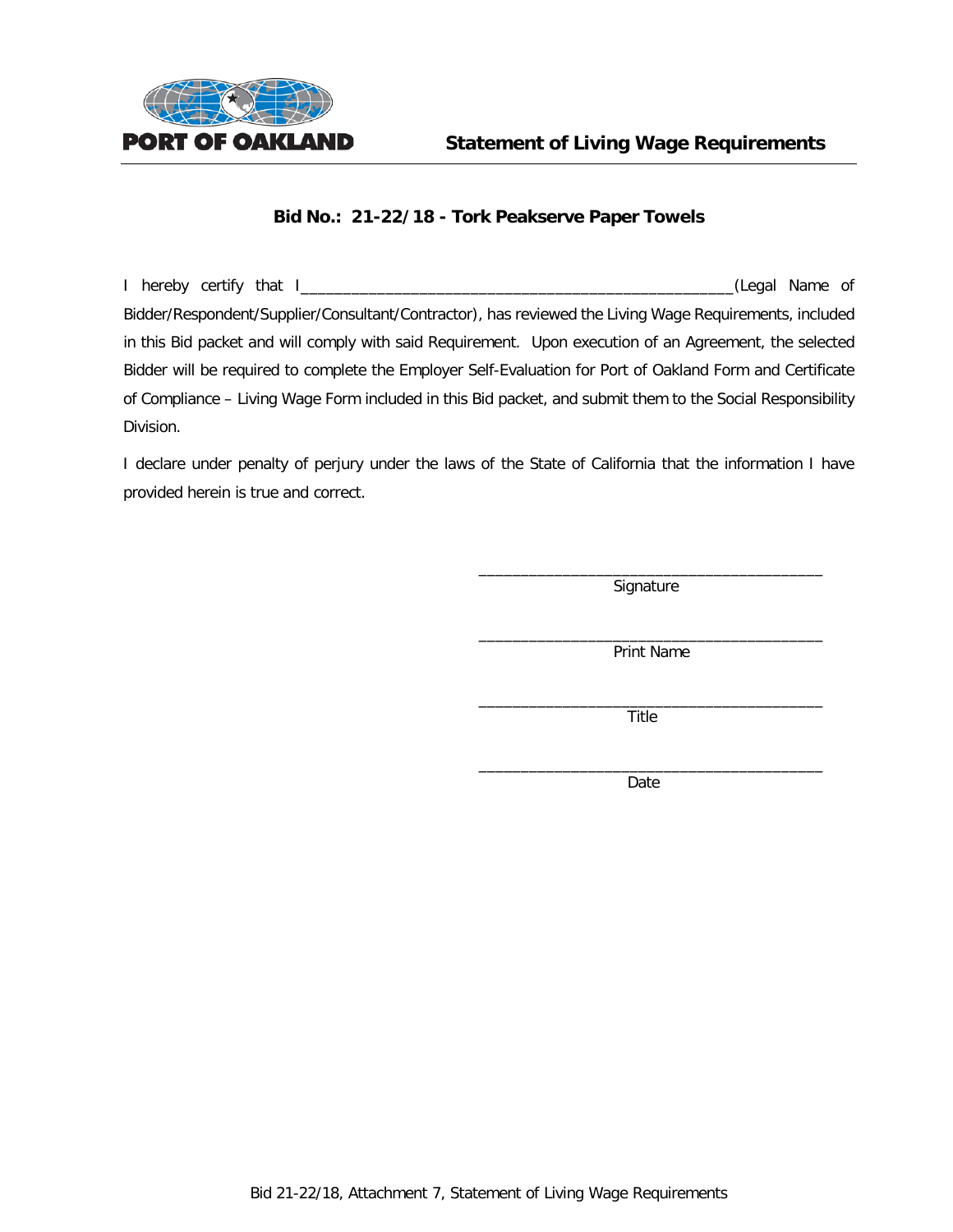

I hereby certify that I\_\_\_\_\_\_\_\_\_\_\_\_\_\_\_\_\_\_\_\_\_\_\_\_\_\_\_\_\_\_\_\_\_\_\_\_\_\_\_\_\_\_\_\_\_\_\_\_\_(Legal Name of Bidder/Supplier/Consultant/Contractor), will not discriminate against any employee or applicant for employment because of race, color, religion, sex, national origin, ancestry, age (over 40), physical or mental disability, cancer-related medical condition, a known genetic pre-disposition to a disease or disorder, veteran status, marital status, or sexual orientation.

I declare under penalty of perjury under the laws of the State of California that the information I have provided herein is true and correct and is of my own personal knowledge.

> \_\_\_\_\_\_\_\_\_\_\_\_\_\_\_\_\_\_\_\_\_\_\_\_\_\_\_\_\_\_\_\_\_\_\_\_\_\_\_\_\_ **Signature**

> \_\_\_\_\_\_\_\_\_\_\_\_\_\_\_\_\_\_\_\_\_\_\_\_\_\_\_\_\_\_\_\_\_\_\_\_\_\_\_\_\_ Print Name

> \_\_\_\_\_\_\_\_\_\_\_\_\_\_\_\_\_\_\_\_\_\_\_\_\_\_\_\_\_\_\_\_\_\_\_\_\_\_\_\_\_ Title

> \_\_\_\_\_\_\_\_\_\_\_\_\_\_\_\_\_\_\_\_\_\_\_\_\_\_\_\_\_\_\_\_\_\_\_\_\_\_\_\_\_ Date